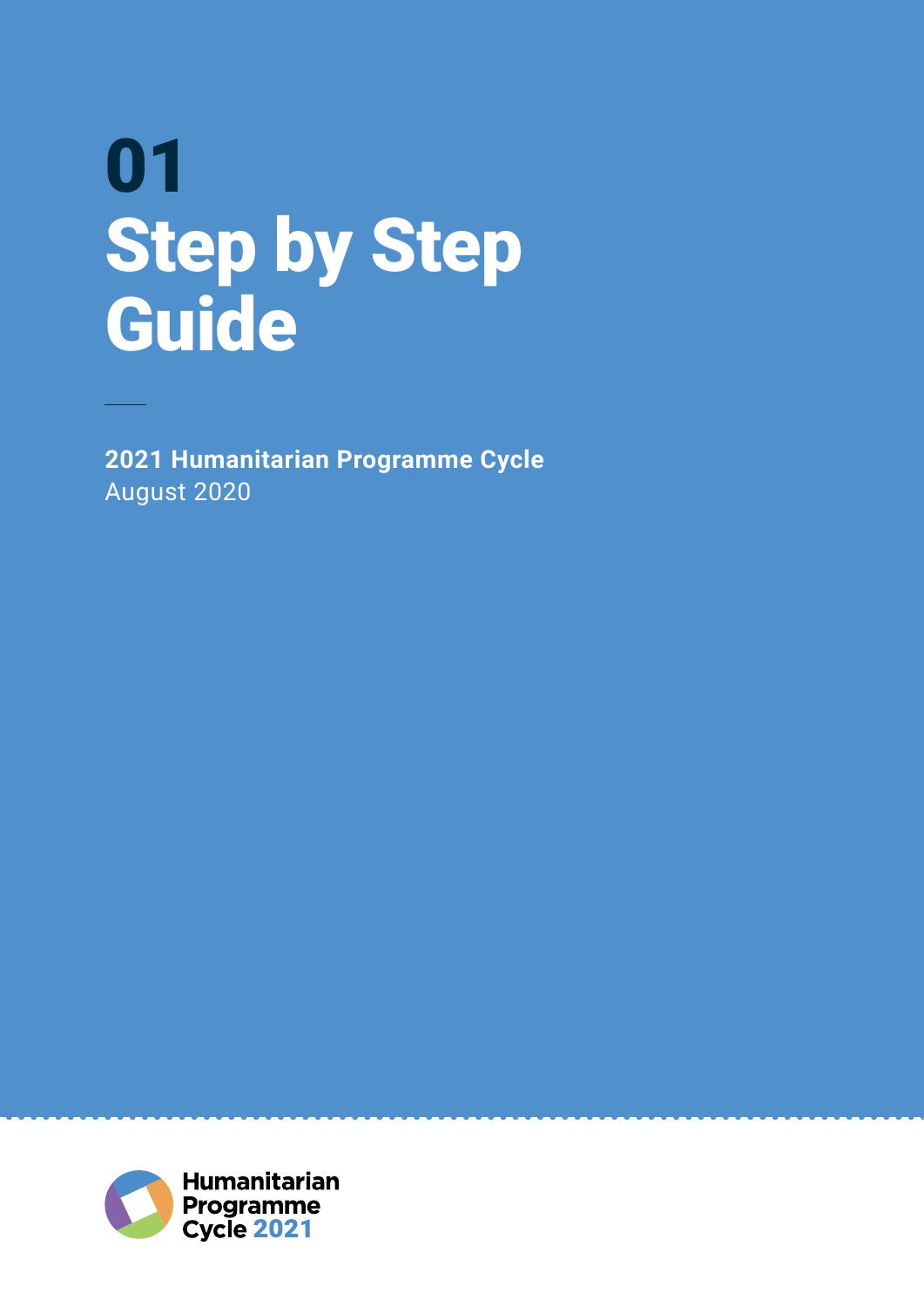# <sup>02</sup> **Table of Contents**

- **Introduction 03**
- **Process Overview 05**
- Agree on scope of the analysis and costing approach **06**
- Secondary data review **09**
- Collect primary data **10**
- Conduct joint inter-sectoral needs analysis **11**
- Define the scope of the HRP and formulate initial objectives **13**
- Conduct response analysis **15**
- Finalize strategic and specific objectives and associated indicators **17**
- Formulate projects/activities and estimate cost of the response plan **18**
- Conduct After Action Review **21**

#### **Annexes**

- **Glossary 22**
- Matrix of roles and responsibilities **31**

**For additional information, please contact:** Assessment, Planning and Monitoring Branch, OCHA, apmb@un.org Palais des Nations, 1211 Geneva, Switzerland Tel: +41 22 917 1690

*The designations employed and the presentation of material in this publication do not imply the expression of any opinion whatsoever on the part of the Secretariat of the United Nations concerning the legal status of any country, territory, city or area or of its authorities, or concerning the delimitation of its frontiers or boundaries.*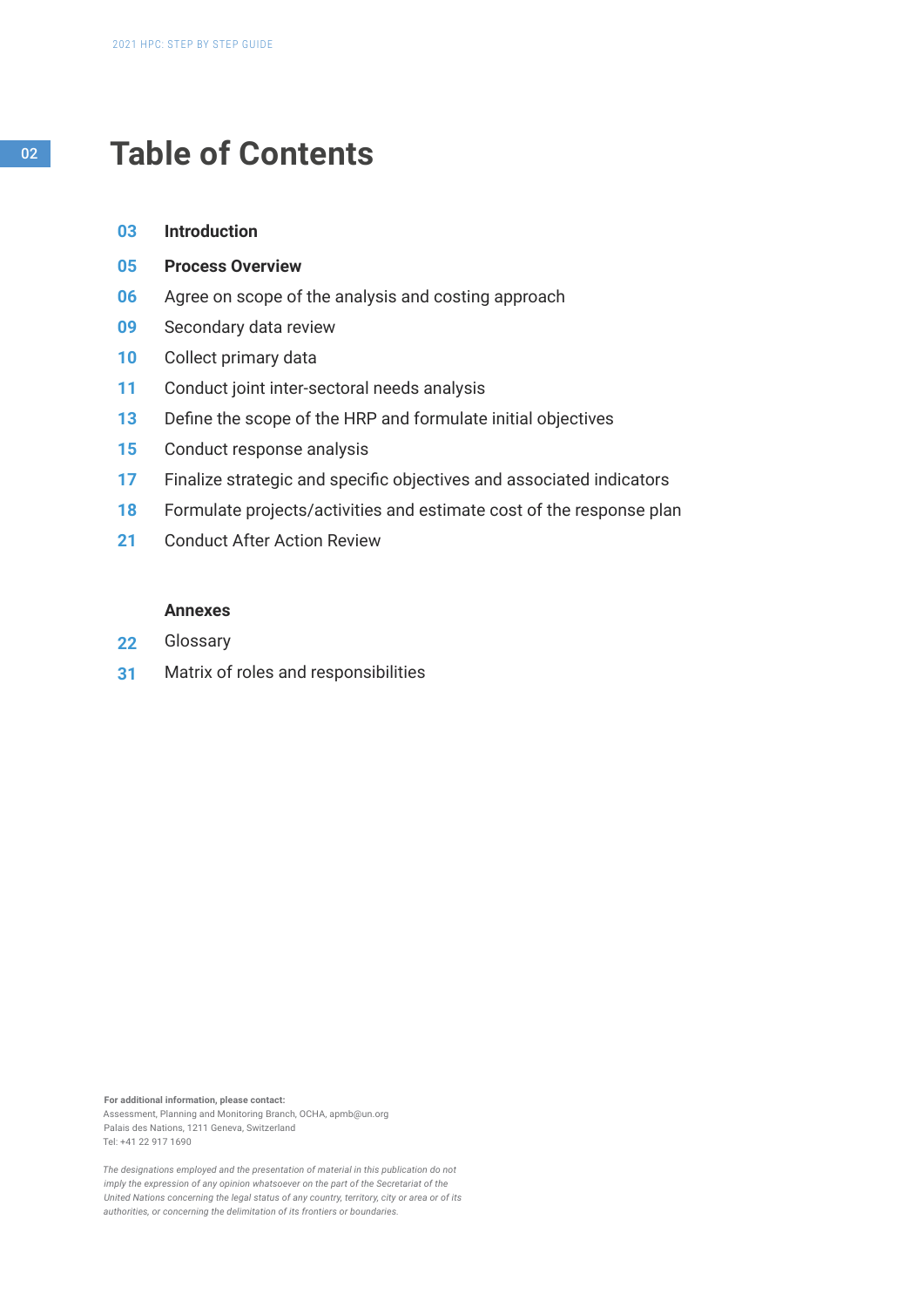# <sup>03</sup> **1. Introduction**

This document provides an overview of the main steps involved in the development of the Humanitarian Programme Cycle. **It should be read alongside the:**

- [Humanitarian Needs Overview \(HNO\)](https://assessments.hpc.tools/km/2021-humanitarian-needs-overview-annotated-template) and [Humanitarian Response Plan \(HRP\)](https://assessments.hpc.tools/km/2021-humanitarian-response-plan-annotated-template) templates, which indicate what information to present and how to do so;
- [Complementary guidance,](https://assessments.hpc.tools/knowledge-management)<sup>1</sup> which provides a depth of information on "what" and "how to" elements; and the
- [Facilitation Package](https://assessments.hpc.tools/content/hpc-2021-facilitation-package ), which provides illustrative agendas and presentations to assist with orienting and managing the process and discussions.

The steps re-assert the sequence of the needs analysis and planning, with needs analysis directly informing the decision-making with regards to response, whether for the preparation of new plans or adjustments to existing ones. At both the analysis and planning stages, it emphasizes commitments made at the World Humanitarian Summit and the Grand Bargain, such as:

- Cross-sectoral and comprehensive assessment of needs;
- Risk and vulnerability analysis (including sexual exploitation and abuse risk analysis);
- People-centered and gender analysis;
- Integration of people's voice and own priorities (accountability to affected people);
- Localisation of the response;
- Consideration of implications of the risk and vulnerability analysis in the response options phase;
- Identification and prioritization of responses to needs; and
- Systematic consideration of options for cash and voucher assistance and other response modalities.

The steps of the HPC have a rationale and cannot be skipped. However, the depth of the work under each step can and should be adapted to the 'new reality' of our operating environment as a result of the COVID-19 pandemic, taking into consideration:

- Staff capacities. Decreased staff capacities may require fewer and shorter meetings. Analysis throughout 2020, such as for the 2020 HPC and updates, Global Humanitarian Response Plan (GHRP) for COVID-19, and others, can be used as a foundation and updated accordingly.
- Data and information availability. Changes to the type and amount of data collected for 2021, along with increased reliance on secondary data, expert judgement and assumptions are anticipated.

# **1.1 Integrating COVID-19 into the 2021 HNO and HRP, and linkages with development-oriented plans**

The Global Humanitarian Response Plan for COVID-19 will not continue into 2021 and will merge with the Global Humanitarian Overview. Similarly, in the 2021 HNO and HRP, the effects of COVID-19 should be considered together with other shocks or stresses affecting the population. In most cases, the health and socio-economic impacts of the pandemic will superimpose on other health, nutrition, food security, livelihoods and protection risks faced by different population groups. COVID-19 will then be one of what is often numerous causes of humanitarian needs.

Linkages between the HNO and the Common Country Assessment (CCA), and between the HRP and the UN Sustainable Development Cooperation Framework (UNSDCF) should be identified at the time of launching the HPC. Dates and status of preparation/ finalisation of the CCA, UNSDCF and other possible plans (e.g. COVID-19 Preparation and Response Plan, UN socio-economic plans for response to COVID-19, other development plans, etc.) should be referenced at the outset to pinpoint opportunities for: (i) sharing data and analysis with mutual benefits on the depth of the needs analysis, particularly causal analysis, (ii) aligning the humanitarian response with other ongoing or planned responses to avoid duplication and identify areas/groups for whom development responses may be more appropriate.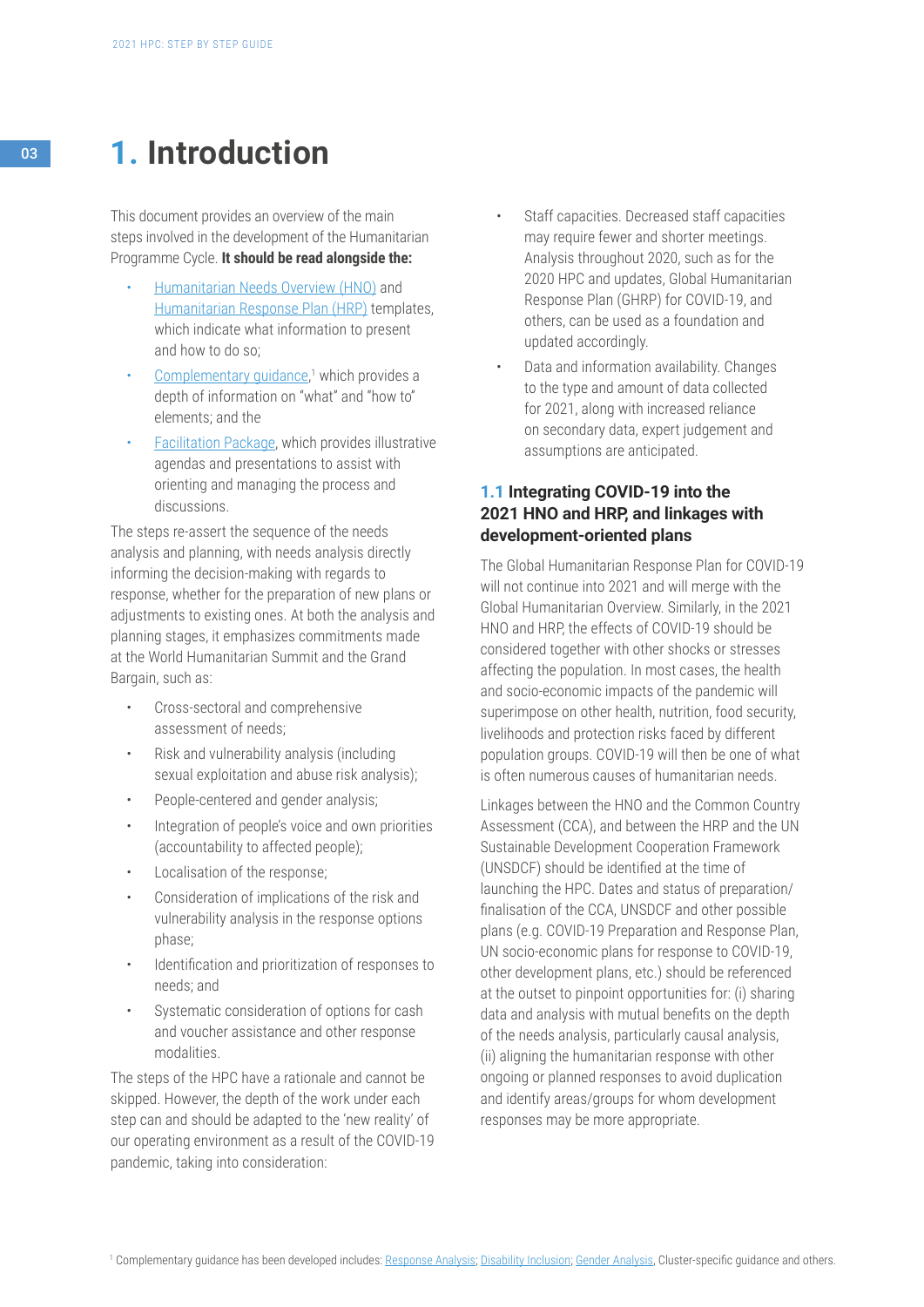#### 04 **1.1 Organization of the Document**

The document consists of **three primary sections**.

• The **Process Overview** presents an indicative timeline for the development of the HNO and HRP, alongside key dates associated with the Global Humanitarian Overview (GHO) and Global Humanitarian Response Plan (GHRP) monthly progress reports (until end 2020). It, further, provides a brief summary of each of the steps of the HPC. More detailed information on facilitation, technical guidance and 'how do' can be found in the Step by Step's companion documents.

It is important to note that the steps are not always linear, although for simplicity they are presented as such, nor will every country follow the same timeline. What we provide is indicative and it is assumed that each country operation will modify based on their unique situation and contexts. For example, some country operations will require fewer or more consultations with government counterparts, or at the sub-national level. Some country offices may prefer to 'kick off' the HPC with a HCT discussion to tentatively set the scope, and there may be additional HCT check in's or discussions throughout the process beyond that which is suggested within the Step by Step Guide.

- The **Glossary** provides definitions of key terms and terminology found within the document.
- The **Appendices** include a matrix of key activities, roles and responsibilities for the various actors involved in the HPC.

In countries with a refugee population, a specific the refugee chapter, led by UNHCR should be included in accordance with the OCHA/UNHCR joint note from 2014.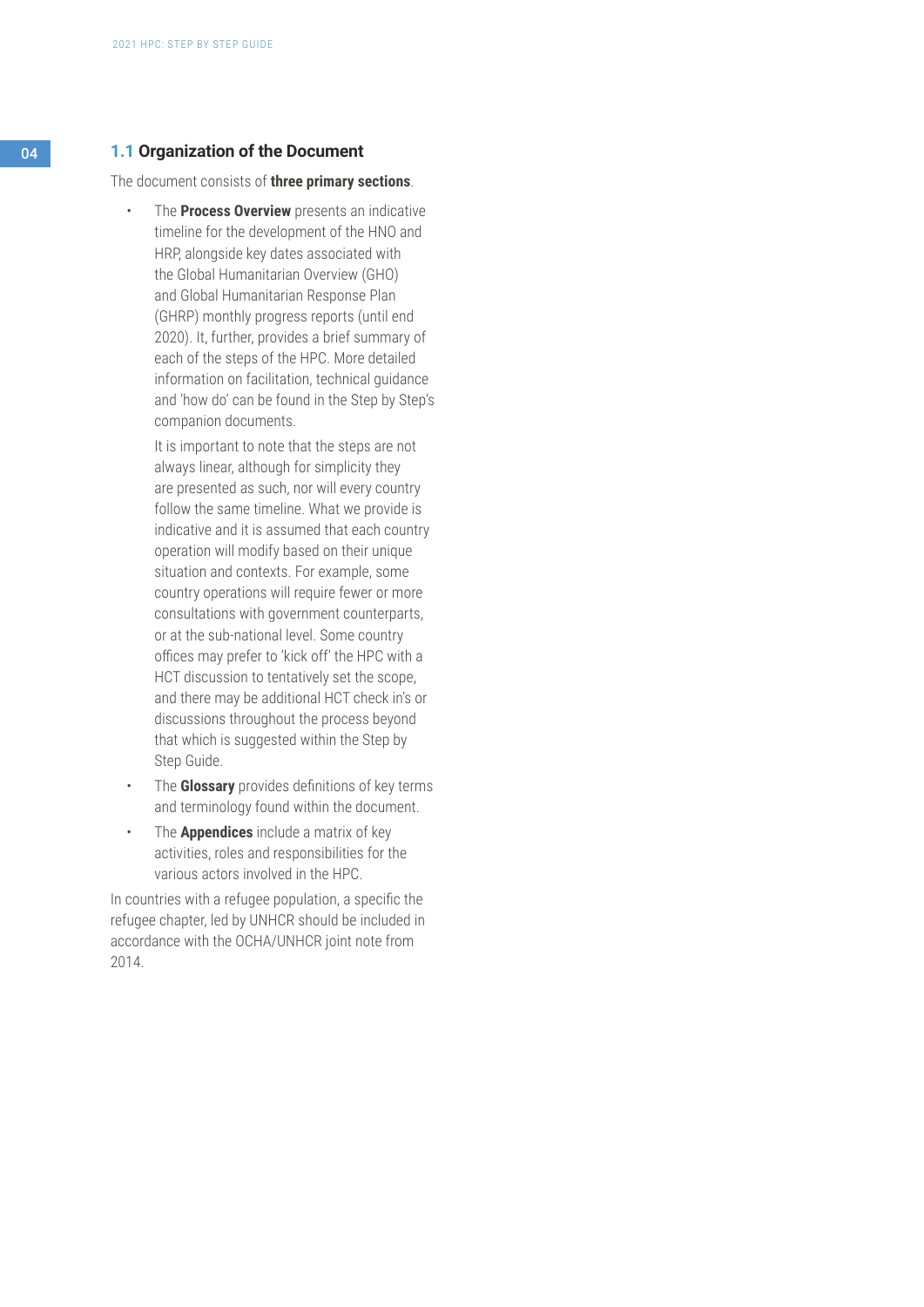|        |                                                                                                                                       | JUN | JUL | <b>AUG</b> | <b>SEP</b> | <b>OCT</b> | <b>NOV</b> | <b>DEC</b> |
|--------|---------------------------------------------------------------------------------------------------------------------------------------|-----|-----|------------|------------|------------|------------|------------|
| Step 1 | Agree on scope of the analysis and costing approach                                                                                   |     |     |            |            |            |            |            |
|        | 1.1 Adapt HNO analysis framework to context and develop an analysis plan based on key                                                 |     |     |            |            |            |            |            |
|        | questions needed to inform planning and decision-making                                                                               |     |     |            |            |            |            |            |
|        | 1.2 Decide on most appropriate costing methodology for 2021                                                                           |     |     |            |            |            |            |            |
|        | 1.3 Present analysis framework and costing plan to Humanitarian Country Team for endorsement                                          |     |     |            |            |            |            |            |
|        |                                                                                                                                       |     |     |            | <b>HNO</b> |            |            |            |
| Step 2 | Undertake secondary data review                                                                                                       |     |     |            |            |            |            |            |
|        | 2.1 Compile evidence base<br>2.2 Further refine timeline for delivery of the analysis results and agree on roles and responsibilities |     |     |            |            |            |            |            |
|        | 2.3 Undertake secondary data review                                                                                                   |     |     |            |            |            |            |            |
|        | 2.4 Identify and determine how to bridge critical information gaps                                                                    |     |     |            |            |            |            |            |
|        |                                                                                                                                       |     |     |            |            |            |            |            |
| Step 3 | <b>Collect primary data</b>                                                                                                           |     |     |            |            |            |            |            |
| Step 4 | <b>Conduct joint inter-sectoral needs analysis</b>                                                                                    |     |     |            |            |            |            |            |
|        | 4.1 Conduct inter-sectoral needs and severity analysis based on relevant data, indicators and                                         |     |     |            |            |            |            |            |
|        | other information                                                                                                                     |     |     |            |            |            |            |            |
|        | 4.2 Analyze risk and arrive at projections, identify indicators to monitor situation and needs                                        |     |     |            |            |            |            |            |
|        | 4.3 Calculate current and projected number of people in need (PiN)                                                                    |     |     |            |            |            |            |            |
|        | 4.4 Write up the draft analysis results                                                                                               |     |     |            |            |            |            |            |
|        | 4.5 Present to and seek endorsement and validation from the HCT (and government                                                       |     |     |            |            |            |            |            |
|        | counterparts, where appropriate) on the analysis results and monitoring requirements                                                  |     |     |            |            | <b>HRP</b> |            |            |
| Step 5 | Define the scope of the HRP and formulate initial objectives                                                                          |     |     |            |            |            |            |            |
|        | 5.1 Determine the scope of the HRP based on the results of the analysis of needs and risks                                            |     |     |            |            |            |            |            |
|        | 5.2 Draft preliminary (inter-sectoral) strategic and specific objectives                                                              |     |     |            |            |            |            |            |
| Step 6 | <b>Conduct response analysis</b>                                                                                                      |     |     |            |            |            |            |            |
|        | 6.1 Review appropriateness, relevance, and feasibility of different responses                                                         |     |     |            |            |            |            |            |
|        | 6.2 Articulate inter-sectoral and multi-sectoral response approaches based on the results                                             |     |     |            |            |            |            |            |
|        | from the response analysis, and prioritise (based on severity, time-criticality, and                                                  |     |     |            |            |            |            |            |
|        | complementarities/synergies)                                                                                                          |     |     |            |            |            |            |            |
|        | 6.3 Estimate target population number                                                                                                 |     |     |            |            |            |            |            |
| Step 7 | Finalize strategic and specific objectives and indicators and prioritise                                                              |     |     |            |            |            |            |            |
|        | 7.1 Finalize formulation of strategic and specific objectives                                                                         |     |     |            |            |            |            |            |
|        | 7.2 Identify indicators to monitor strategic and specific objectives                                                                  |     |     |            |            |            |            |            |
|        | 7.3 Cluster/sectors develop response plans and define cluster objectives                                                              |     |     |            |            |            |            |            |
|        | 7.4 Sub-national and/or government consultation/review draft HRP response parameters                                                  |     |     |            |            |            |            |            |
|        | 7.5 Present and seek endorsement by the HCT of the strategic objective and approach, number of                                        |     |     |            |            |            |            |            |
|        | people targeted, and response monitoring framework                                                                                    |     |     |            |            |            |            |            |
| Step 8 | Formulate projects/activities and estimate cost of the response plan                                                                  |     |     |            |            |            |            |            |
|        | 8.1 Initiate drafting of HRP                                                                                                          |     |     |            |            |            |            |            |
|        | 8.2 Project development, vetting and upload                                                                                           |     |     |            |            |            |            |            |
|        | 8.3 Estimate the cost of the response                                                                                                 |     |     |            |            |            |            |            |
|        | 8.4 Secure HC/HCT endorsement                                                                                                         |     |     |            |            |            |            |            |
|        | 8.5 Finalize and draft response plan                                                                                                  |     |     |            |            |            |            |            |
| Step 9 | <b>Conduct After Action Review</b>                                                                                                    |     |     |            |            |            |            |            |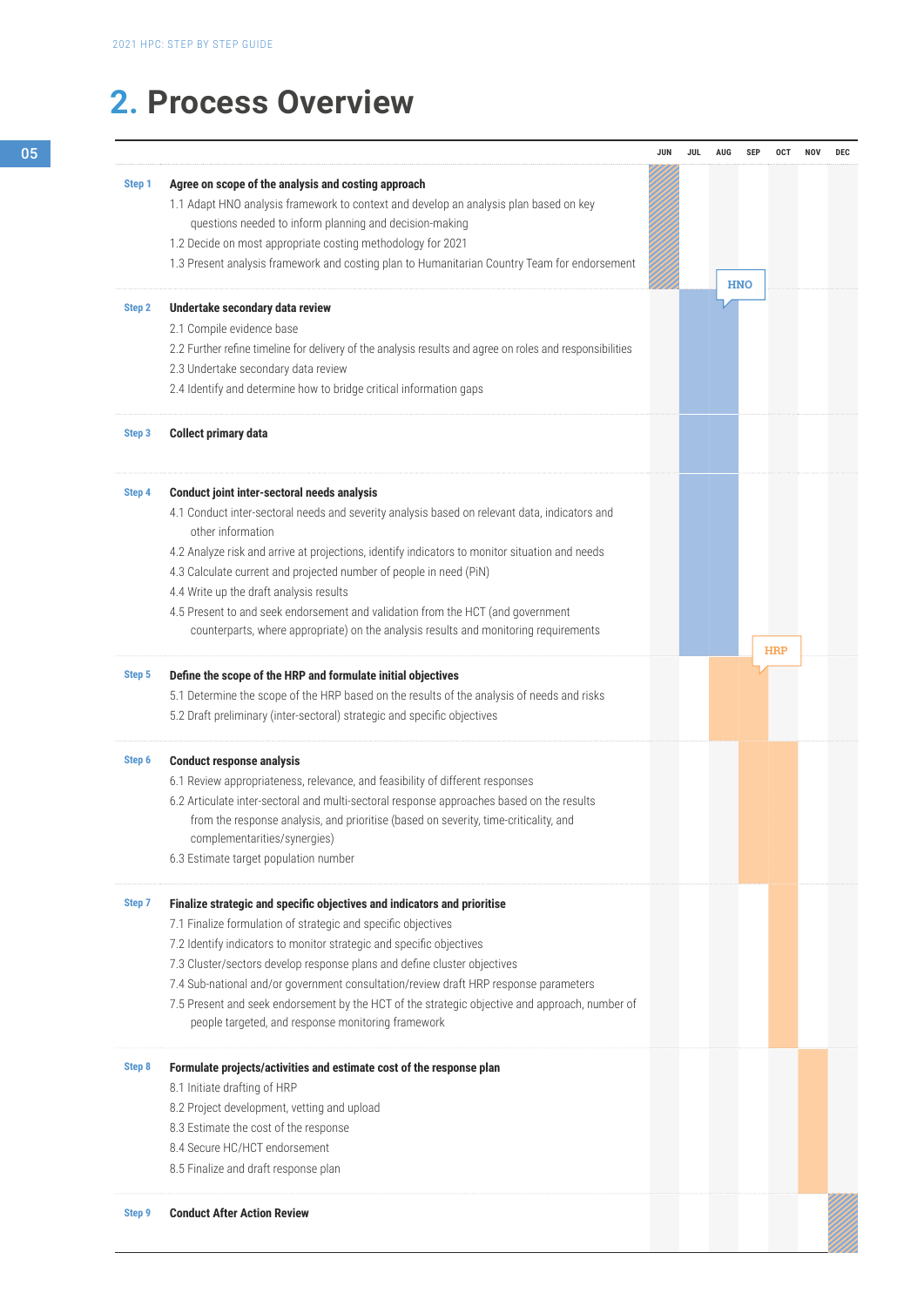# **Agree on scope of the analysis and costing approach Step 1**

| <b>HNO</b><br><b>HRP</b>                                         | <b>Indicative timeline</b><br><b>June 2021</b>                                                                                                                                                                                   |
|------------------------------------------------------------------|----------------------------------------------------------------------------------------------------------------------------------------------------------------------------------------------------------------------------------|
| <b>Key activity 1</b><br><b>Initial HPC</b><br>kick-off workshop | <b>Key participants</b><br>Inter-Cluster Coordination Group (ICCG), Cluster/sector planning and programming<br>stakeholders, IM/data, analysts, subject matter experts <sup>2</sup>                                              |
|                                                                  | <b>Key outputs</b><br>Present updates to 2021 HPC and explain the relationship between 2021 HPC, GHRP,<br>development plans and GHO                                                                                              |
|                                                                  | Agree on HPC timelines, roles and responsibilities, how to engage with development<br>$\bullet$<br>actors, process (i.e. sub-national) roles, responsibilities, approach to community<br>engagement, inclusivity, and modalities |
|                                                                  | It is highly recommended to establish an Analysis Team inclusive of gender expertise<br>$\bullet$<br>to conduct the inter-sectoral needs analysis <sup>3</sup>                                                                   |
|                                                                  | Review achievements and challenges from last year and discuss how the context has<br>$\bullet$<br>changed including COVID-19 pandemic and other shocks and stresses                                                              |
|                                                                  | Consolidate and map information about various completed and/or planned data<br>$\bullet$<br>collection activities                                                                                                                |
|                                                                  | Identify how risk analysis will be included <sup>4</sup><br>$\bullet$                                                                                                                                                            |
|                                                                  | Agree on affected geographical areas and population groups based on initial what is<br>$\bullet$<br>known about context, shocks and impacts                                                                                      |
|                                                                  | Decide on costing methodology for the HRP<br>$\bullet$                                                                                                                                                                           |
|                                                                  | <b>Example:</b> HPC Workshop agendas can be found here.                                                                                                                                                                          |
| <b>Key activity 2</b>                                            | <b>Key outputs</b>                                                                                                                                                                                                               |
| <b>Sub-national</b>                                              | Review national HPC workshop recommendations                                                                                                                                                                                     |
| consultations<br>(as appropriate)                                | Elicit inputs on scope of analysis and response, key questions, required data and<br>$\bullet$<br>information                                                                                                                    |
|                                                                  | Engage local NGOs, CBOs and community actors                                                                                                                                                                                     |
| <b>Key activity 3</b><br><b>HCT</b> endorsement                  | <b>Key output</b><br>Present agreed framework, scope, initial analysis and costing approach to HCT for<br>endorsement                                                                                                            |

<sup>2</sup> In those countries where an ICCG does not exist, it is assumed that a coordination body that serves a similar function will be used or established for this work. Subject matter experts consist of those with specific knowledge of gender considerations, disability inclusion, cash coordination, etc.

<sup>&</sup>lt;sup>3</sup> This team is expected to be part of an existing IMWG or AWG. See *JIAF Guidance* p. 15.

<sup>&</sup>lt;sup>4</sup> Please refer to **Emergency Response Preparedness Package**.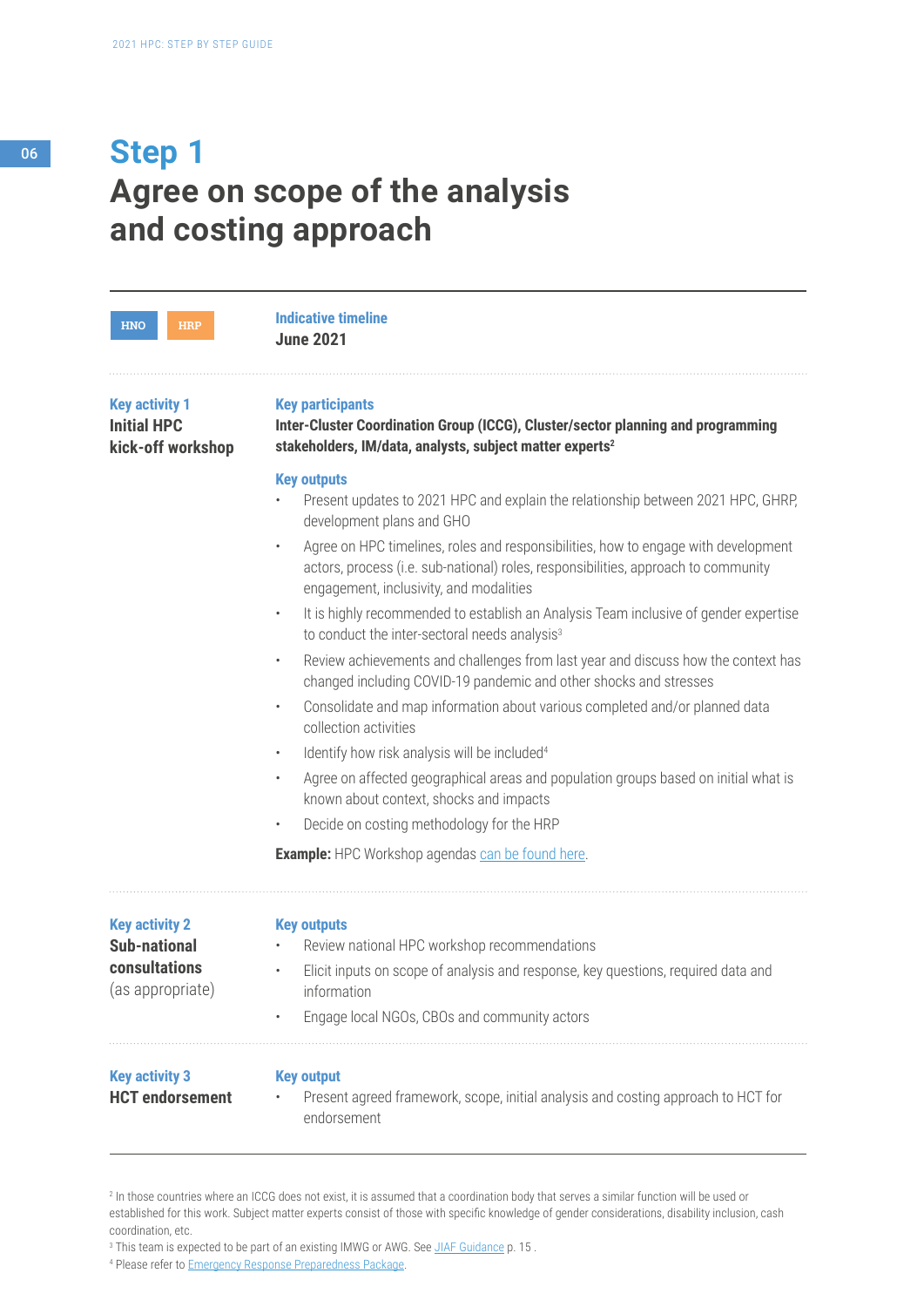**1.1** 

# **Adapt HNO analysis framework to context and develop and analysis plan based on key questions needed to inform planning and decision making** <sup>5</sup>

#### *What is it and why is it important?*

The **analysis framework** and analysis plan will be used to facilitate systematic thinking by identifying the data and information required, how to organize and make sense of it, and the processes. This will require a decision on what variables are most relevant, therefore reducing the amount of information that will be collected and examined to the most essential. For the HNO, the [Joint Inter-Sectoral Analysis Framework](https://assessments.hpc.tools/km/2021-jiaf-guidance)  [\(JIAF\)](https://assessments.hpc.tools/km/2021-jiaf-guidance) should be used.

The framework should address the **key analysis and planning questions** identified, which may include:

- What has changed in the humanitarian context, including overarching protection environment/ risks<sup>6</sup> since last year, including elements related to COVID-19?
- What does this mean in terms of people identified as experiencing humanitarian consequences last year, locations, drivers and causes of needs?
- Does this warrant changes in the scope of analysis in the HNO (which population groups, geographic areas and humanitarian challenges to focus on)?
- What information gaps identified in last year's HNOs remain relevant and what additional information will be needed? How can these gaps be filled and how can agency/sectoral/ cluster assessments be harmonized so that the various pieces of information can be combined (e.g. in terms of definition of population groups, geographic areas, operational datasets etc.)?
- What gender analysis and gender related information exists, are there gaps and what are the plans to strengthen the gender analysis?
- At what level (i.e. household, community, individual) is analysis feasible and data available this year?
- How will affected populations be engaged, including hard to reach populations?
- Are appropriate and sufficient staff resources required for the HNO, including IMO, analysts and coordinators, at agency, sector/cluster and OCHA in place?

Ultimately, we wish to determine:

- Which geographical areas and population groups are most affected or at-risk by the crisis and shocks?
- Who and how many people will face severe, critical and catastrophic needs over the time period the HNO covers?
- Where are these people located?
- What are their survival and livelihood problems, and how are they coping?
- Why are these problems occurring (at immediate and underlying/structural levels)?
- How are the needs expected to evolve in the future, based on ongoing and planned responses and other potential risks/shocks?
- The gender dimensions to the needs, impacts and responses must be core to the overall analysis.

The **plan** will outline the steps to be taken and roles and responsibilities, with timeline, to arrive at the analytical conclusions in a transparent and efficient manner. It will include information on consolidating and mapping various completed and/or planned data collection activities. It is advised to capture the scope, objectives, methodology, geographical and population group coverage; indicators collected and/ or being collected and timeline of data collection, data processing and analysis.

<sup>6</sup> Please refer to the **IASC Policy on Protection in Humanitarian Action**.

<sup>&</sup>lt;sup>5</sup> Please refer to the <u>Multi-Sector Initial Rapid Assessment Guidance</u> and the <u>Joint Inter-Sectoral Analysis Framework</u>.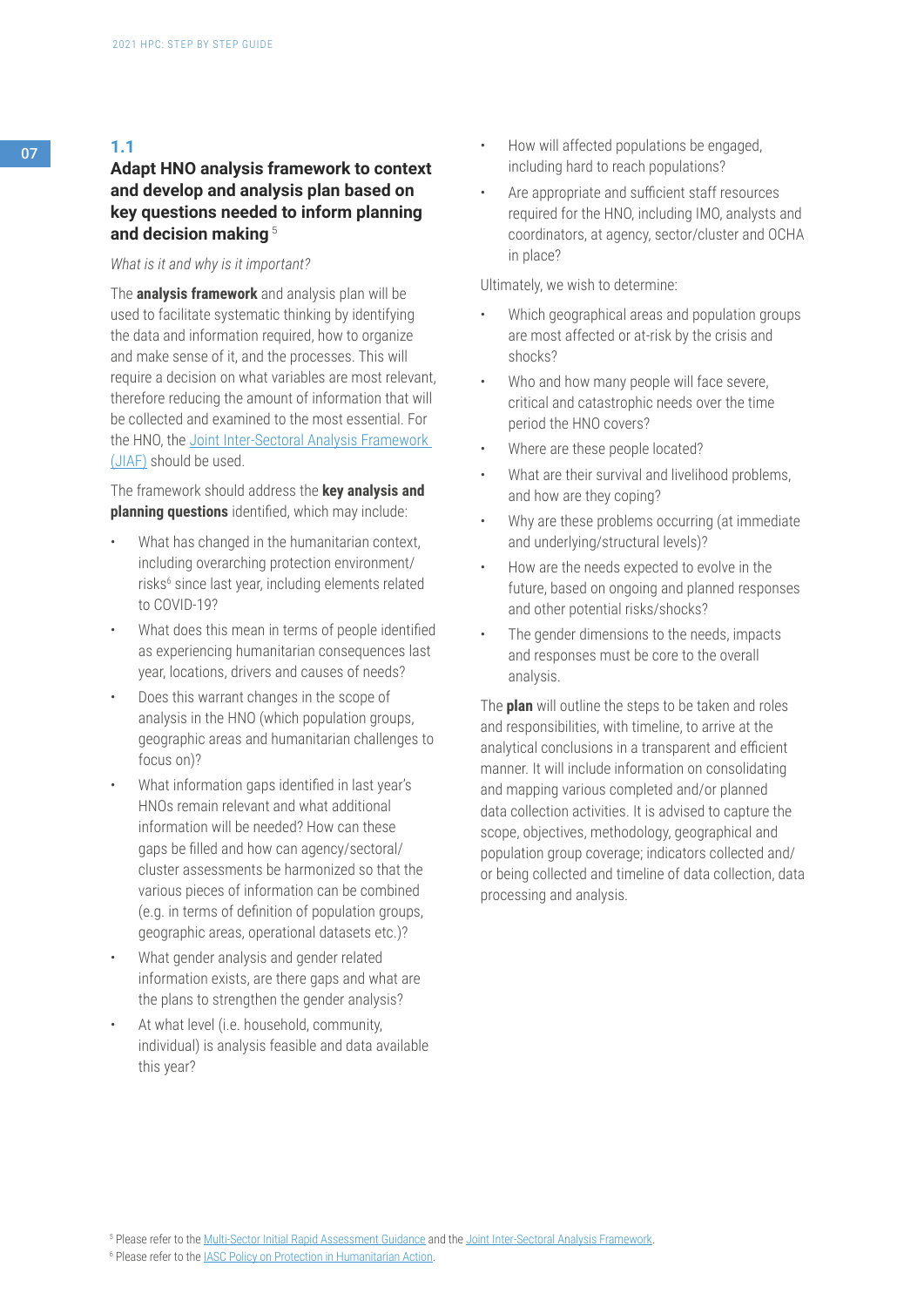# <sup>08</sup> **1.2**

# **Decide on most appropriate costing methodology for 2021**

- While costing is not part of the analysis plan and initial scoping, it is a critical element for planning. Some elements of costing can be time consuming, such as identifying unit costs. As such, it is of benefit to agencies and clusters to have agreement from the ICCG and HCT at the outset of the HPC process on what methodology will be used.
- Discuss if there is a need/rationale to look at another costing methodology and decide on parameters based on chosen methodology.

# **1.3 Present to HCT for endorsement**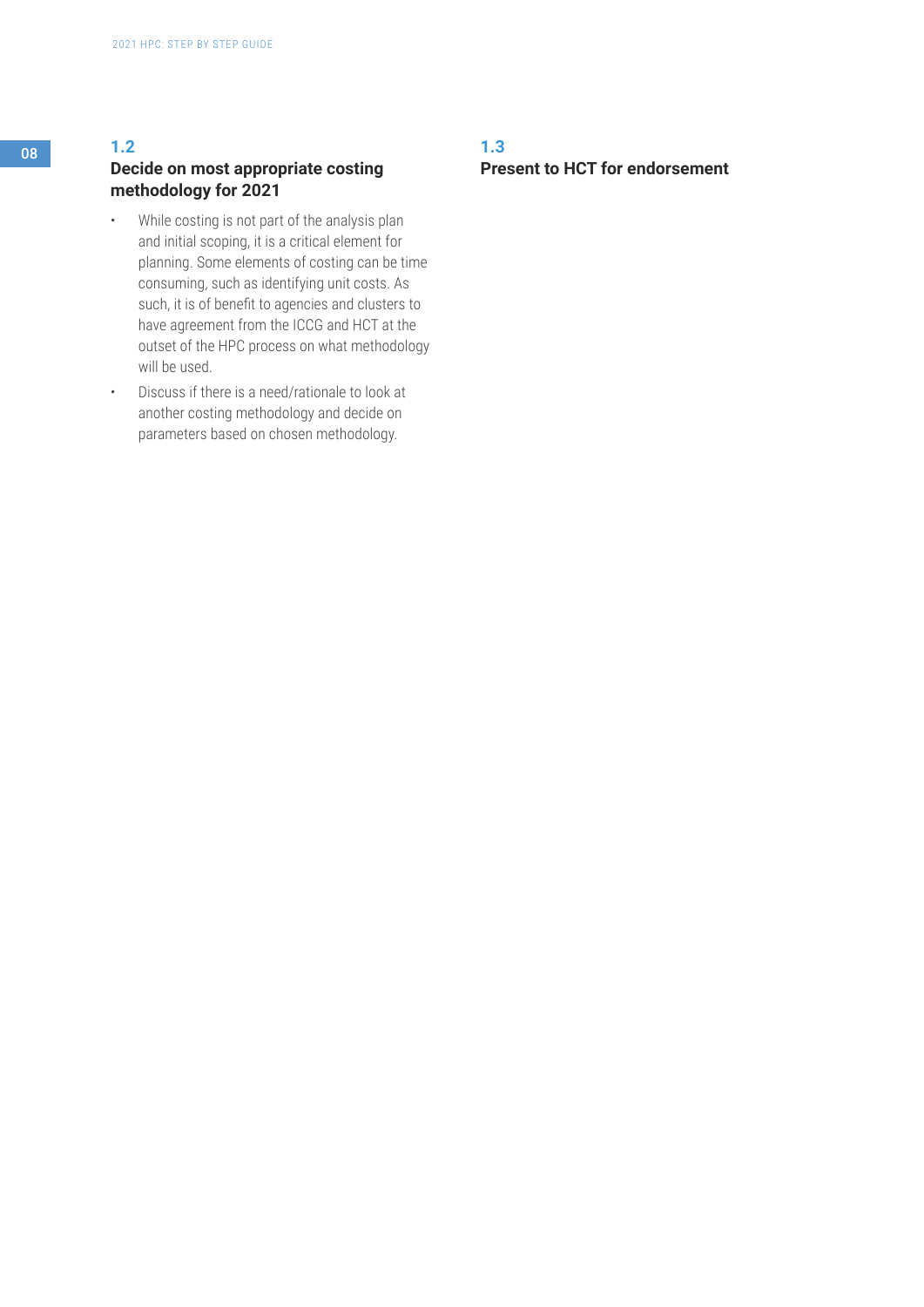# **Secondary data review Step 2**

| <b>HNO</b>                                             | <b>Indicative timeline</b><br>July-August 2021                                                                                                                                                                                                                                                                                    |
|--------------------------------------------------------|-----------------------------------------------------------------------------------------------------------------------------------------------------------------------------------------------------------------------------------------------------------------------------------------------------------------------------------|
| <b>Key activity</b><br><b>Secondary data</b><br>review | <b>Key participants</b><br>Assessment and Analysis Working Group with IMOs. Sector/clusters, specialized working<br>groups                                                                                                                                                                                                        |
|                                                        | <b>Key outputs</b><br>Based on the agreed scope of analysis, review existing data, indicators and other<br>$\bullet$<br>information to answer key questions related to the specific population groups,<br>geographical areas, or other thematic issues. Identify which data, indicators and other<br>information require updating |
|                                                        | Sectors/clusters and specialized working groups should also be engaged in analysis<br>$\bullet$<br>that goes into depth on their area of expertise                                                                                                                                                                                |

*It must be emphasized that gender analysis with consideration to age, disability and other factors should be a core feature of the review and analysis.*

# **2.1**

#### **Compile the evidence base**

- Identify which institutions (including government ministries and local authorities), agencies, cluster/sectors, specialized working groups,7 I/NGOs have data, indicators, information, analysis that can contribute to answering the key questions.
- Identify what information is available from community engagement and two-way communications processes between the affected population and humanitarian actors, as well as organizations specializing in gender, disability and elderly person inclusion.

# **2.2**

# **Further refine timeline for delivery of the analysis results and agree on agencies' and clusters/sectors' roles and responsibilities**

Identify who will process and consolidate the data, indicators and information gathered from institutions, agencies, clusters/sectors, I/NGOs and affected groups, and who will participate in the joint analysis including, where feasible, the affected population itself.<sup>8</sup>

# **2.3**

### **Undertake secondary data review**

- Review existing data, indicators and other information, including development/assessments data , that answer the key analysis questions and enable vulnerability and risk projections.
- Assess the timeliness and reliability of the data.

# **2.4**

# **Identify and determine how to bridge critical information gaps**

- Identify whether gaps are specific to a thematic issue, sector/cluster, or are multi-sectoral or cross-cutting. To what extent do the gaps prevent answering the key questions?
- Determine how to bridge the critical data and information gaps.

9 Please refer to the [Recovery and Peacebuilding Assessment \(RPBA\),](https://ec.europa.eu/fpi/sites/fpi/files/rpba/rpba_guidance.pdf) the [Post-Disaster Needs Assessment \(PDNA\)](https://www.undp.org/content/undp/en/home/2030-agenda-for-sustainable-development/planet/disaster-risk-reduction-and-recovery/post-disaster-needs-assessments.html) and the Common Country [Analysis \(CCA\)](https://unsdg.un.org/resources/common-country-analysis-undaf-companion-guidance) for the [UN Sustainable Development Cooperation Framework \(UNSDCF\)](https://unsdg.un.org/resources/united-nations-sustainable-development-cooperation-framework-guidance).

<sup>&</sup>lt;sup>7</sup> These may include groups on cash coordination, disability inclusion, gender equality, and others.

<sup>&</sup>lt;sup>8</sup> It is advisable that the joint analysis group includes multiple skill sets: IM/data, subject-matter experts, and others. See Grand Bargain EDUAAR [tools document.](https://interagencystandingcommittee.org/system/files/iasc_policy_on_protection_in_humanitarian_action.pdf)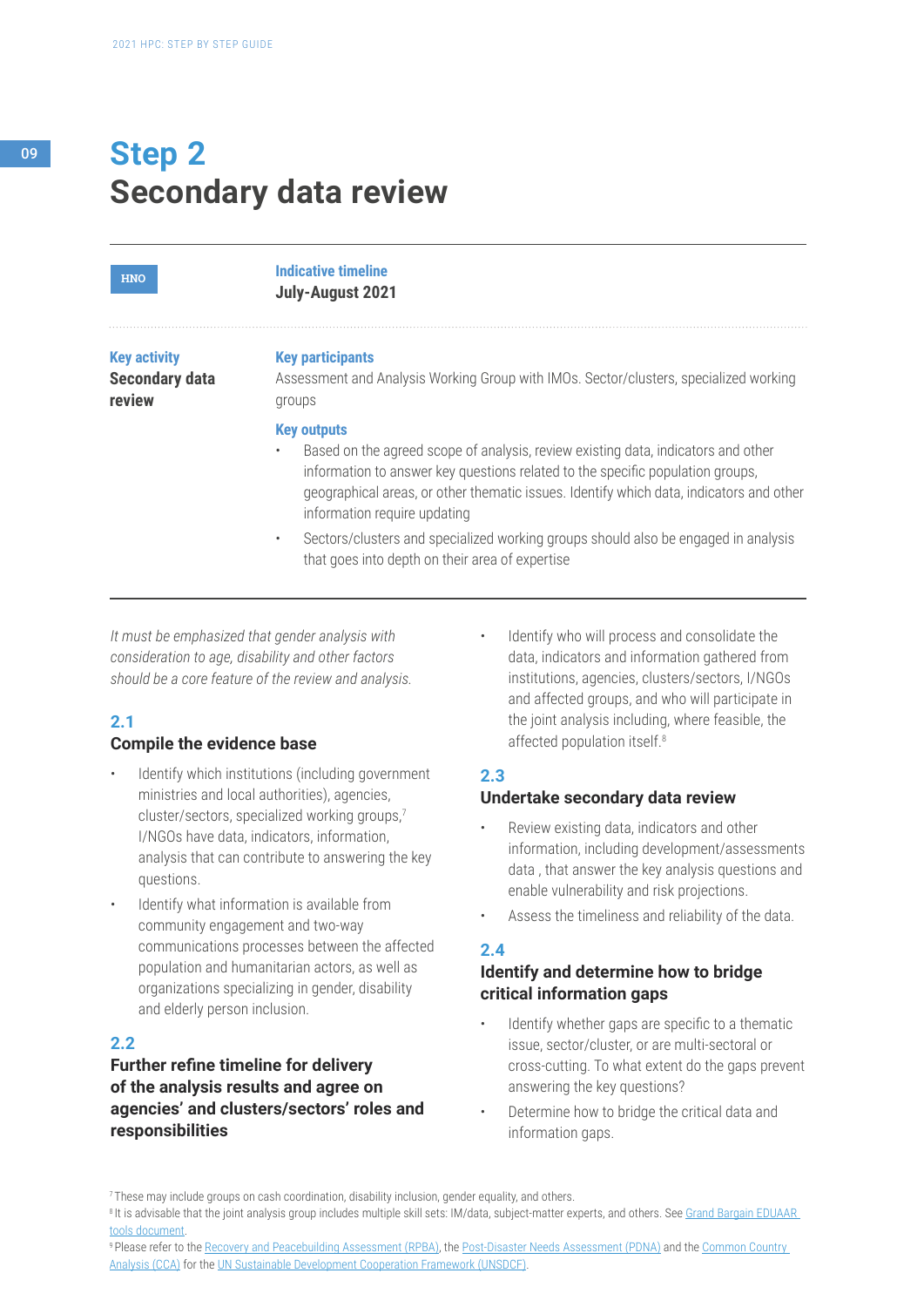# **Collect primary data Step 3**

| <b>HNO</b>                                                              | <b>Indicative timeline</b><br>July-August 2021                                                                                                                                                                                                                                                                                                                                                                                                                                                                                                                                                                                                                                                             |
|-------------------------------------------------------------------------|------------------------------------------------------------------------------------------------------------------------------------------------------------------------------------------------------------------------------------------------------------------------------------------------------------------------------------------------------------------------------------------------------------------------------------------------------------------------------------------------------------------------------------------------------------------------------------------------------------------------------------------------------------------------------------------------------------|
| <b>Key activity</b><br><b>Coordinated</b><br>primary data<br>collection | <b>Key participants</b><br>All entities and gender specialist through inter-cluster/sector (and/or cluster/sector level,<br>where appropriate) Assessment and Analysis Working Group (AAWG)<br><b>Key outputs</b><br>As agreed in the IASC Operational Guidance on Coordinated Assessments in<br>Humanitarian Crises, look to harmonize data collection activities and/or jointly agree<br>on methodology, expected outputs and approaches. Sectors/clusters and specialized<br>working groups should also be engaged in analysis that goes into depth on their area<br>of expertise<br>Where a multi-sector needs assessment (MSNA) is being done, this is under the<br>$\bullet$<br>direction of the HCT |

- Due to COVID-19, limited primary data collection at household level is expected. Maximum use should be made of area-based data and available secondary information.<sup>10</sup>
- Increased reliance on expert discussions / judgement as a method to conduct needs and severity analysis is anticipated.
- Clusters or sectors may require a discussion of their plans to fill in the missing data, particularly those whose specific methodologies do not marry well with multi-sectoral assessments (i.e. nutrition). This should include how they will coordinate with other clusters to identify what can effectively be explored at the inter-cluster level.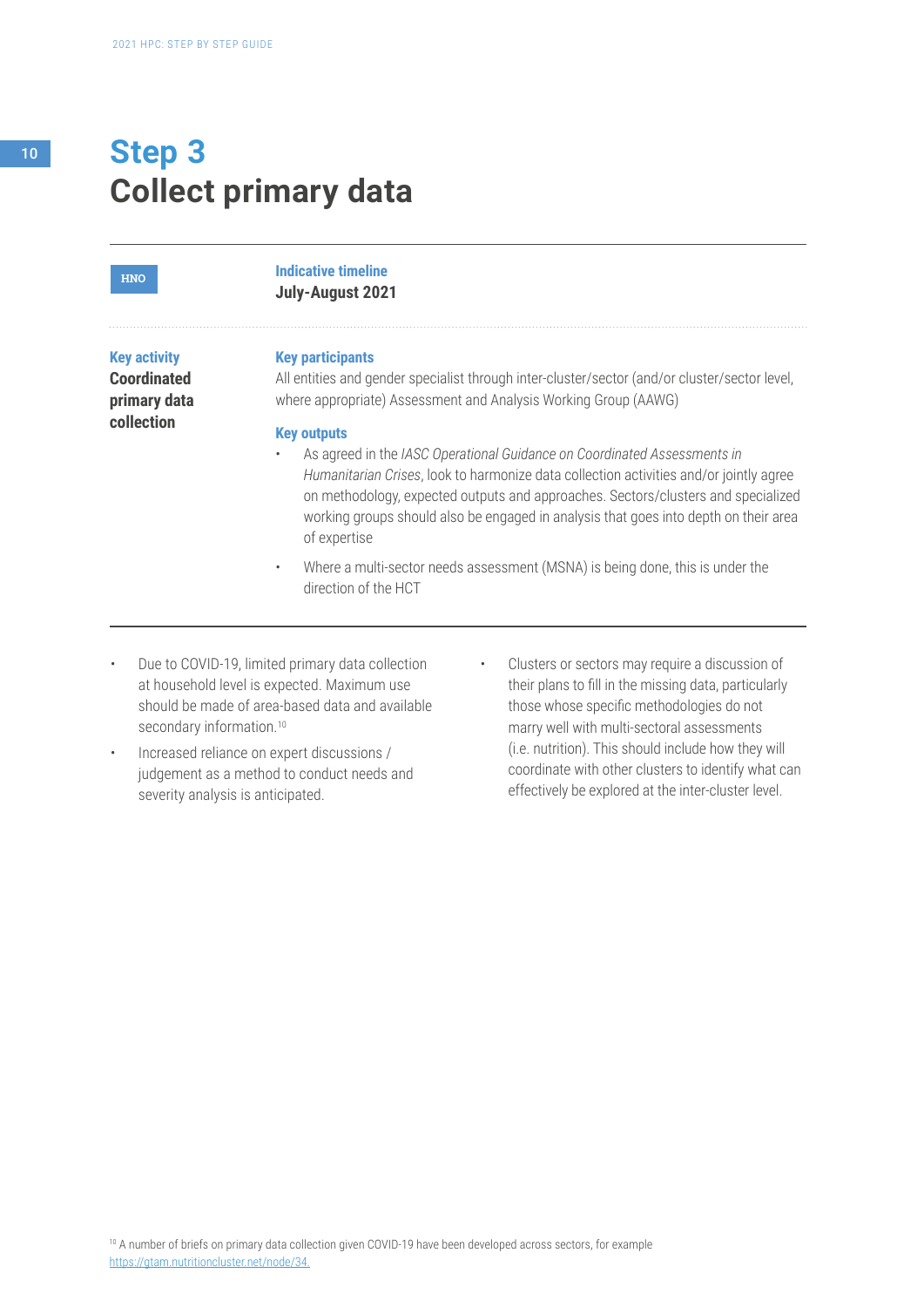| <b>HNO</b>                                                                                  | <b>Indicative timeline</b><br><b>July-September 2021</b>                                                                                                                                                                                                                                                                                                                                                                                                                                                                                                                                                                                                                                                          |
|---------------------------------------------------------------------------------------------|-------------------------------------------------------------------------------------------------------------------------------------------------------------------------------------------------------------------------------------------------------------------------------------------------------------------------------------------------------------------------------------------------------------------------------------------------------------------------------------------------------------------------------------------------------------------------------------------------------------------------------------------------------------------------------------------------------------------|
| <b>Key activity 1</b><br>Joint intersectoral<br>analysis workshops<br>(also at sub-national | <b>Key participants</b><br>Analysis Team as part of ICCG and AWG, with expertise from Data and IM staff,<br>analysts, subject-matter and cultural experts, planning and programming staff, affected<br>communities                                                                                                                                                                                                                                                                                                                                                                                                                                                                                                |
| where possible and<br>relevant)                                                             | <b>Key outputs</b><br>Undertake joint inter-sectoral analysis of relevant data from variety of sources, i.e.<br>MSNA if one was conducted, government, NGO, agency, sector/cluster<br>As much as possible, specialized task forces consolidate data and provide supplemental<br>$\bullet$<br>analysis on cross cutting issues (e.g. cash, gender, disabilities, older persons)<br>Agree on intersectoral analysis results, including humanitarian consequences and<br>$\bullet$<br>severity of needs by population groups and geographical areas<br>After conducting analysis, calculate inter-sectoral and sectoral people in need figures<br>$\bullet$<br>Agree on needs monitoring requirements and indicators |
| <b>Key activity 2</b><br><b>HCT</b> endorsement                                             | <b>Key outputs</b><br>Present to HCT for endorsement the joint intersectoral analysis results and monitoring<br>$\bullet$<br>requirements                                                                                                                                                                                                                                                                                                                                                                                                                                                                                                                                                                         |

# **4.1**

# **Conduct intersectoral needs and severity analysis using relevant data, indicators and other information**

- Through the joint inter-sectoral analysis workshops, use an inter-sectoral analysis approach to explore, evaluate and validate the collected evidence as per the analysis plan to answer the key questions and identify associated factors (i.e. vulnerabilities and capacities).
- This analysis should highlight protection risks, violations and harms.11
- Describe the humanitarian conditions presented by different population groups and sub-groups, causes associated and severity.
- The severity of Humanitarian Conditions is estimated by taking into account three levels of humanitarian consequences: Living standards, Coping Mechanisms and Physical and Mental Wellbeing.12 The measure of Intersectoral Severity of needs (the degree of harmfulness of the humanitarian consequences) is a central function of the JIAF and is applied using the JIAF Severity Model. Evidence of humanitarian needs, in the form of humanitarian indicators, is entered into the model and classified using a common severity scale. The severity classification process allows for the designation of a severity 'phase' for a given area and / or population.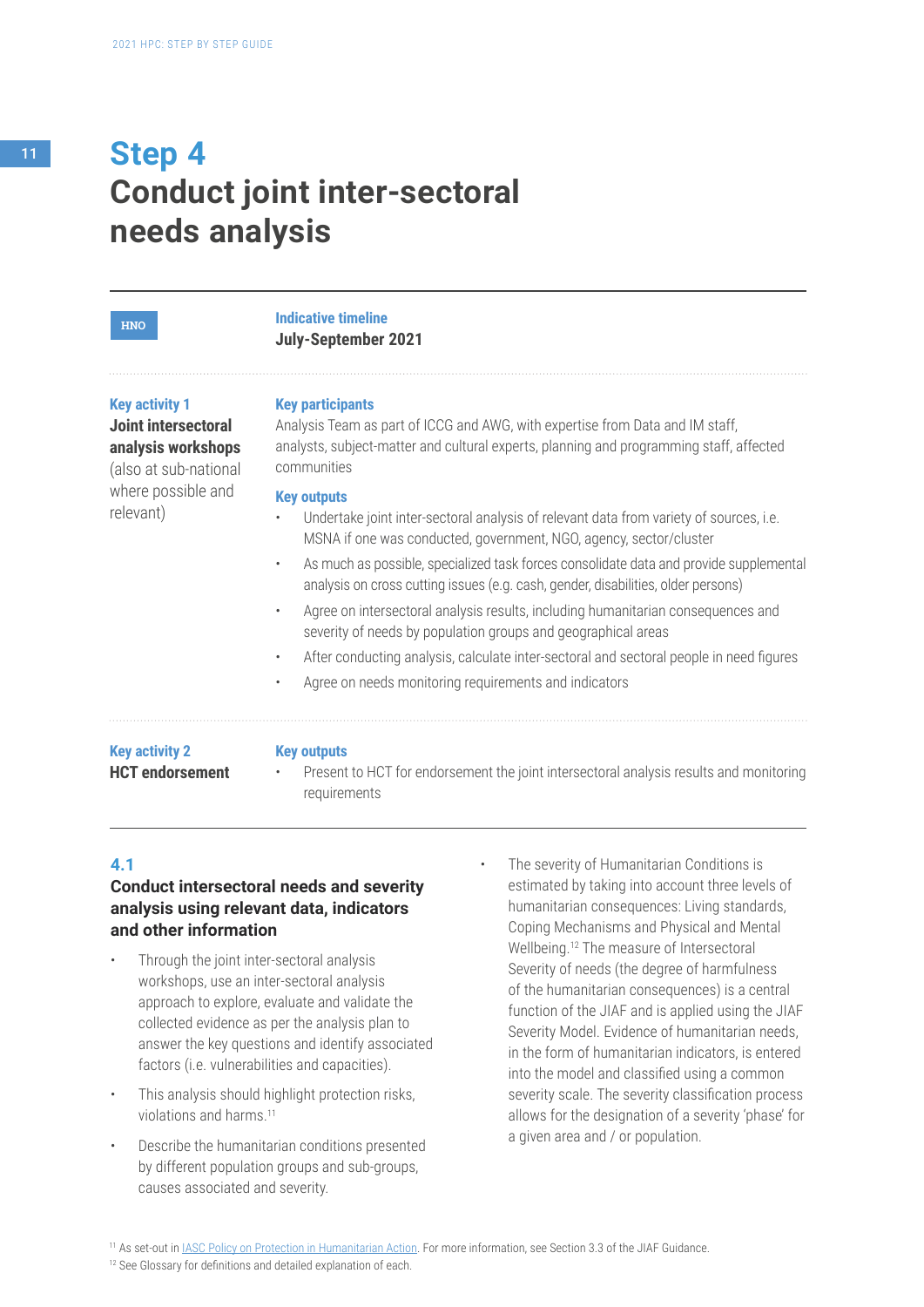# <sup>12</sup> **4.2**

#### **Analyze risk and arrive at projections**

- Analyze risks and potential shocks to determine the most likely evolution of the humanitarian situation. Risk analysis identifies the main drivers in a given humanitarian context, both positive (opportunities) and negative (shocks and stresses), their likelihood and potential severity. The risk analysis clarifies which and why changes are expected to occur, the most likely evolution, and projections on who will be affected and how.
- This will inform planning of the most likely scenario in the HRP as well as risk analysis undertaken to prepare for or anticipate hazards outside of the scope of the ongoing response, be that in the context of preparedness plans, contingency plans and mitigation or anticipatory action plans, or a combination of all three.<sup>13</sup>
- Identify indicators to monitor changes in the humanitarian situation and needs during the planning period.

#### **4.3**

# **Calculate current and projected number of people in need (PiN)**

• Depending on the data scenario, different methods are recommended to calculate the total number of people in need by severity phase classification for each geographical area or group. The main output is a preliminary calculation for review, interpretation and validation of humanitarian stakeholders.

# **4.4**

#### **Write up the draft analysis results**

- Validate draft with ICCG and share analysis results with planning and programming staff for the HRP.
- Use the HNO template as a quide to draft the analysis results. A shorter version can also be used for regular monitoring updates.

# **4.5**

**Present to and seek endorsement and validation from the HCT (and government counterparts, where appropriate) on the analysis results and monitoring requirements**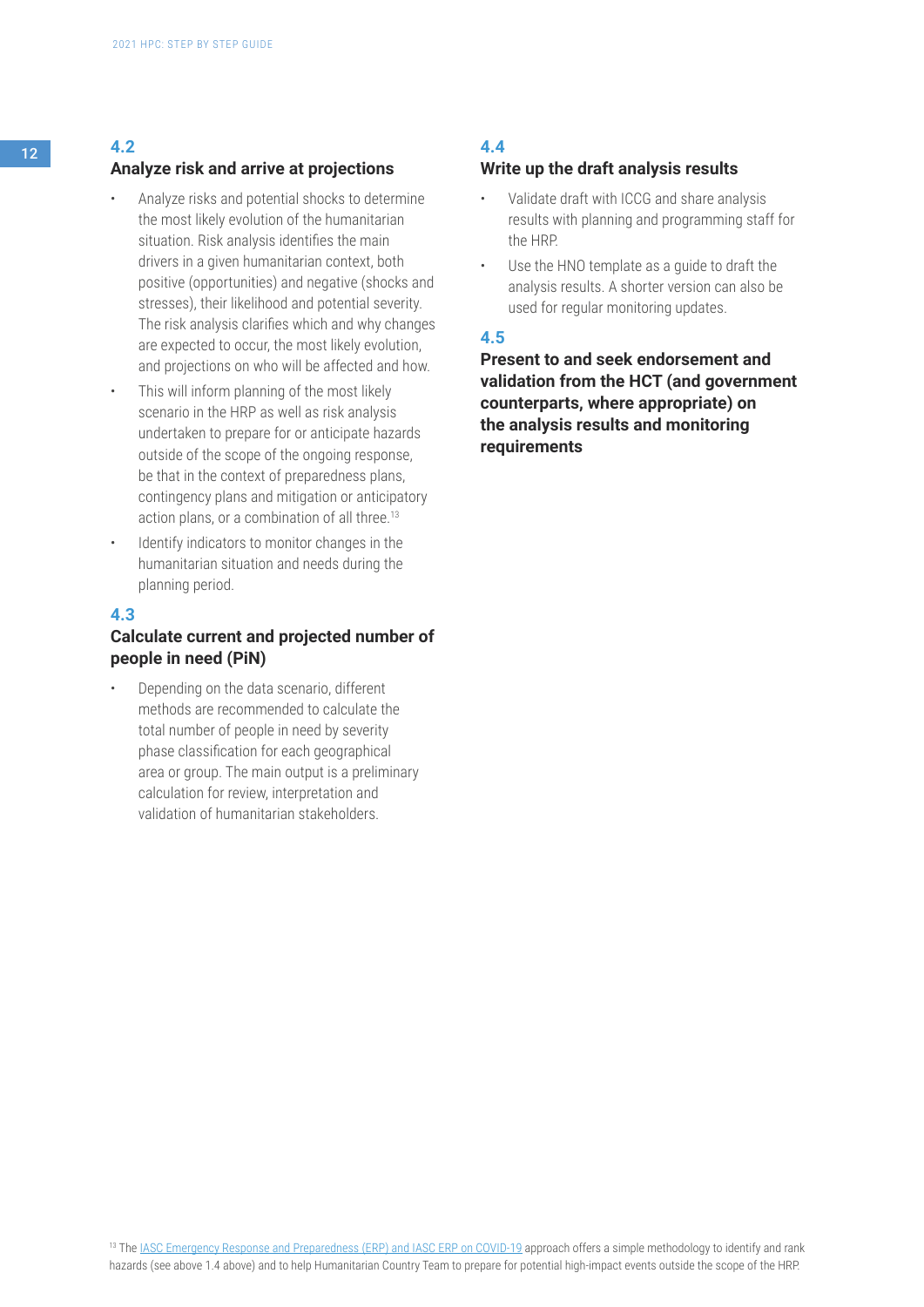**HRP**

#### **Indicative timeline August-September 2021**

**Key participants**

#### **Key activity Response analysis workshops**

(also at sub-national were appropriate)

Analysis Team as part of ICCG and AWG, with expertise from data and IM staff, analysts, subject-matter and cultural experts, planning and programming staff, affected communities

#### **Key outputs**

- Determine the scope of the HRP
- Draft preliminary strategic objectives. Identify initial specific objectives based on draft strategic objectives

### **5.1**

### **Determine the scope of the HRP based on the analysis of needs and risks**<sup>14</sup>

- All people in need identified in the HNO should be considered when starting the planning process given their needs are 'humanitarian' by definition and their severity has been determined through the analysis in the HNO. The initial scope of the HRP is thus derived from the population groups and sub-groups in need, based on the principle of humanity, impartiality, neutrality and independence.
- Based on the HNO, review the type and severity of needs identified for the affected population groups and geographic areas at intersectoral and sectoral levels and decide on the scope of the HRP.
- Decisions on the scope should be based on consideration of:
	- Magnitude based on the number of people facing different humanitarian conditions and needs, their severity, and location;
- Extent to which humanitarian conditions and needs overlap and potentially compound each other - particularly where some needs will not be solved unless others are addressed in the best sequence;<sup>15</sup>
- Potential evolution of the situation, risks and projections of effects on the population groups;16
- Immediate, underlying and root causes of the various humanitarian consequences, including overarching protection risks/ impacts. Causes that are not directly related to the crisis may indicate that the problems are structural or outside the scope of a humanitarian response; and
- The needs prioritised by affected population groups, other humanitarian plans and development plans which could address some of the humanitarian needs and their causes.

<sup>14</sup> Please refer to [Guidance on Response Analysis, Formulation of Strategic and Specific Objectives and Targeting.](https://assessments.hpc.tools/km/response-analysis-and-prioritization-guidance-2021)

<sup>15</sup> For example, food requires water, cash transfers require functioning markets, resumption of cultivation requires security of access to fields etc. 16 What may seem as a less severe problem, such as for example deprivation of basic needs, could evolve into acute humanitarian needs during the planning period.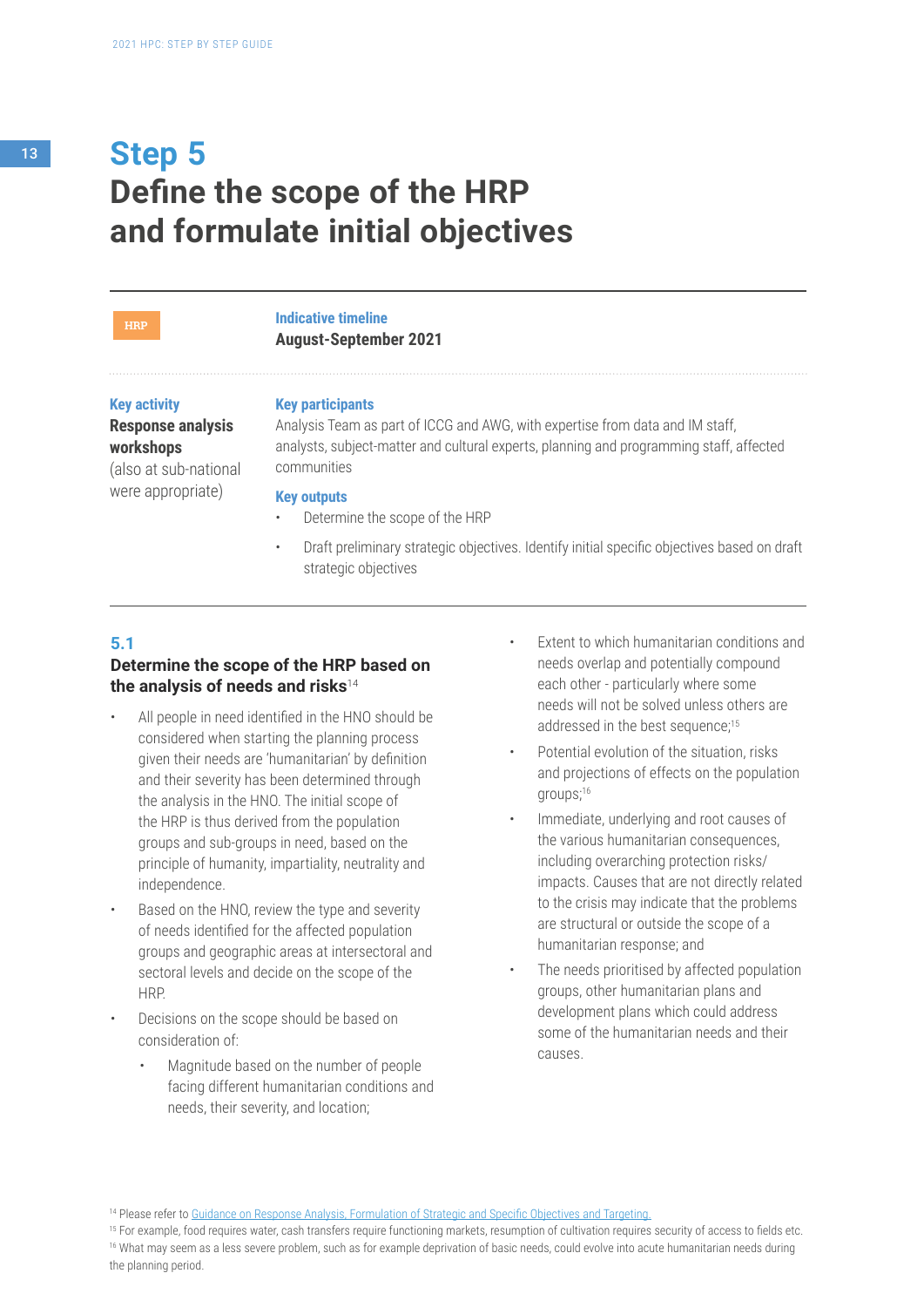# **Draft preliminary (inter-sectoral) strategic and specific objectives**

- Draft initial **strategic** objectives that articulate the intended improvements in people's lives and livelihoods that ensure full respect for their rights. These should be outcome-based and reflect the short- to medium-term end result or changes in the lives of targeted individuals that are the result of the humanitarian response during the HRP period. They should also be informed and build on the HCT Protection Strategies.<sup>17</sup>
- Formulate an initial set of **specific** objectives that articulate intermediate changes in people's lives. Specific Objectives are formulated for each strategic objective and offer specificity on how the strategic objective will be achieved.<sup>18</sup>
- When formulating the objectives, to the extent possible identify potential complementarity between the HRP objectives and the UN Sustainable Development Cooperation Framework (UNSDCF), Integrated Strategic Frameworks, government national plan(s), and/ or relevant strategic plans of financial institutions and relevant bilateral donors.

<sup>17</sup> Protection mainstreaming and protection integration are both essential to the centrality of protection in practice.

<sup>18</sup> Both strategic and specific objectives are typically intersectoral in nature.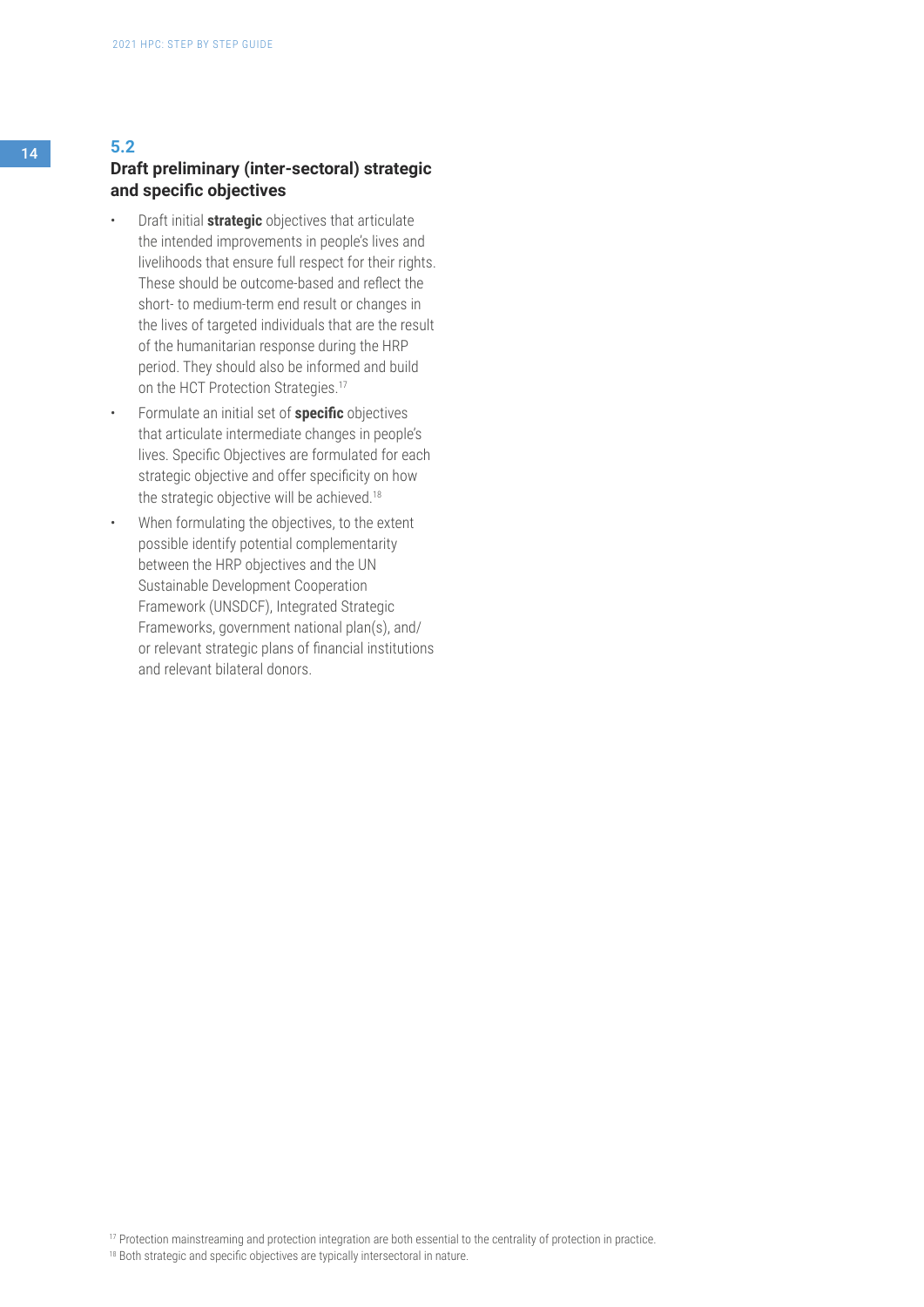# **Conduct response analysis Step 6**

#### **HRP**

**Indicative timeline September-October 2021**

#### **Key activity**

**Response analysis workshops** 

(also at sub-national were appropriate)

#### **Key participants**

Analysis Team as part of ICCG and AWG, with expertise from data and IM staff, analysts, subject-matter and cultural experts, planning and programming staff, affected communities

#### **Key outputs**

- Review the appropriateness, relevance and feasibility of interventions
- Estimate number of people to be targeted

The response analysis is required to review the

**appropriateness, relevance and feasibility** of different interventions for each specific objective. This will result in the identification of which interventions should be implemented and who will eventually benefit from them, based on criteria of appropriateness, relevance and feasibility, against the different characteristics of humanitarian needs (5.1 above). While appropriateness, relevance and feasibility are presented as separate sub-steps, in practice it is acknowledged that these are generally conducted simultaneously.19

#### **6.1**

#### **Review appropriateness, relevance and feasibility of different responses**

- **• Appropriateness** is the first response analysis step to identify interventions that are:
	- The most likely to meet the humanitarian needs given their severity, magnitude, causes and trends;
	- Non duplicative of, or complementary to, other plans by the government (humanitarian and development), the Red Cross and Red Crescent Movement, and development actors; and
	- Contributing to accountability to affected people by considering their own prioritization of needs and response.

The result of the response appropriateness review is a refinement of the population and geographic targets for different types of interventions: who, where, with what. At this point, the number of people targeted is not quantified yet. It may be the same as the number of people in need, or it may be lower already if the appropriateness review has identified other humanitarian or development plans that can cater for some of the humanitarian needs.

- **• Relevance** refers to the extent to which interventions address populations' own priorities and preferences.
- **• Feasibility** analysis is based on logistical, market functionality and support systems, capacity, legal, political, security, cultural, etc. constraints. The result of the feasibility review is a clear understanding of what interventions can be delivered within the timeframe of the response plan, and how.
- Balancing aspirations with reality is critical. Prioritisation may be required according to severity, magnitude, trends and projections, associated factors, and time-criticality of the required interventions to ensure that the population derives maximum benefits from what are limited resources.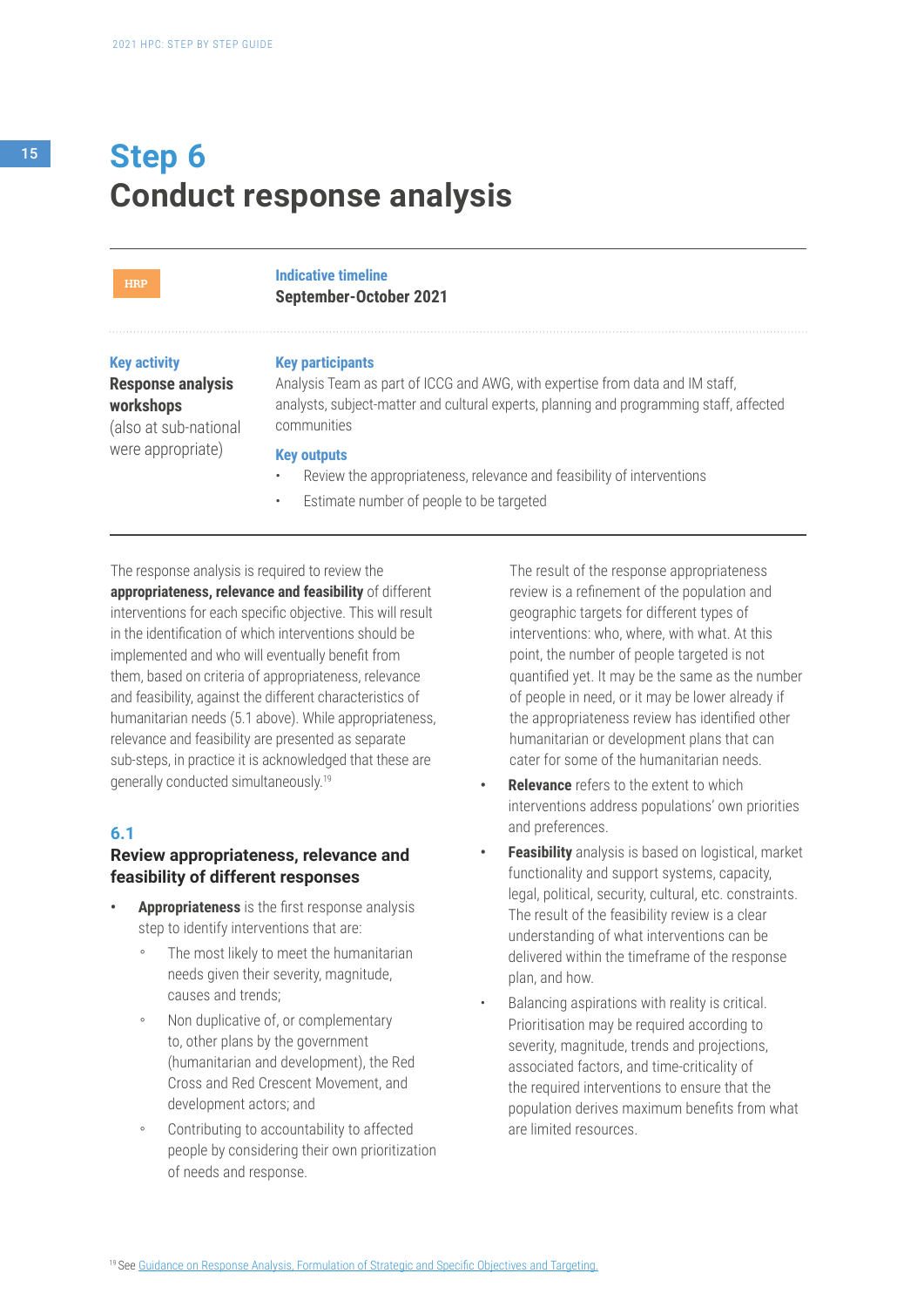### **6.2**

**Articulate inter-sectoral and multisectoral response approaches based on results from response analysis and prioritise (based on severity, timecriticality, and complementarities/ synergies)**

# **6.3**

#### **Estimate target population number**

- **• A quantification of the number of people eventually targeted is made** as an outcome of the appropriateness, relevance and feasibility review. As such, people targeted is a subset of PiN and represents the number of people humanitarian actors aim to assist during the planning period.
- It is expected that the number of people targeted will be equal to the number of people reached once the response is completed, unless the situation and needs change and/or new operational or funding constraints materialise.
- Estimate population initial targets per specific objective.
- Review or identify requirements for contingency [planning](https://assessments.hpc.tools/km/response-analysis-and-prioritization-guidance-2021) based on projections and risk analysis.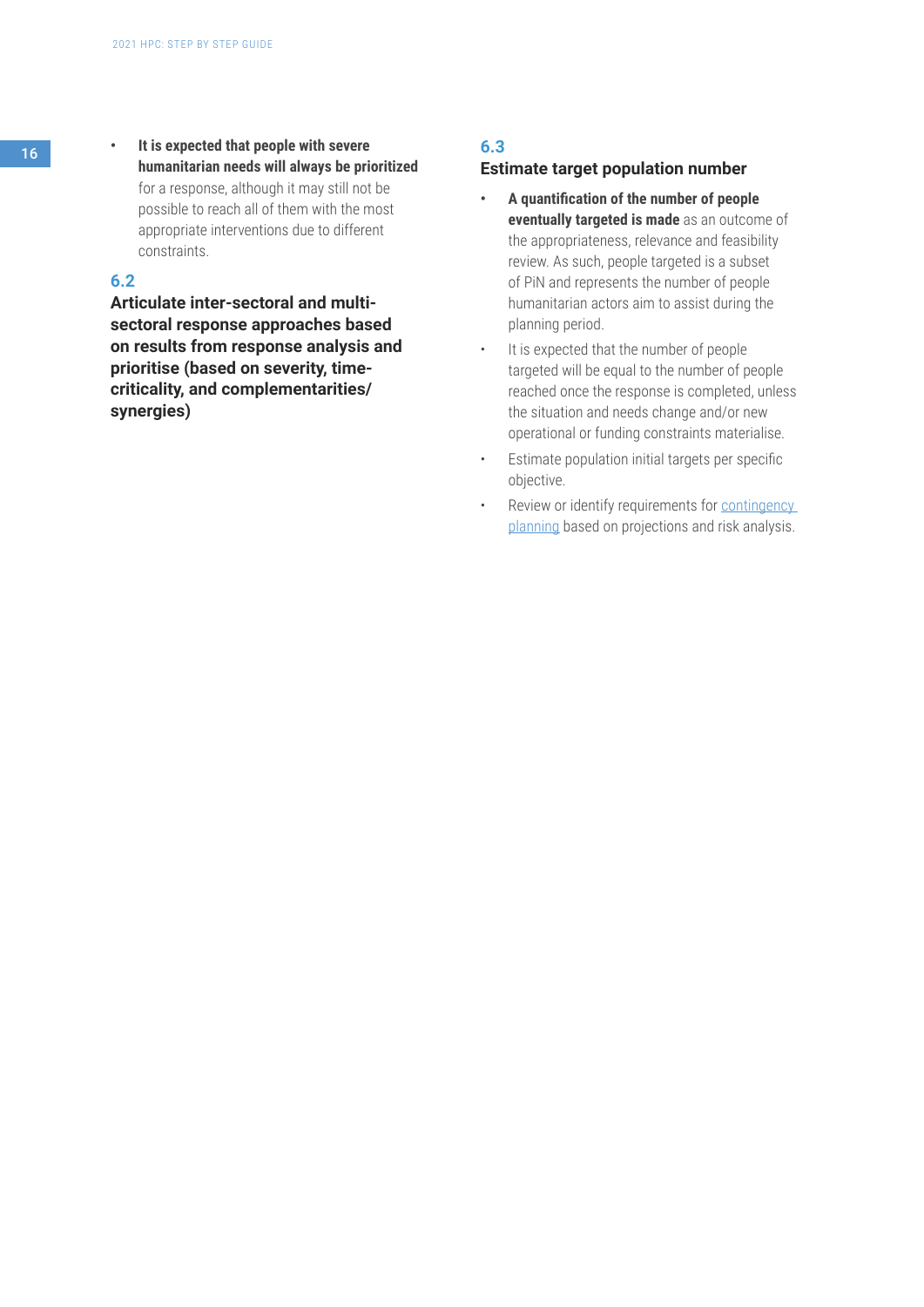# **Finalize strategic and specific objectives and associated indicators Step 7**

| HRP                                                                                 | <b>Indicative timeline</b><br>October 2021                                                                                                                                                                                                                                                                                                                               |
|-------------------------------------------------------------------------------------|--------------------------------------------------------------------------------------------------------------------------------------------------------------------------------------------------------------------------------------------------------------------------------------------------------------------------------------------------------------------------|
| <b>Key activity 1</b>                                                               | <b>Key participants</b><br>Led by the ICCG and/or a dedicated task force consisting of programming, analytical and<br>monitoring experts. The information management working group should be consulted on<br>the SMART formulation of strategic and specific objectives while the inter-sector group<br>should lead on the formulation inter and multi-sectoral response |
|                                                                                     | <b>Key outputs</b><br>Finalization of the formulation of strategic and specific objectives<br>Finalization of inter- and multi-sectoral response approaches<br>$\bullet$                                                                                                                                                                                                 |
| <b>Key activity 2</b><br>Sub-national and/<br>or government<br><b>consultations</b> | <b>Key outputs</b><br>Sub-national inter-sectoral groups review the proposed response parameters and<br>$\bullet$<br>provide feedback                                                                                                                                                                                                                                    |
| <b>Key activity 3</b><br><b>HCT</b> endorsement                                     | <b>Key outputs</b><br>Present strategic and specific objectives, estimated target population number, <sup>22</sup><br>$\bullet$<br>monitoring indicators and adjustments to contingency planning requirements to HCT<br>for endorsement                                                                                                                                  |

### **7.1**

# **Finalize formulation of strategic and specific objectives**

- Adjust previous or identify and define new and limited number of SMART specific objectives based on the findings of the response analysis.
- Update or adjust initial strategic objectives as necessary based on finalised specific objectives to ensure they are realistic and achievable.
- Indicate how different sectoral interventions will be sequenced, layered or combined to maximize impact.
- If applicable, identify which strategic objectives require complementary action by development actors, or contribute to 'collective outcomes' that may have already been defined through work on the 'humanitarian-development nexus'.

### **7.2**

# **Identify indicators to monitor strategic and specific objectives**

• Define a limited number of measurable indicators that enable progress towards each strategic objective to be monitored. As with the objectives themselves, these should be strictly at the outcome level.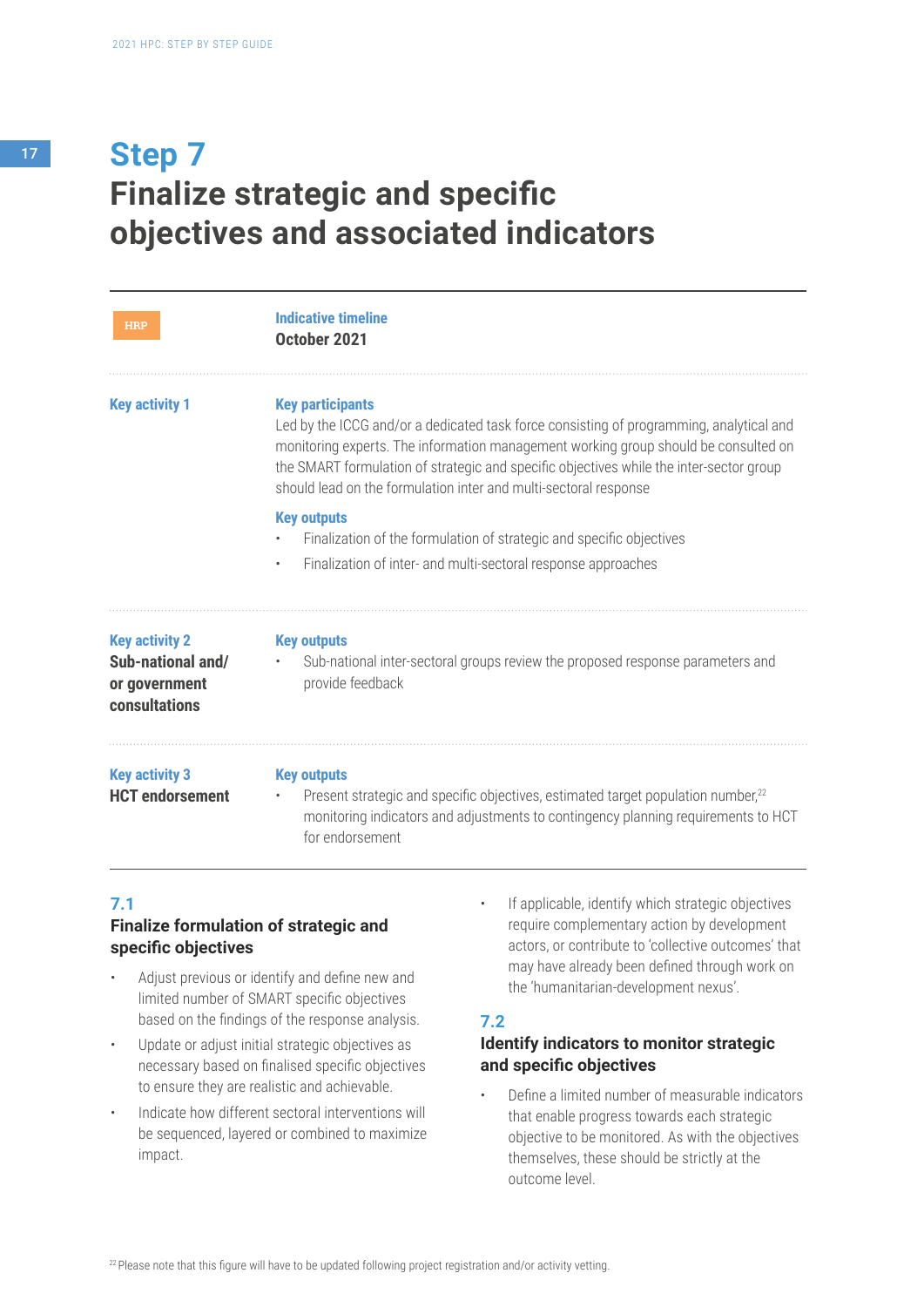18 • Agree on roles and responsibilities, frequency of monitoring, and resources required.

#### **7.3**

# **Clusters/sectors develop response plans and identify cluster objectives**

- Guided by the inter-cluster coordination group, clusters/sectors identify cluster objectives required to achieve HRP strategic and specific objectives and indicators.
- Clusters/sectors formulate the necessary activities. This should consist of a response strategy, including priority intervention areas, target population and monitoring indicators on the basis of HRP strategic objectives, and response parameters agreed by HCT. Specify, to the extent possible, who will implement which activities and where.

# **7.4**

## **Sub-national and/or government consultation/review draft HRP response parameters (where appropriate)**

Sub-national inter-sectoral groups review the proposed response parameters and provide feedback.

## **7.5**

**Validate document with ICCG and present and seek endorsement by the HCT of the strategic objectives and approach, number of people targeted, and response monitoring framework**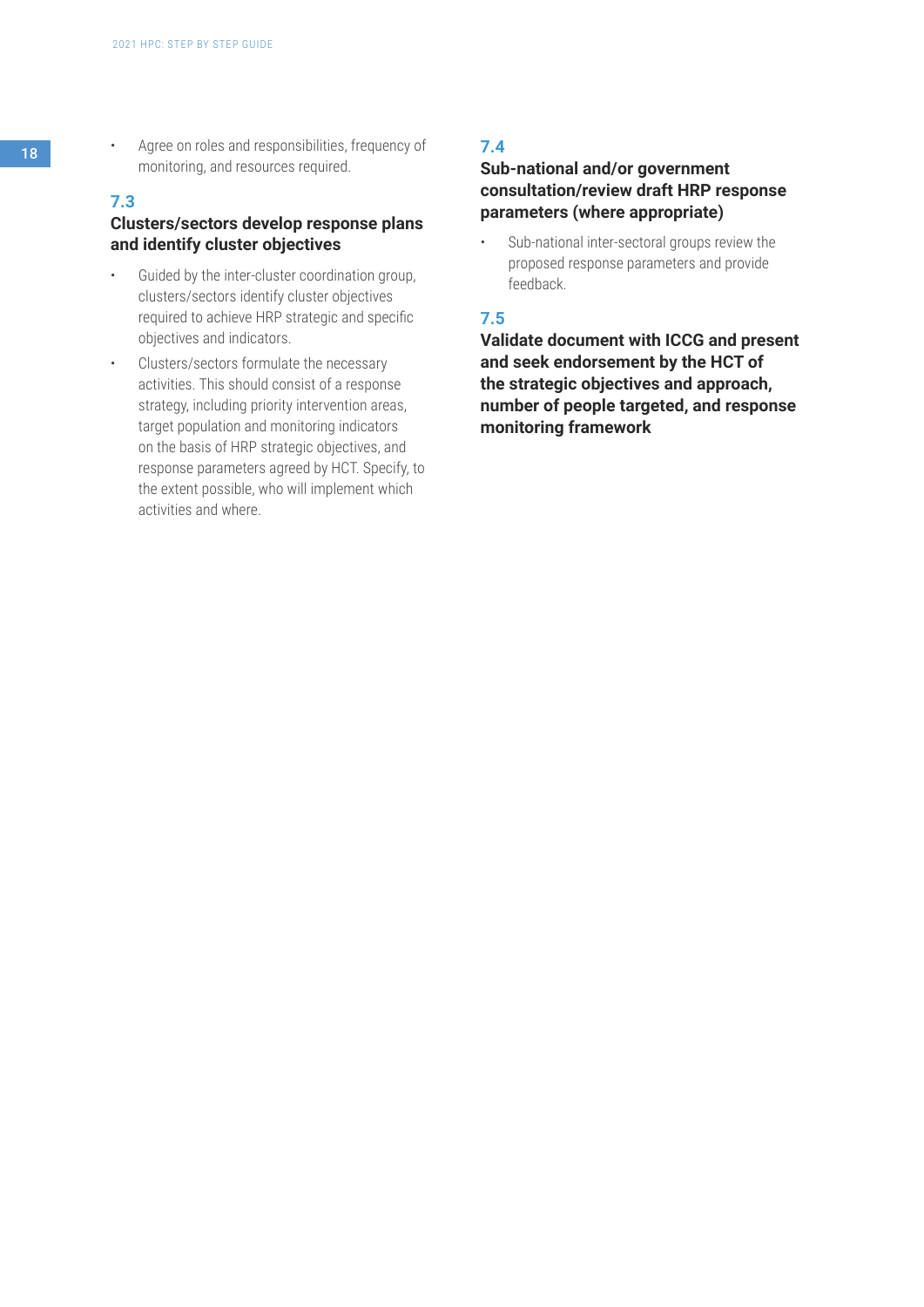# **Formulate projects/activities and estimate cost of the response plan Step 8**

| <b>HRP</b>                                                                               | <b>Indicative timeline</b><br>November 2021                                                                     |
|------------------------------------------------------------------------------------------|-----------------------------------------------------------------------------------------------------------------|
| <b>Key activity 1</b><br><b>Project</b>                                                  | <b>Key participants</b><br>Clusters/sectors and partners                                                        |
| development,<br>vetting and upload                                                       | <b>Key outputs</b><br>Share cluster/sector response plans with partners<br>Develop projects<br>$\bullet$        |
|                                                                                          | Upload and vet projects<br>$\bullet$                                                                            |
| <b>Key activity 2</b><br><b>HCT endorsement</b><br>of estimated cost<br>of response plan | <b>Key outputs</b><br>Present estimated cost of the response and modalities to HCT for endorsement<br>$\bullet$ |

#### **Key activity 3**

**Draft response plan**

### **8.1 Initiate drafting of HRP**

- Start drafting the HRP according to template, including response analysis, prioritisation, strategic and specific objectives, number of people reached in the previous planning period, number of people targeted in the next planning period.
- Review sector/cluster response plans and intersector narrative reviewed to ensure convergence.

### **8.2**

#### **Project development, vetting and upload**

Share sector/cluster response plans with partners to guide project development.

- If project costing/uploading has been decided, organizations should upload their projects to https://projects.hpc.tools.
- When uploading projects, be sure to select [Areas](https://interagencystandingcommittee.org/other/iasc-gender-age-marker-monitoring-information-june-2019
) of Responsibilities (AoRs)<sup>23</sup> under the cluster/ sector dropdown list and tag the integrated AoR programmes under multiple sectors. If the option is not available, request that OCHA makes it available.
- Agree on uploading and vetting of multi-purpose cash projects, where appropriate.
- Vet projects at sector/cluster and inter-sectoral level (and sub-national, where applicable) to ensure projects contribute to achievement of strategic and specific objectives in a complementary manner.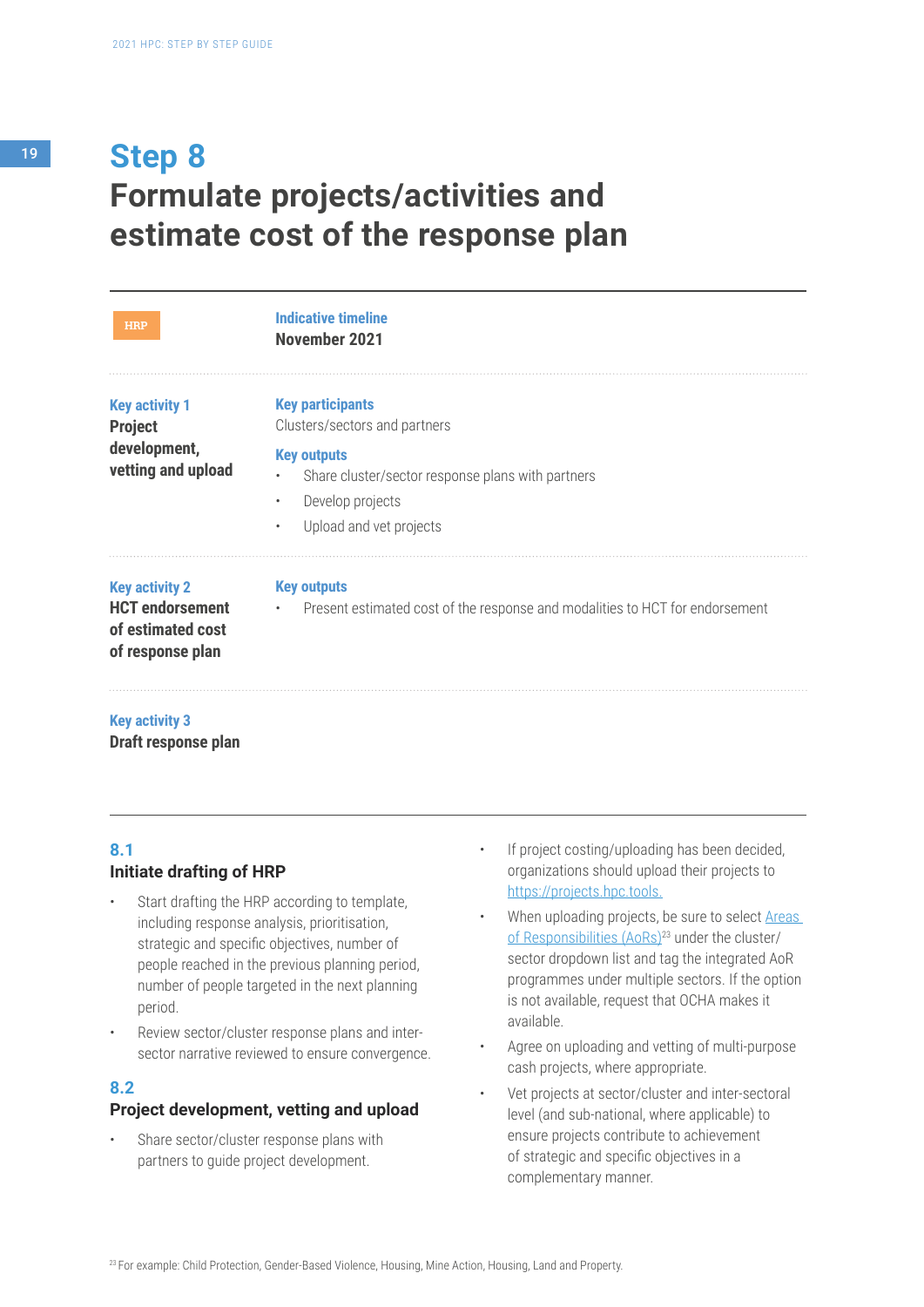## **Estimate the cost of the response**

• Using the [IASC-endorsed costing guidance,](https://interagencystandingcommittee.org/system/files/development_of_a_methodology_to_cost_inter-agency_hrp_2.pdf) calculate the total cost of the response based on clusters'/sectors' and other stakeholders' estimates according to their relative contributions and response modalities.

## **8.4**

# **Secure endorsement of HCT on estimated cost of the response**

# **8.5**

## **Finalize and write -up the draft response plan**

• Use the HRP template as a guide to finalise the drafting of the humanitarian response plan.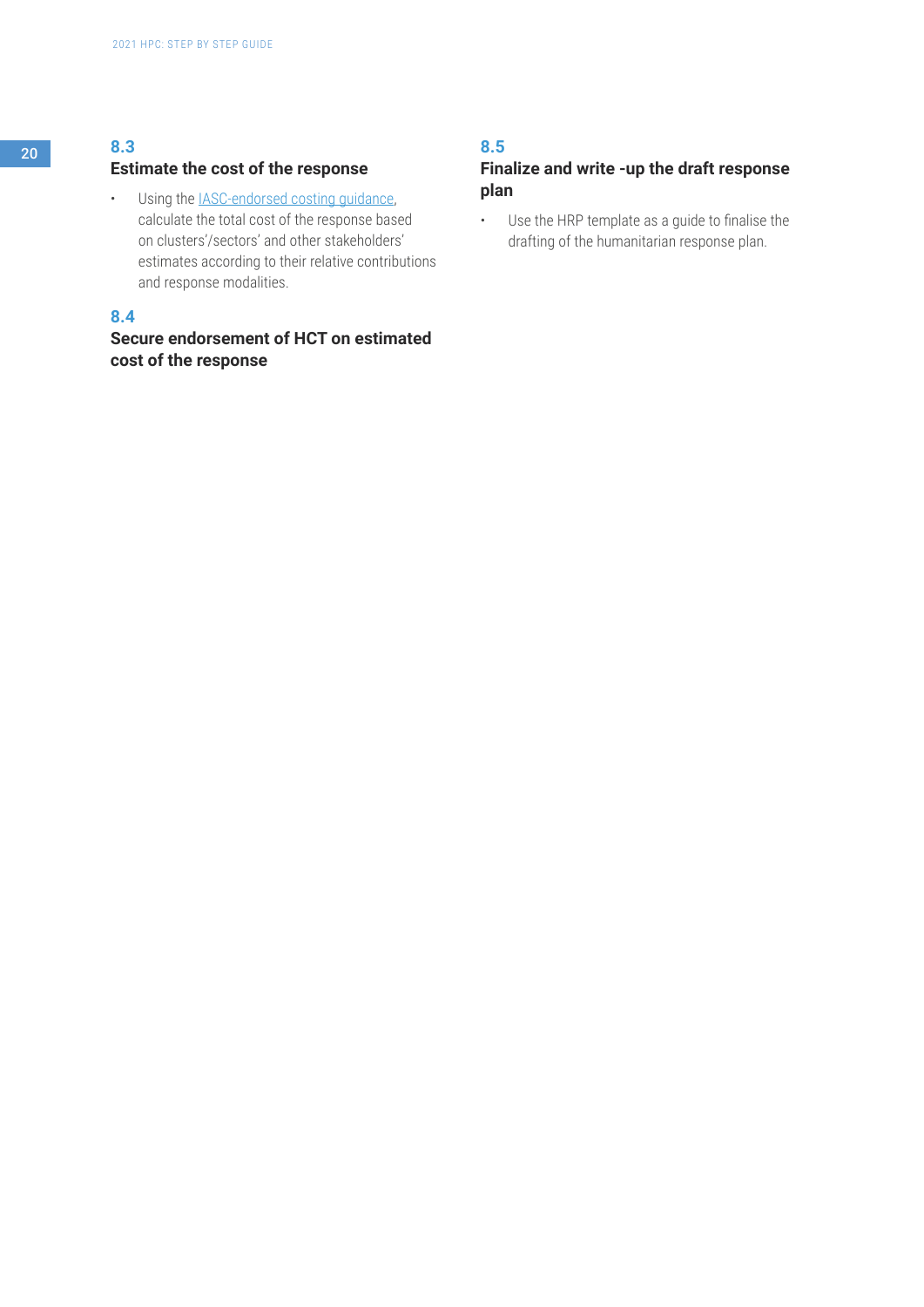# **Conduct After Action Review Step 9**

**Key activity HNO HRP**

**After Action Review (AAR)**

#### **Key participants**

**Indicative timeline** 

**December 2021 - January 2022**

**Inter Cluster Coordination Group (ICCG), with OCHA providing or coordinating facilitation. The AAR may be linked with other annual processes such as the ICCG Performance Monitoring Review. Individual clusters may wish to link the annual Cluster Coordination Performance Monitoring exercise, and other bodies such as an Information Management Working Group (IMWG) may wish to hold similar exercises and utilize that information to inform the ICCG AAR.**

#### **Key outputs**

- Discussion of strengths and weaknesses from the 2021 process to streamline for coming year
- Summary report shared with OCHA Assessment, Planning and Monitoring Branch (APMB)

The AAR offers country teams the opportunity to discuss strengths and weaknesses in the enhanced HPC approach itself, and collectively problem solve on methods for improving on or streamlining the process for the coming year. The tool is centered on bringing the relevant group together and the following themes:

- What was expected or supposed to happen?
- What actually occurred?
- What did and did not go well and why?
- What can be improved and how?

A facilitation package is [available here.](https://assessments.hpc.tools/content/hpc-2021-facilitation-package )

A **Quality Review** of the HNO and HRP documents is undertaken annually at the headquarters level by scoring teams composed of UN Agencies and donors. The quality standards articulate the requirements, specifications, guidelines and characteristics that can be **applied consistently** to ensure the products and processes are **relevant, credible and useful**. These standards are not intended for use to critique or grade the work of country operations. Information is used to:

- Identify areas for additional or strengthened support or guidance by OCHA, clusters, agencies and/or donors;
- Serve as a benchmark against which future progress will be measured;
- Report against indicators within the DFID Payment by Results (PbR) Programme;
- Report against indicators the Grand Bargain on Needs Assessments; and
- Other reporting requirements.

The [scoring criteria](https://www.dropbox.com/sh/zzbrzfpal6w0385/AADPrRurgqVXhxxAyKJVoXMVa?dl=0) may be used as a reference for your AAR, and throughout the development of your documents to ensure all critical elements are included.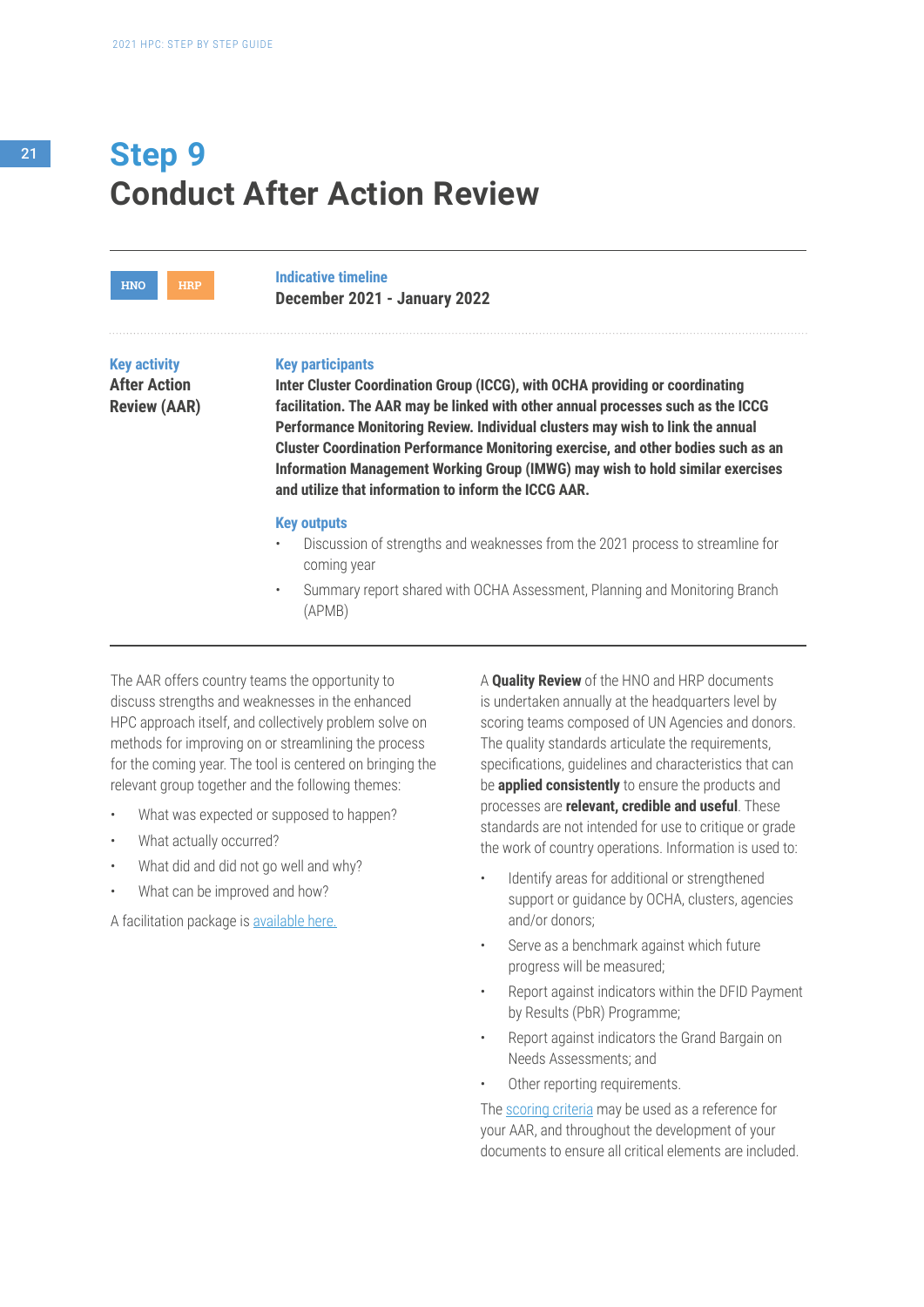# <sup>22</sup> **Annex 1 Glossary**

#### **BOUNDARIES/ BOUNDARY-SETTING**

*See also prioritization*

#### **CENTRALITY OF PROTECTION IN HUMANITARIAN ACTION**

The boundaries of an HRP are represented by the population groups or sub-groups, geographic areas and timeframe that have been identified as requiring humanitarian assistance during the planning period (annual or multiyear) of the HRP.

Protection is "all activities aimed at obtaining full respect for the rights of the individual in accordance with the letter and the spirit of the relevant bodies of law (i.e. International Human Rights Law (IHRL), International Humanitarian Law, International Refugee law (IRL))."

The [IASC Policy on Protection in Humanitarian Action](https://interagencystandingcommittee.org/system/files/iasc_policy_on_protection_in_humanitarian_action.pdf) established that all humanitarian actors have a responsibility to place protection at the centre of humanitarian action through a system-wide commitment to preparedness and immediate and life-saving activities throughout the duration of a crisis and beyond, driven by the needs and perspectives of affected persons. The IASC Protection Policy commits to a people-centred approach to protection and emphasizes the joint responsibility of all sectors to integrate and mainstream protection into activities, advocate, analyse risks and engage with actors influencing protection outcomes outside the humanitarian sector, including development, human rights, peace and security actors.

**COLLECTIVE OUTCOMES** A collective outcome is a concrete and measurable result that humanitarian, development and other relevant actors want to achieve jointly over a period of three- to five years to reduce people's needs, risks and vulnerabilities and increase their resilience. They reflect the desired results or changes to be obtained through a joined-up response by humanitarian, development and, where relevant, peace actors. Working towards collective outcomes is central to the New Way of Working approach between humanitarian and development actors.

> If collective outcomes have been agreed upon in a country, the HRP Strategic Objectives should connect or align. If they have not yet been agreed, the HRP Strategic Objectives, along with those of development plans such as the UNSDCF, should inform the collective outcomes defined.

**DECISION-MAKERS** Decision-makers in the context of the humanitarian programme cycle include:

- Cluster leads and members who decide jointly on (a) the scope of the analysis, humanitarian consequences, and monitoring requirements for the HNO, and (b) priority strategic and specific objectives, response approach, and monitoring and accountability elements of the HRP; and
- Resident/Humanitarian Coordinator (RC/HC), Heads of Agencies of the Humanitarian Country Team (HCT) who endorse key outputs for the HNO and HRP.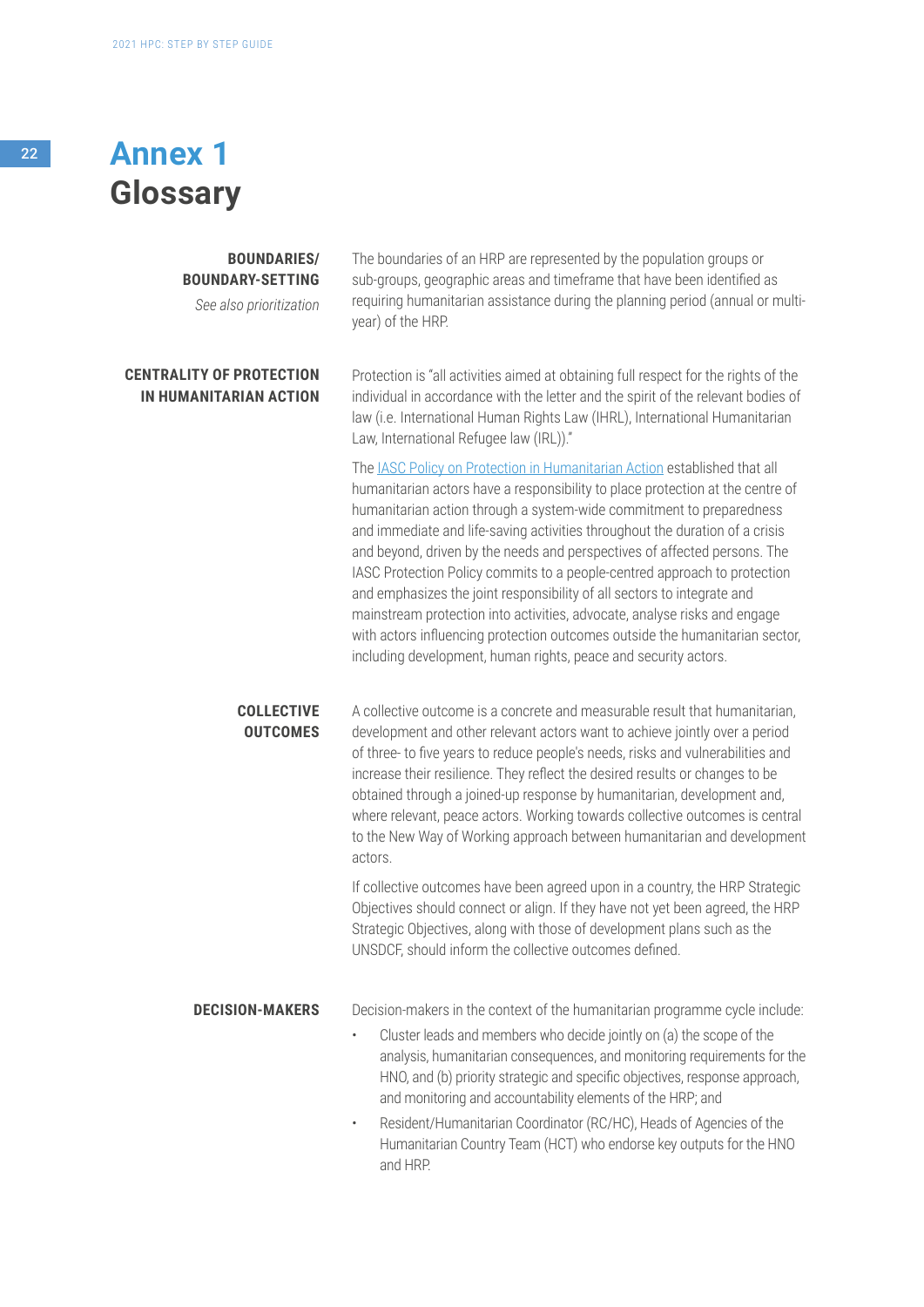23 **DISABILITY** Based on the Convention of the Rights of Persons with Disabilities, [IASC](https://interagencystandingcommittee.org/iasc-task-team-inclusion-persons-disabilities-humanitarian-action/documents/iasc-guidelines) and [Guidance on strengthening disability inclusion in Humanitarian Response](https://www.unicef.org/disabilities/files/Guidance_on_strengthening_disability_inclusion_in_Humanitarian_Response_Plans_2019.pdf)  [Plans,](https://www.unicef.org/disabilities/files/Guidance_on_strengthening_disability_inclusion_in_Humanitarian_Response_Plans_2019.pdf) people with disabilities "include those who have long-term physical, mental, intellectual or sensory impairments which in interaction with various barriers may hinder their full and effective participation in society on an equal basis with others." Understood this way, disability is not synonymous with 'impairment'. Disability is the result of an interaction between a person with an impairment and barriers in their environment that hinder his or her full and effective inclusion and participation in society.

> **GENDER-BASED VIOLENCE** Gender-based violence (GBV) is an umbrella term for any harmful act that is perpetrated against a person's will, and that is based on socially ascribed (gender) differences between males and females. Acts of GBV violate a number of universal human rights protected by international instruments and conventions. Many  $-$  but not all  $-$  forms of GBV are illegal and criminal acts in national laws and policies. The nature and extent of specific types of GBV vary across cultures, countries, and regions. Examples include, but are not limited to sexual violence, including sexual exploitation/abuse and forced prostitution; domestic violence; trafficking; forced/early marriage; harmful traditional practices such as female genital mutilation, honour killings, and widow inheritance.

#### **GENDER MAINSTREAMING**

[Gender mainstreaming](https://interagencystandingcommittee.org/system/files/2018-iasc_gender_handbook_for_humanitarian_action_eng_0.pdf) means integrating a gender equality perspective at all stages and levels of policies, programmes and projects. Women and men have different needs and living conditions and circumstances, including unequal access to and control over power, resources, human rights and institutions, including the justice system. The situations of women and men also differ according to country, region, age, ethnic or social origin, or other factors. The aim of gender mainstreaming is to consider these differences when designing, implementing and evaluating policies, programmes and projects, so that they benefit both women and men and do not increase inequality but enhance gender equality. Gender mainstreaming aims to solve –sometimes hidden- gender inequalities and serves as an important tool for achieving gender equality.

#### **HUMANITARIAN CONDITIONS**

As defined in the JIAF, humanitarian conditions refer to the analysis of the consequences of the shock/event on the affected population and an estimation of their severity. The severity of humanitarian conditions is estimated by taking into account three levels of consequences:

**Living standards:** As a result of the shock/event impact, the ability of the affected population to meet their basic needs, including essential goods and services such as water, shelter, food, healthcare, education, protection, etc. Basic needs may vary from one context to the other and are contextually defined. Living standards are measured by assessing accessibility, availability, quality, use and awareness of/to essential goods and services. For example: 60% of affected households are unable to meet their basic needs.

**Coping mechanisms:** Degree to which individuals, households (including those individuals and households with specific needs), communities and systems are coping or facing challenges with impact recovery, disaggregated by relevant diversity considerations. Coping mechanisms can be positive or negative (e.g. displacement, child marriage, survival sex), sustainable or unsustainable (e.g.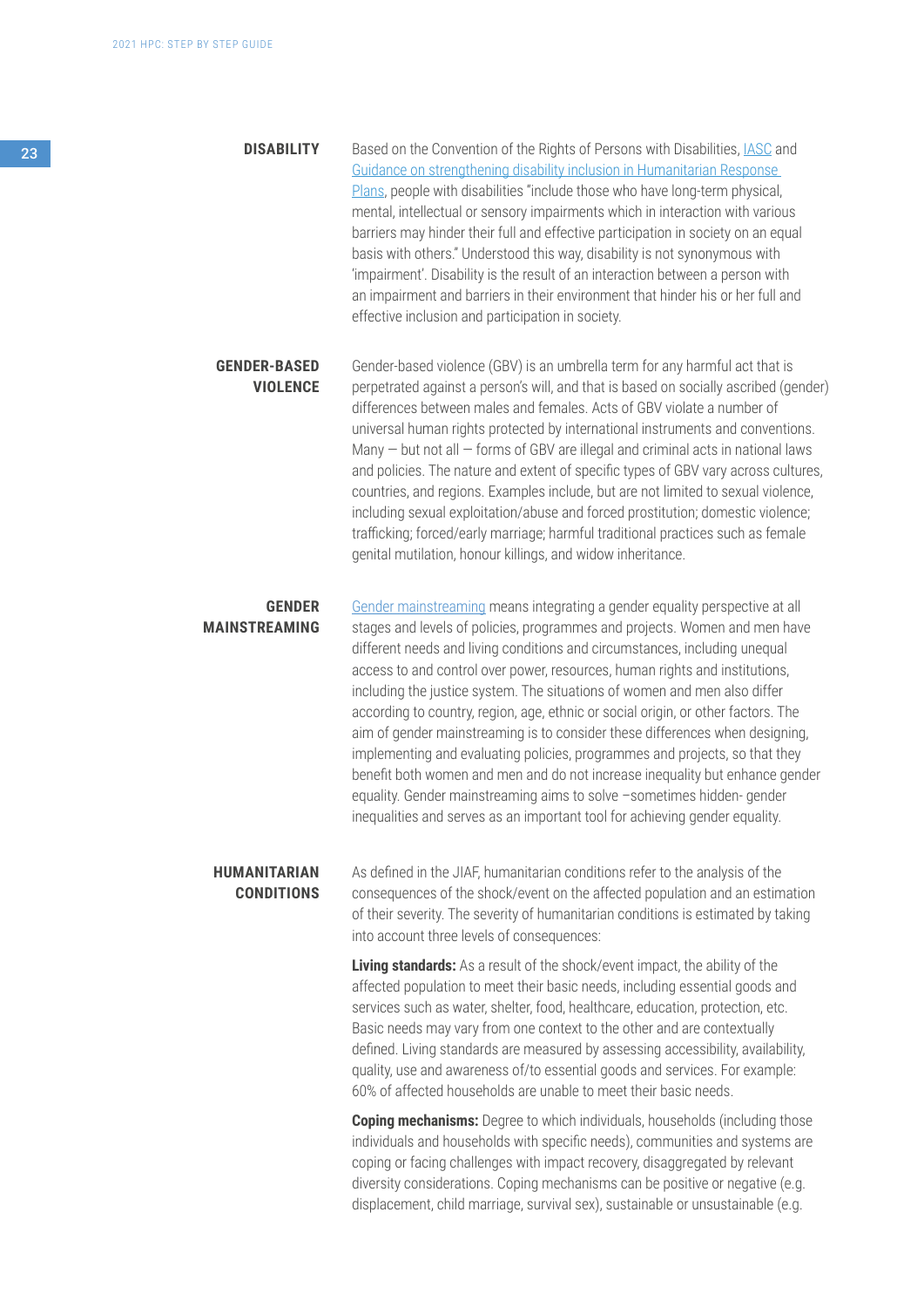reliance on humanitarian aid). For example: 50% of affected households are hosted by family members and friends: 25% have received temporary shelter, the remainder resides in collective shelters.

**Physical and Mental Wellbeing:** As a result of low living standards and inappropriate adaptive strategies, the final humanitarian consequence is measured by assessing the physical health of the affected population as well as its mental wellbeing, e.g. excess morbidity or mortality, malnutrition, psychosocial trauma, etc. In addition, grave human rights violations such as killing, maiming, rape, arbitrary detention and disappearances are considered in this category.

Understanding humanitarian conditions allows us to estimate the number of people in need across the three consequences, estimate the severity of conditions and categorize the number of people in each severity class. The JIAF severity scale is used to categorize households' conditions in the relevant severity class.

**HUMANITARIAN-DEVELOPMENT-PEACE NEXUS ("TRIPLE NEXUS")** The triple nexus refers to efforts to strengthen the linkage between humanitarian, development and peace assistance, prioritizing the needs and vulnerabilities of those who have been left furthest behind by development progress. While contributing to collective outcomes, humanitarian action remains guided by humanitarian principles and focused on its objectives of saving lives, alleviating suffering and maintaining human dignity during and in the aftermath of crises. It is about:

- responding to emergencies in a way that strengthens capacities and existing systems;
- implementing development programmes based on a common risk assessment that builds resilience and reduces risk for communities by strengthening social service systems most subject to shocks and stresses;
- being well prepared for residual risks with contingency plans, prepositioned supplies, hiring of responders, etc., and;
- convergence of different sectoral programmes in geographical areas for populations of greatest vulnerability and lowest capacity.

**HUMANITARIAN OUTCOMES** [Humanitarian outcomes](https://interagencystandingcommittee.org/system/files/2020-06/UN-IASC%20Collective%20Outcomes%20Light%20Guidance%20-%20FINAL.pdf) are the desired improvements in people's lives, livelihoods and resilience that speak to the identified humanitarian consequences.

**IMPACT (OF THE CRISIS)** Within the framework of the humanitarian programme cycle, "impact" refers to the primary effects of the event/shock on the population, systems and services in the affected area.

> Impact on people may refer to losses and damages to assets and capital, displacement, violence, mobility issues and livelihoods, etc. These impacts may result in various humanitarian consequences (see above) that require humanitarian intervention.

Impact on systems and services may encompass damages to infrastructure or means of communication, disruption of social cohesion, markets, prices, services, etc.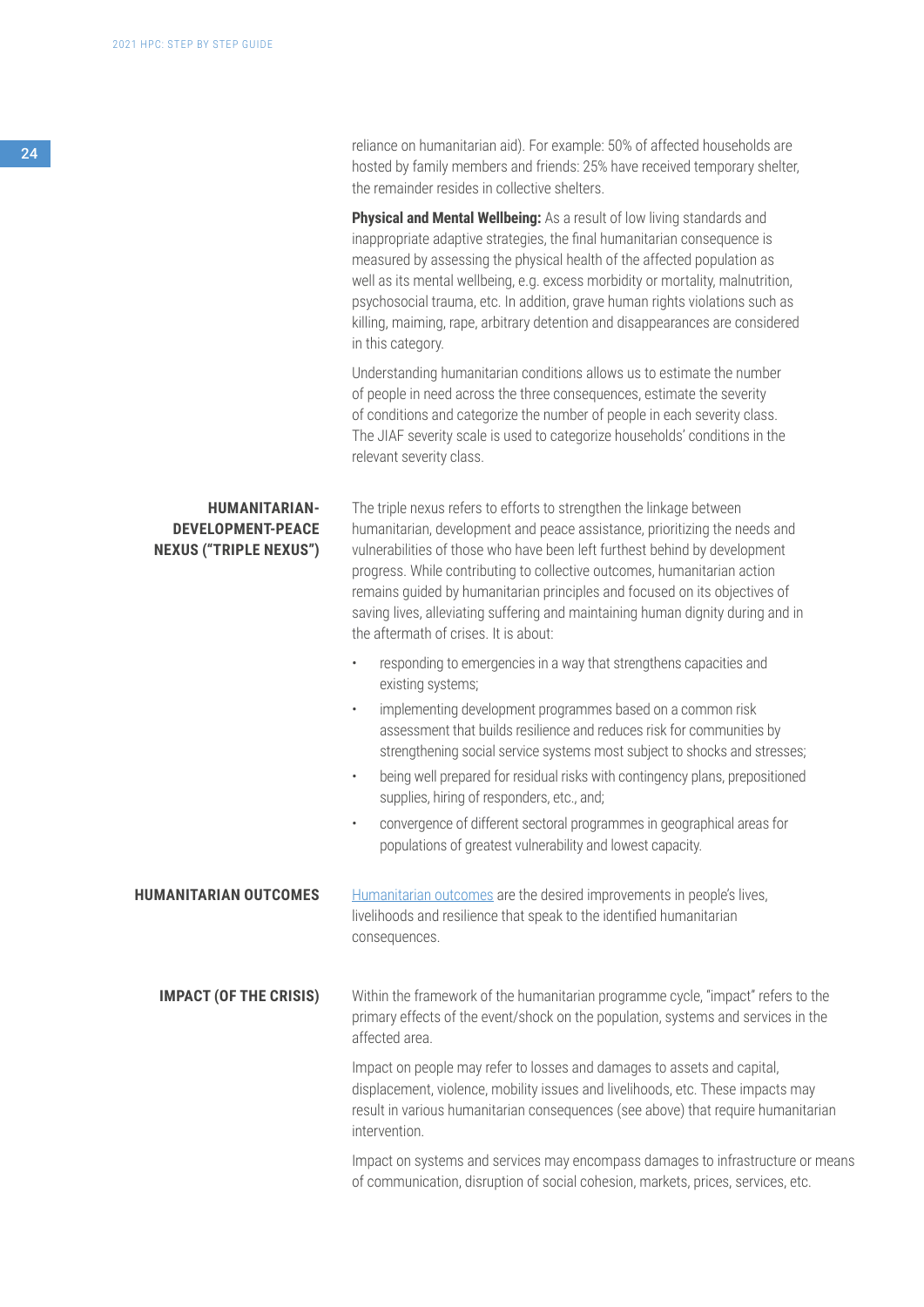<sup>25</sup> Impact on humanitarian access refers to the ability to deliver effective humanitarian assistance without restrictions or limitations. It entails an understanding of obstacles or challenges for people in need to access relief actors, for relief actors to access people in need and other physical constraints.

> This list is not exhaustive and can be complemented as relevant. Understanding impact allows for the estimation of the number of people affected, as defined in the 2016 IASC Humanitarian Profile Support Guidance.

**INTERSECTIONALITY** How aspects of one's social and political identities (gender, race, class, sexuality, ability, height etc.) might combine, overlap or intersect to create unique modes of discrimination, especially in the experiences of marginalized individuals or groups.

> Intersectional approaches offer a way to understand and respond to the ways different factors, such as gender, age, disability and ethnicity, intersect to shape individual identities, thereby enhancing awareness of people's needs, interests, capacities and experiences. This in turn will help in targeting policies and programmes.

Social groups are neither homogenous nor static, and intersectional approaches recognise this complexity by taking historical, social, cultural and political contexts into account. Intersectional approaches help us understand the differentiated nature of vulnerability and resilience. They also draw attention to the social root causes of vulnerability, creating a more nuanced picture.

**INTER-SECTORAL** Approaches that highlight the importance of system thinking and considering issues across sectors, and the range of factors that collectively influences humanitarian conditions or how situations in one sector influences or impact upon one or more other sectors. Outcome oriented, focused on understanding of compounding issues and underlying factors as well as collective interventions and coordination (SDGs 2030, health 2020). Objective is to build synergies across sectors to tackle complex issues using inter/cross sectors interventions and achieving inter-related humanitarian/development goals and targets, e.g. MPC.

#### **JOINT INTERSECTORAL NEEDS ANALYSIS**

Joint inter-sectoral needs analysis is the combination of multiple sectoral and cross-cutting data and information on people, geographic areas and time periods to reach a common understanding of the overlapping needs that people are facing and the causes of these needs.

All clusters and other relevant actors (e.g. UNHCR in refugee contexts, national and local actors, including NGOs, and cross- cutting issues experts such as gender and disability, etc.) should participate in the joint inter-sectoral needs analysis.

#### **JOINT INTER-SECTORAL ANALYSIS FRAMEWORK**

The [Joint Inter-Sectoral Analysis Framework \(JIAF\)](https://assessments.hpc.tools/km/2021-jiaf-guidance) includes structured processes, methods, and tools to combine multiple sectoral and crosscutting data and information on people, geographic areas and time periods, to undertake the joint inter-sectoral analysis in a predictable and systematic manner.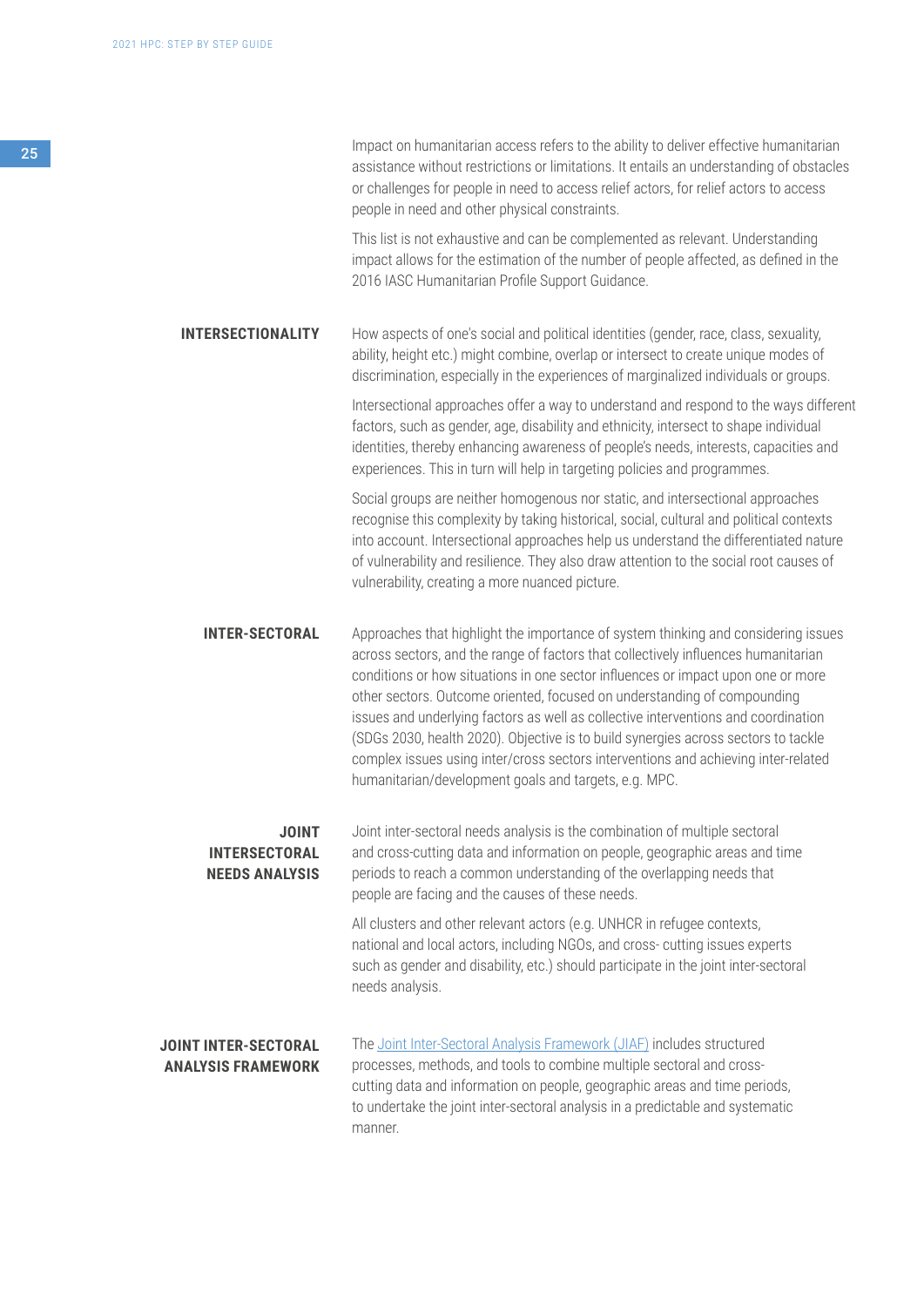# <sup>26</sup> **JOINT INTER-SECTORAL RESPONSE ANALYSIS MONITORING MULTI-SECTORAL RESPONSE LIVING STANDARDS CONSEQUENCES** Joint inter-sectoral response analysis is a coordinated process identifying which responses will address the humanitarian consequences considering appropriateness and feasibility. It also determines how the response should be carried out using different response modalities such as cash/in kind, conditional/unconditional, sectoral/multi-sectoral, to meet the prioritized humanitarian consequences. All clusters and other relevant actors (e.g. UNHCR in refugee contexts, national and local actors, including NGOs, etc.) should participate in the joint inter-sectoral response analysis. Within the framework of the humanitarian programme cycle, monitoring is the combined follow-up of changes in the context, situation and humanitarian consequences, achievements of the humanitarian response and remaining gaps. Monitoring is based on a few selected quantitative and qualitative indicators which are identified during the preparation of the HNO and of the HRP, including the frequency, and roles and responsibilities of clusters and other stakeholders to collect and analyse the various data in combination. It should build on existing monitoring mechanisms as much as possible and take fully into account the perspective and feedback from the affected population. All clusters and other relevant actors (e.g. UNHCR in refugee contexts, local NGOs etc.) should participate in the design of the monitoring framework and its implementation A multisectoral response can be: • An integrated intersectoral response such as a multi-purpose cash transfer programme that enables to address different sectoral needs. • A layered sectoral response such as a health response implemented at the same time and in the same geographic location as a WASH response that has embedded GBV risk mitigation and disability access considerations. These sectoral responses can take place at the same time or not and can target the exact same population groups or not. • A sequenced sectoral response such as a food assistance response followed by a shelter response and by an education response. The decision on which multisectoral response approach is the most appropriate is based on: The nature of the humanitarian needs and which sectors are concerned. *See Humanitarian Conditions*.

- The articulation between the needs: are some sectoral needs more urgent to address than others (i.e. life-threatening health needs before education); must some needs be addressed before others can be addressed (i.e. protection before basic livelihoods).
- The feasibility to integrate, layer or sequence the relevant sectors.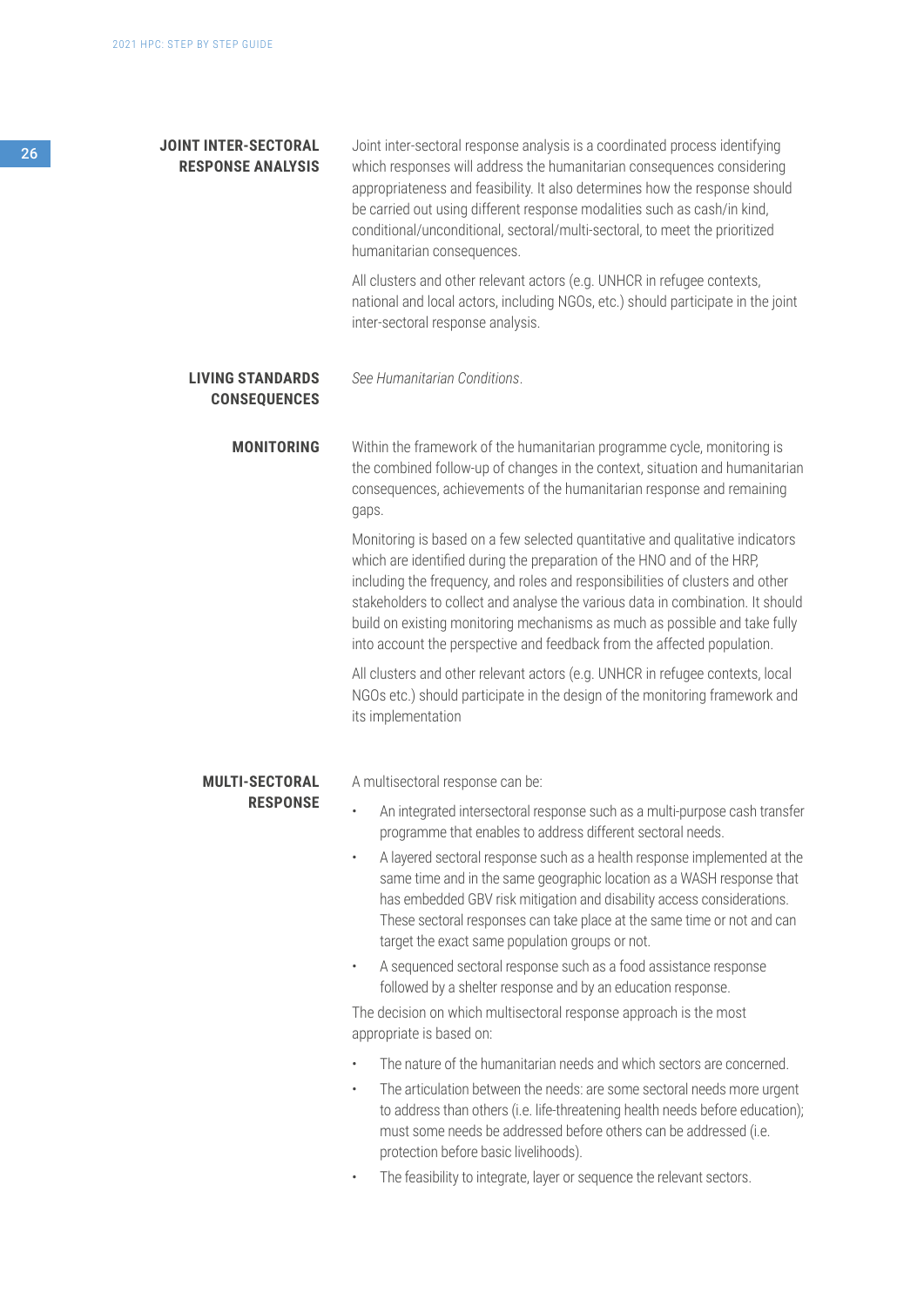|                        | Joint response analysis is an effective tool to generate multi-sectoral<br>responses. For instance, using a structured response analysis approach (see<br>upcoming guidance), one can identify how different sectors can complement<br>each other. In particular, multi-purpose cash has the potential to meet several<br>needs at once. If market conditions and financial service provider capacities<br>allow, then the response analysis discussion should consider if a variety of<br>needs can be met using this response modality involving multiple sectors.<br>In other circumstances, cash alone will not be sufficient as, for instance,<br>specialized nutrition assistance, health and gender-based violence services<br>cannot be easily obtained and require specialized human resources that<br>humanitarian agencies provide. In such circumstances, the response can<br>be layered by providing first health services, nutrition assistance and then<br>gender-based violence services in the same location, i.e. a health centre or a<br>specialized centre. |
|------------------------|---------------------------------------------------------------------------------------------------------------------------------------------------------------------------------------------------------------------------------------------------------------------------------------------------------------------------------------------------------------------------------------------------------------------------------------------------------------------------------------------------------------------------------------------------------------------------------------------------------------------------------------------------------------------------------------------------------------------------------------------------------------------------------------------------------------------------------------------------------------------------------------------------------------------------------------------------------------------------------------------------------------------------------------------------------------------------------|
| <b>PEOPLE AFFECTED</b> | Based on the 2016 IASC guidance, people affected include all those whose<br>lives and livelihoods have been impacted as a direct result of the shock or<br>stress. Characteristics of the category People Affected must include:                                                                                                                                                                                                                                                                                                                                                                                                                                                                                                                                                                                                                                                                                                                                                                                                                                                |
|                        | being in close geographical proximity to a crisis;<br>$\bullet$                                                                                                                                                                                                                                                                                                                                                                                                                                                                                                                                                                                                                                                                                                                                                                                                                                                                                                                                                                                                                 |
|                        | physically or emotionally impacted, including exposed to a human rights<br>$\bullet$<br>violation/protection incident;                                                                                                                                                                                                                                                                                                                                                                                                                                                                                                                                                                                                                                                                                                                                                                                                                                                                                                                                                          |
|                        | experiencing personal loss or loss of capital and assets as a direct result<br>$\bullet$<br>of the crisis (family member;                                                                                                                                                                                                                                                                                                                                                                                                                                                                                                                                                                                                                                                                                                                                                                                                                                                                                                                                                       |
|                        | house/roof, livestock or any other asset);<br>۰                                                                                                                                                                                                                                                                                                                                                                                                                                                                                                                                                                                                                                                                                                                                                                                                                                                                                                                                                                                                                                 |
|                        | being faced with an immediate threat from a crisis.<br>$\bullet$                                                                                                                                                                                                                                                                                                                                                                                                                                                                                                                                                                                                                                                                                                                                                                                                                                                                                                                                                                                                                |
| <b>PEOPLE COVERED</b>  | People covered are the sub-set of people who have received a given type of<br>assistance within a given timeframe. The estimation of the number of people<br>covered is derived from monitoring information.                                                                                                                                                                                                                                                                                                                                                                                                                                                                                                                                                                                                                                                                                                                                                                                                                                                                    |
| <b>PEOPLE IN NEED</b>  | The IASC defines People in Need as a subset of the affected population and<br>are defined as those members:                                                                                                                                                                                                                                                                                                                                                                                                                                                                                                                                                                                                                                                                                                                                                                                                                                                                                                                                                                     |
|                        | whose physical security, basic rights, dignity, living conditions or<br>livelihoods are threatened or have been disrupted, AND                                                                                                                                                                                                                                                                                                                                                                                                                                                                                                                                                                                                                                                                                                                                                                                                                                                                                                                                                  |
|                        | whose current level of access to basic services, goods and social<br>$\bullet$<br>protection is inadequate to reestablish normal living conditions with their<br>accustomed means in a timely manner without additional assistance.                                                                                                                                                                                                                                                                                                                                                                                                                                                                                                                                                                                                                                                                                                                                                                                                                                             |
|                        | This category is further broken down into sub-categories or by sector/cluster<br>to provide additional detail about the intensity, severity or type of need (e.g.,<br>need of urgent life-saving assistance, food insecure population, people in<br>need of shelter). The definition of People in Need will need to be monitored<br>and adjusted over time. At the onset or continuation of a shock, needs are                                                                                                                                                                                                                                                                                                                                                                                                                                                                                                                                                                                                                                                                  |

more likely to be centred on sustaining lives; the more protracted the crisis, the more needs will be centred on re-establishing and sustaining normal living and livelihood conditions.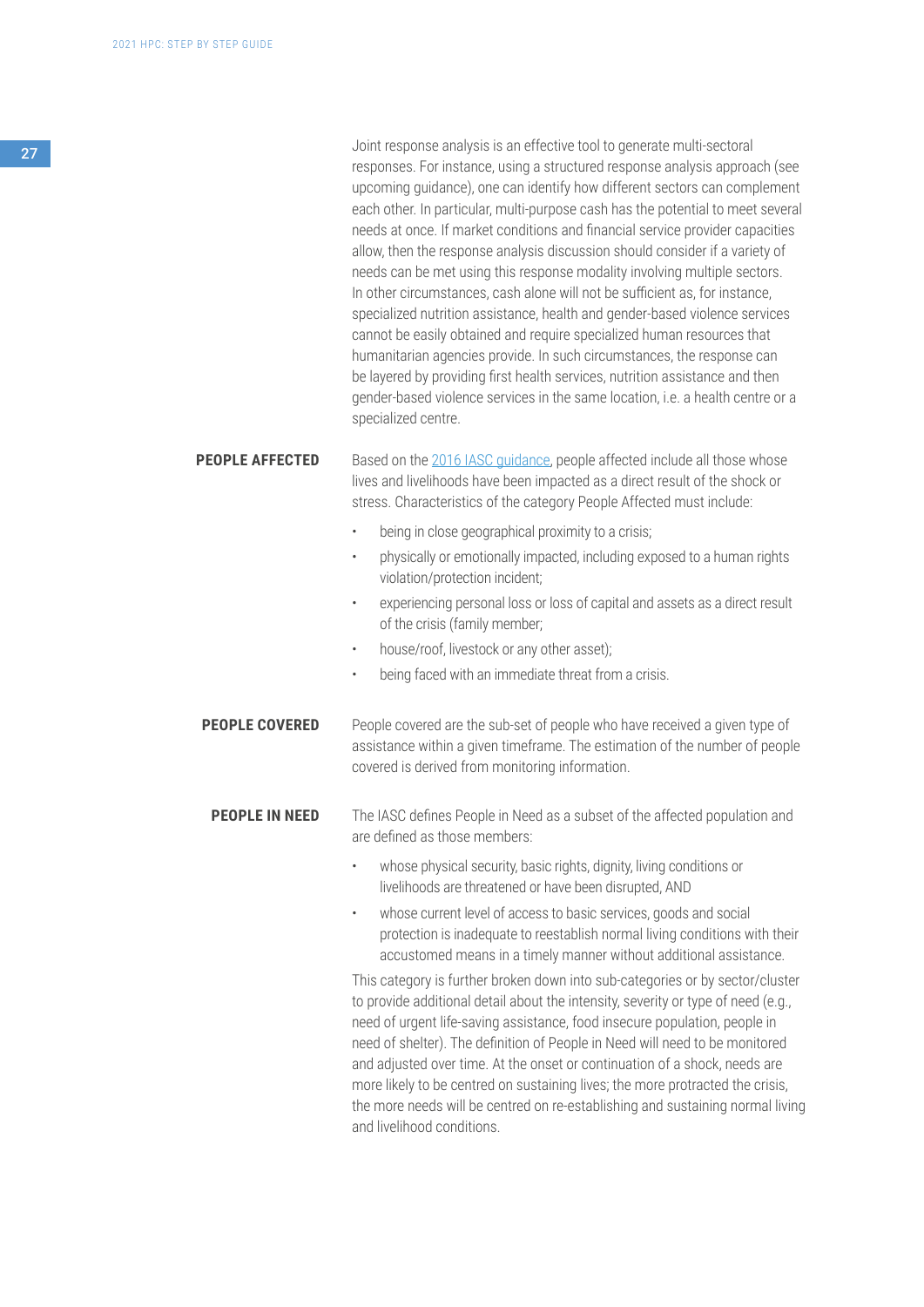| Example: In the most populous provinces, where 5 million people out of the     |
|--------------------------------------------------------------------------------|
| 6 million People Affected reside, 90% of the buildings and infrastructure      |
| were destroyed in the earthquake, and roads rendered inaccessible. Those       |
| people are in need of assistance. Out of the 5 million, the number of those    |
| who have sustained critical injuries, are inaccessible or living in dwellings  |
| at risk of collapsing is estimated at 2 million. They are in need of immediate |
| assistance.                                                                    |

**PEOPLE TARGETED** Based on the [2016 IASC guidance](https://www.humanitarianresponse.info/sites/www.humanitarianresponse.info/files/documents/files/humanitarianprofilesupportguidance_final_may2016.pdf) people targeted include the number of people in need that the humanitarian actors aim or plan to assist through the HRP.

**PHYSICAL AND MENTAL WELLBEING CONSEQUENCES** *See Humanitarian Conditions*.

**POPULATION GROUPS AND SUB-GROUPS** Population groups represent usual categories of people defined by one or several standard characteristics, such as their displacement status (e.g. Internally Displaced Persons-IDPs, IDPs in camps, refugees, economic migrants, host communities, non-host resident communities etc.), their type of livelihoods (e.g. farmers, pastoralists, traders, civil servants etc.), their sociodemographic characteristics or vulnerabilities (e.g. female-headed households, large families, unaccompanied and separated children, older persons, etc.), their physical or physiological status (e.g. persons with disability, pregnant and lactating, etc.), their ethnicity, their physical ability etc.

While population groups share broadly similar vulnerabilities, capacities, risks and face broadly similar humanitarian consequences of stresses and shocks, there are generally differences within each group which result in different types and severity of humanitarian consequences.

These variations reflect the diversity of vulnerabilities, capacities and risks within each population group. The joint intersectoral needs analysis should examine these differences to identify specific humanitarian consequences by relevant sub-group of the population according to the country context.

**PRIORITIZATION** Prioritization is the final identification of the population (and sub-population) groups and locations that will be targeted by the response based on the response analysis.

**RESILIENCE** Resilience consequences in the framework of the humanitarian programme cycle are those humanitarian consequences that reflect the ability of people to withstand future stresses and shocks on the short and longer term. Resilience capacities and associated causes are analyzed notably as part of the humanitarian-development-peace nexus and to inform joined-up planning between humanitarian, development and peace actors as appropriate. In light of COVID-19, analysis of resilience will be of particular importance for 2021.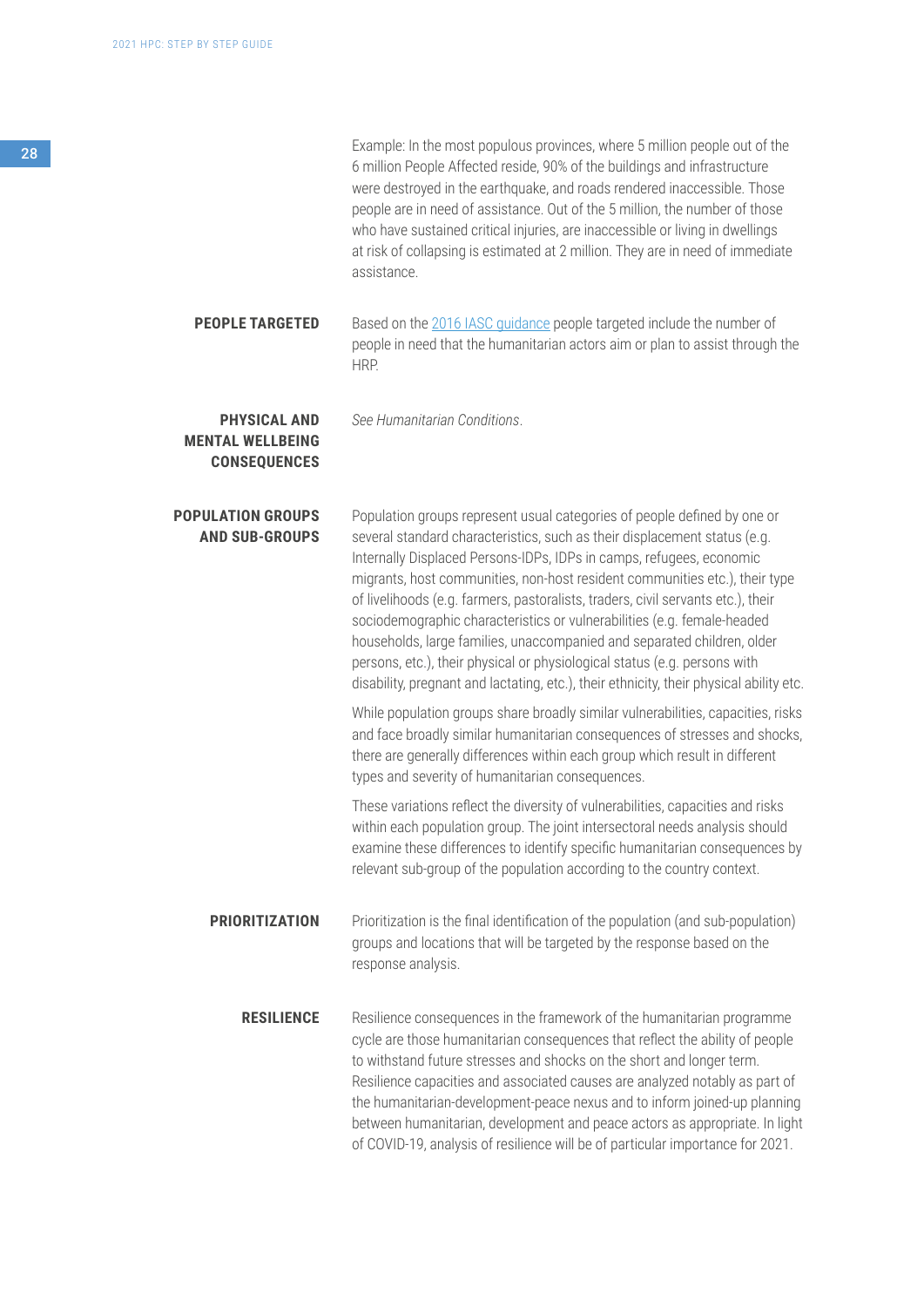| <b>RISK ANALYSIS</b><br>29                           | Risk analysis identifies the main drivers in a given humanitarian context, both<br>positive (opportunities) and negative (shocks and stresses), their likelihood<br>and potential severity. The risk analysis clarifies which and why changes are<br>expected to occur, where, when and who will benefit or be affected.                           |
|------------------------------------------------------|----------------------------------------------------------------------------------------------------------------------------------------------------------------------------------------------------------------------------------------------------------------------------------------------------------------------------------------------------|
| <b>SELF-SUSTENANCE OR</b><br><b>SELF-MAINTENANCE</b> | Self-sustenance or self-maintenance is the ability of people to meet their<br>basic survival, productive and social requirements by their own means,<br>without having to employ negative or irreversible coping mechanisms.                                                                                                                       |
| <b>SEVERITY OF</b><br><b>NEEDS</b>                   | The severity of needs is defined by the type of humanitarian consequences<br>for people, including the degree of harm to their lives and livelihoods. It is<br>based on the combined analysis of the effects on survival and ability to meet<br>essential needs and expenditures, and of the factors causing these effects<br>(acute and chronic). |
| <b>SEXUAL</b><br><b>ABUSE</b>                        | The actual or threatened physical intrusion of a sexual nature, whether by<br>force or under unequal or coercive conditions.                                                                                                                                                                                                                       |
| <b>SEXUAL</b><br><b>EXPLOITATION</b>                 | Any actual or attempted abuse of a position of vulnerability, differential power<br>or trust, for sexual purposes, including but not limited to, profiting monetarily,<br>socially or politically from the sexual exploitation of another.                                                                                                         |
| <b>SPECIFIC</b><br><b>OBJECTIVE</b>                  | A Specific Objective represents the intermediate changes in the lives of target<br>populations that are the result of the humanitarian response during the HRP<br>period.                                                                                                                                                                          |
|                                                      | It is a tangible, realistic and measurable expression of a desired result (what?)<br>within a given population (who?), delimited by time (when?) and in space<br>(where?), measured with qualitative and quantitative indicators, to satisfy a<br>determined need (why?).                                                                          |
|                                                      | Specific Objectives are formulated for each Strategic Objective (see below)<br>and offer specificity on how the Strategic Objective will be achieved. Like<br>the Strategic Objectives, most Specific Objectives are inter-sectoral where<br>appropriate.                                                                                          |
| <b>STRATEGIC</b><br><b>OBJECTIVE</b>                 | A Strategic Objective is outcome-based and is the short- to medium-term end<br>result or changes in the lives of targeted individuals that are the result of the<br>humanitarian response during the HRP period.                                                                                                                                   |
|                                                      | Most Strategic Objectives are inter-sectoral in nature and require combined<br>response outputs from multiple clusters. A Strategic Objective is achieved<br>through the realization of several Specific Objectives (see above).                                                                                                                   |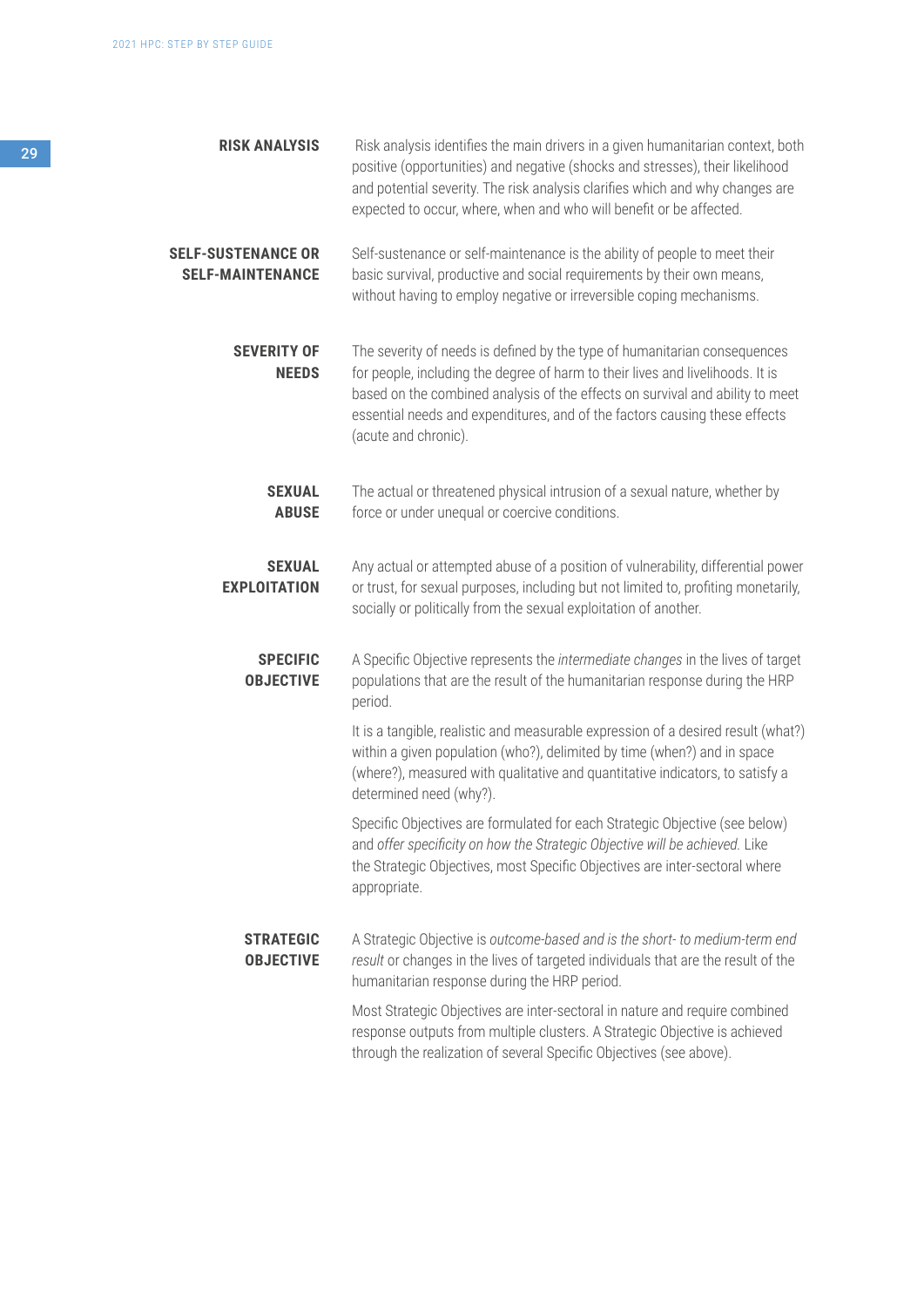#### **TARGETING**

Targeting is the selection and identification of people who will be assisted as part of humanitarian response. The process of targeting is based on an assessment and analysis of needs and capacities of the population in need, as well as defining eligibility criteria and identifying eligible beneficiaries.

Targeting is based on the outputs of the needs assessment and analysis and is refined at the response analysis stage by specifying the characteristics of people prioritised for the response, selecting an appropriate targeting approach and quantifying the number of people who will benefit from the planned interventions.

People targeted is a subset of people in need and represents the number of people humanitarian actors aim or plan to assist. This projected number is often smaller than the number of People in Need, given the response analysis considerations such as humanitarian needs being addressed by actors not participating in the HRP, including government and local authorities, the Red Cross Red Crescent Movement or development actors, security, humanitarian access and other constraints deemed unsurmountable. The number of people targeted should be calculated using the people in need dataset and the conclusions of the response analysis.

### **VULNERABILITY/ VULNERABLE GROUPS**

Vulnerable groups are people who present characteristics that make them more susceptible to suffer negative consequences from shocks or stresses, such as due to their age, gender, physical and mental ability, displacement status, type of livelihood, belonging to a certain religious, ethnic, caste or political group, living in certain areas etc.

Vulnerable groups will be harmed by the shock or stress and suffer humanitarian consequences if they are not able to cope (by themselves or thanks to the assistance they receive).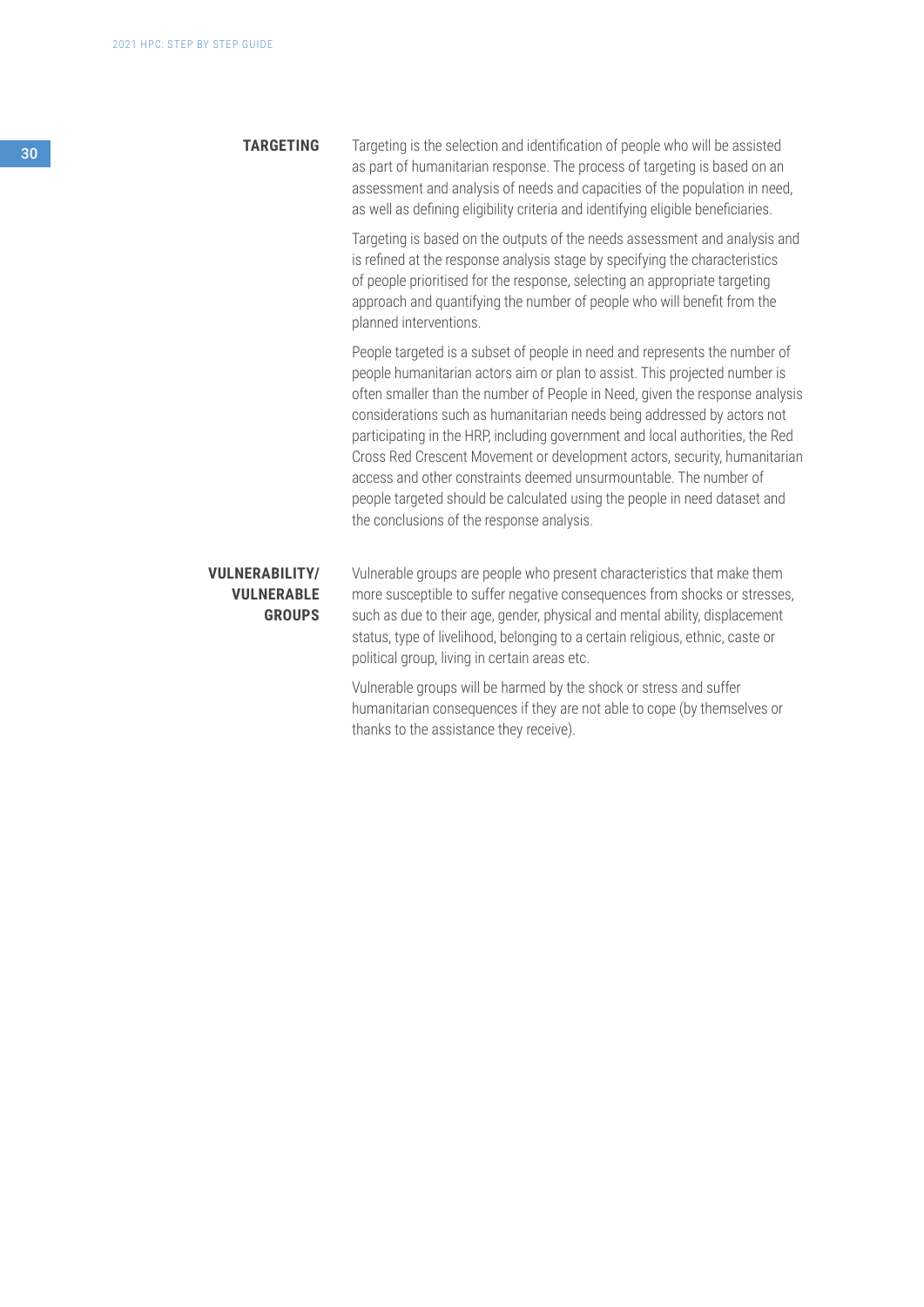# <sup>31</sup> **Annex 2 2021 Humanitarian Programme Cycle: Matrix of Roles and Responsibilities.**

The annex is a working level document without prejudice to existing mandates, policies or accountability framework, including the Joint OCHA-UNHCR Note on Mixed Situations.24

#### **Responsible**

Those who do the work to complete the step/action.

#### **Accountable**

Those ultimately answerable for the correct and thorough completion of the deliverable or task, those who ensure the prerequisites of the task are met and who delegate the work to those responsible. The accountable person/group must sign off (approve) the work of the responsible person/group.

#### **Consulted**

Those whose input and advice are sought to inform the completion of the steps/actions.

#### **Informed**

Those who are kept up to date on progress, often only upon the completion of the task or deliverable; and with whom there is only a one-way communication.

*Note: Often the person/group accountable for a task or deliverable may also be responsible for its completion. Apart from this exception, it is recommended that each role receives only one type of participation in the step or activity.* 

#### **Key stakeholders in the HNO and HRP process**

#### **Humanitarian Coordinator**

The Humanitarian Coordinator is the senior-most United Nations official in a country experiencing a humanitarian emergency. The Humanitarian Coordinator is appointed by the United Nations [Emergency Relief Coordinator](https://interagencystandingcommittee.org/emergency-relief-coordinator) and responsible for leading and coordinating the efforts of humanitarian organizations (both UN and non-UN) with a view to ensuring that they are principled, timely, effective and efficient, and contribute to longer-term recovery.

#### **Humanitarian Country Team**

The [Humanitarian Country Team \(HCT\) i](https://interagencystandingcommittee.org/system/files/hct_tors.pdf)s led and chaired by the Humanitarian Coordinator (HC). The HCT's overall goal is to ensure that inter-agency humanitarian action alleviates human suffering and protects the lives, the livelihoods and dignity of people in need. As the top inter-agency humanitarian leadership body in a country, the HCT's primary purpose is to provide strategic direction for collective inter-agency humanitarian response. The HCT makes decisions to ensure that country-level humanitarian action is well-coordinated, principled, timely, effective and efficient. It also ensures that adequate prevention, preparedness, risk and security management measures are in place and functioning.

#### **Implementing Organization or Agency (Cluster/Sector Member)**

National and international organizations who implement humanitarian programme activities and who have chosen to participate in the IASC Cluster/Sector Approach in a given context.

#### **[Inter-Cluster/Sector Coordination Group](https://www.humanitarianresponse.info/en/how-to/do-inter-cluster-coordination) (ICCG/ISCG)**

The group of IASC Cluster/Sector Coordinators assigned by Lead/Co-Lead Agencies tasked with facilitating cooperation among sectors/clusters to assure coherence in achieving common objectives, avoiding duplication and ensuring areas of need are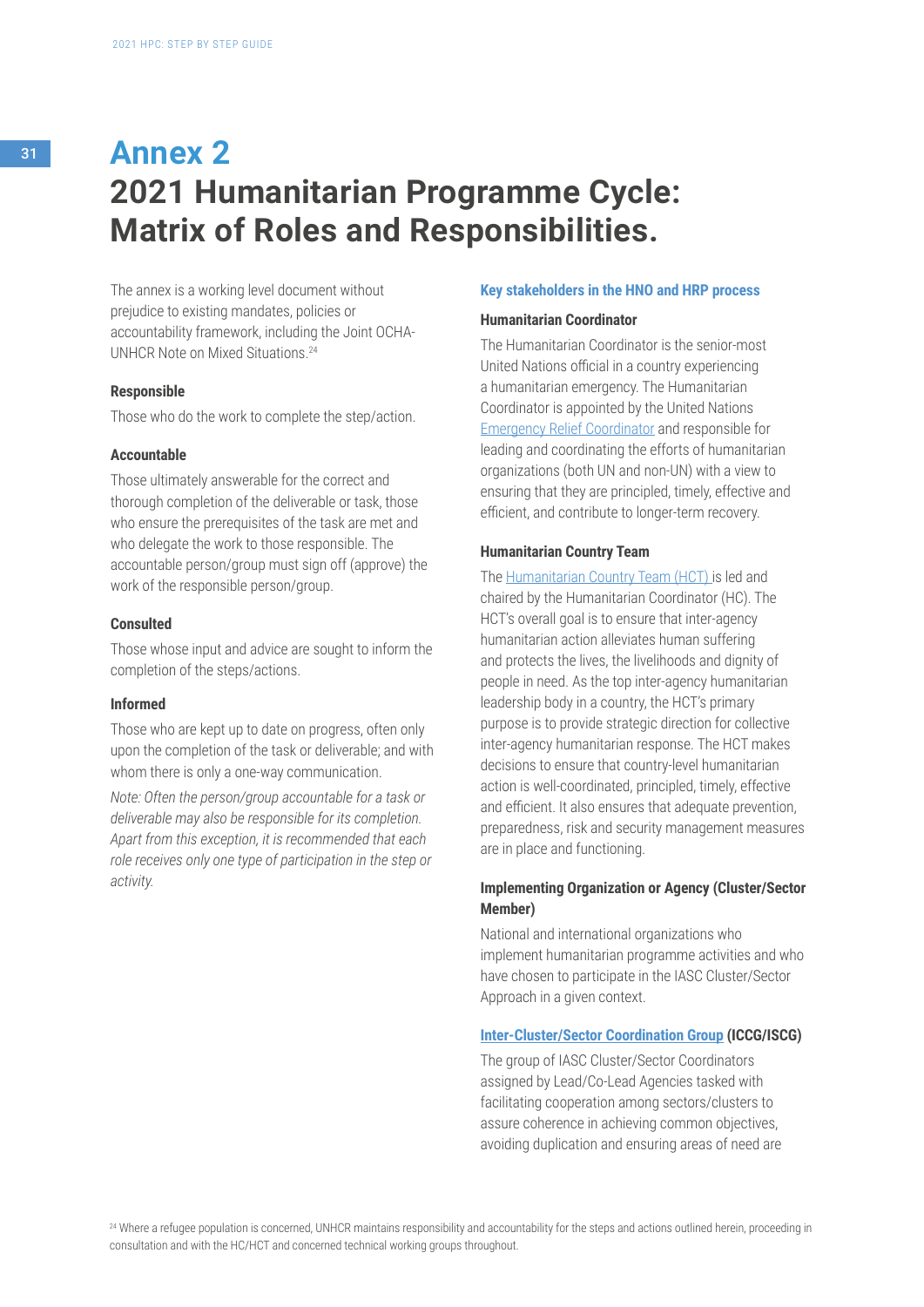<sup>32</sup> prioritized. Inter-cluster coordination takes place at the national and sub-national level, to coordinate the implementation of the response through each step of the humanitarian programme cycle. A representative of OCHA serves as the Chair.

## **Cluster/Sector Lead and or Co-Lead Agency (Cluster/ Sector Coordinator)**

A cluster is a group of organizations that gather to work together towards common objectives within a particular sector of emergency response. A "cluster lead" is an agency/organization that formally commits to take on a leadership role in a particular sector/ area of activity to ensure adequate response and high standards of predictability, and works on behalf of the cluster as a whole, facilitating all cluster activities and developing and maintaining a strategic vision and operational response plan. He/she also coordinates with other clusters in relation to inter-cluster activities and cross-cutting issues, and in accordance with the Principles of Partnership. Cluster coordination should support national responsibilities and leadership in the respective sectors.

#### **Thematic Technical Working Groups (TWG)**

The group of technical experts in assessment and analysis, covering critical fields of activity, constituted by (and with the endorsement of) the Inter-Cluster/ Sector Coordination Group. These groups may include: Assessment & Analysis Working Group, an Information Management Working Group, a Response Analysis Group, Cash Working Group, Gender Working Group, Disability Inclusion Working Group. 25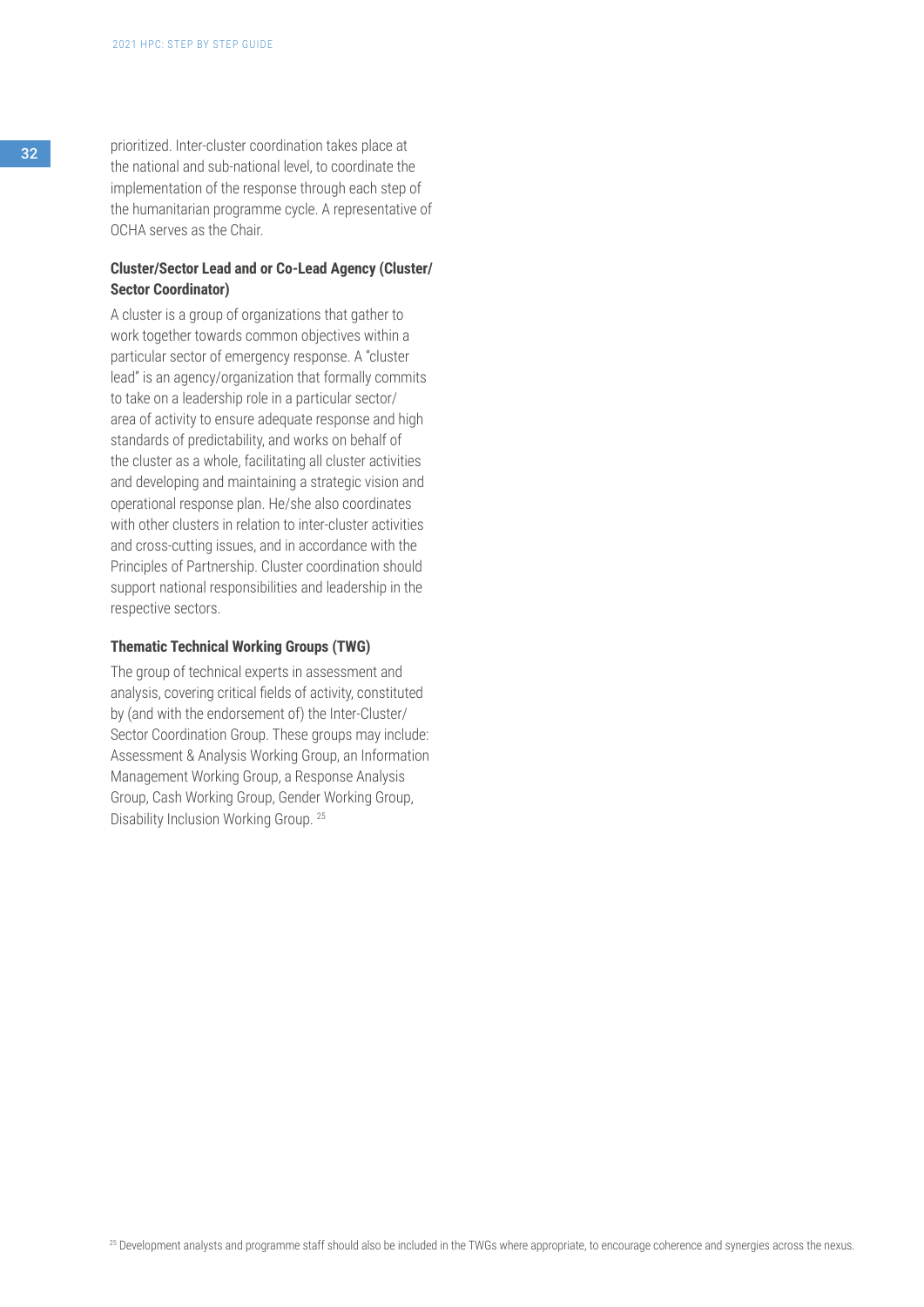# **Matrix of responsibilities**

#### **Step 1**

**Agree on scope of the analysis and costing approach**

| <b>STEPS</b> | <b>ACTIONS</b>                                                                                                                                                | <b>CLUSTER/SECTOR MEMBERS</b>                                                                                                | <b>TECHNICAL WORKING GROUPS</b>                                                              | <b>ICCG/ISCG</b>                                                                                                                          | HC/HCT                                                                                                                                    |
|--------------|---------------------------------------------------------------------------------------------------------------------------------------------------------------|------------------------------------------------------------------------------------------------------------------------------|----------------------------------------------------------------------------------------------|-------------------------------------------------------------------------------------------------------------------------------------------|-------------------------------------------------------------------------------------------------------------------------------------------|
| 1.0          | Agree on the scope and focus<br>of the analysis and costing<br>approach                                                                                       | <b>Consulted</b> to provide inputs on<br>scope and focus of the joint<br>analysis for the HNO, and on<br>approach to costing | <b>Responsible</b> for the development<br>of the joint analysis plan for the<br>HNO.         | <b>Responsible</b> for the agreement<br>on scope and focus of the joint<br>analysis plan for the HNO, and<br>proposed approach to costing | <b>Accountable</b> for endorsing the<br>scope and focus of the joint<br>analysis plan for the HNO, key<br>questions, and costing approach |
| 1.1          | <b>Adapt HNO analysis framework</b><br>to context and develop and<br>analysis plan based on key<br>questions needed to inform<br>planning and decision making | <b>Consulted</b> to suggest the key<br>questions to answer to A&A<br>Working Group (or equivalent)                           | <b>Responsible and accountable</b><br>for the formulation of the joint<br>analysis plan      | <b>Endorse</b> the joint analysis plan                                                                                                    | <b>Accountable</b> for endorsing and<br>ensuring operational planning on<br>the results of the joint analysis                             |
| 1.2          | Decide on most appropriate<br>costing methodology for 2021                                                                                                    | <b>Consulted</b> to identify advantages<br>and challenges of different<br>costing approaches                                 | <b>Consulted</b> to identify advantages<br>and challenges of different<br>costing approaches | <b>Responsible</b> for developing<br>proposal for costing approach                                                                        | <b>Accountable</b> for endorsing and<br>implementing proposed approach<br>to costing                                                      |
| 1.3          | <b>Present analysis framework and</b><br>costing plans to Humanitarian<br><b>Country Team for endorsement</b>                                                 |                                                                                                                              |                                                                                              |                                                                                                                                           | <b>Accountable</b> for endorsing<br>and ensuring use of analysis<br>framework and implementation of<br>proposed costing approach          |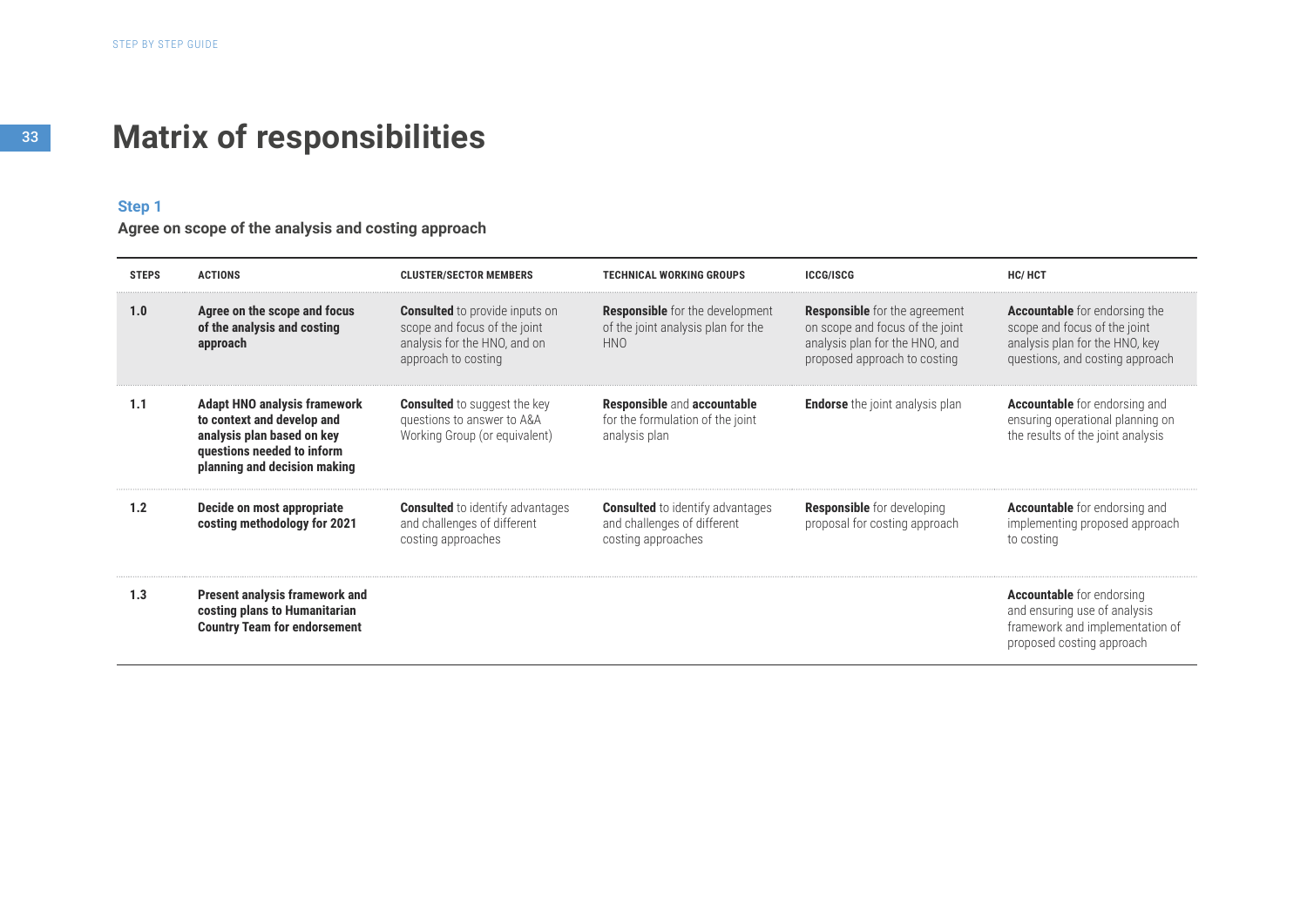# **Step 2 Undertake secondary data review**

| <b>STEPS</b> | <b>ACTIONS</b>                                                                                                       | <b>CLUSTER/SECTOR MEMBERS</b>                                                                                            | <b>TECHNICAL WORKING GROUPS</b>                                                                                                                | <b>ICCG/ISCG</b>                                                                                  | <b>HC/HCT</b>                                                                                                |
|--------------|----------------------------------------------------------------------------------------------------------------------|--------------------------------------------------------------------------------------------------------------------------|------------------------------------------------------------------------------------------------------------------------------------------------|---------------------------------------------------------------------------------------------------|--------------------------------------------------------------------------------------------------------------|
| 2.0          | Undertake secondary data review                                                                                      | Responsible and accountable<br>for contributing to data and<br>information-gap filling                                   | <b>Responsible</b> for revising existing<br>data and identifying gaps                                                                          | Responsible and accountable<br>for the review and agreement on<br>inter-sectoral analysis results | <b>Informed</b> about findings for<br>advocacy and decision-making                                           |
| 2.1          | <b>Compile the evidence base</b>                                                                                     | Responsible and accountable for<br>contributing data and information                                                     | Responsible and accountable for<br>contributing data and information                                                                           | <b>Responsible</b> for recommending<br>sources of data, information and<br>indicators             | <b>Accountable</b> for endorsing<br>recommended data sources.<br>information and indicators                  |
| 2.2          | <b>Further refine timeline for</b><br>delivery of the analysis<br>results and agree on roles and<br>responsibilities | <b>Consulted</b> on timeline and roles<br>and responsibilities                                                           | <b>Consulted</b> on timeline and roles<br>and responsibilities                                                                                 | <b>Responsible</b> for the timeline and<br>to deliver the analysis results                        | <b>Accountable</b> for approving the<br>timeline agreed by the ICCG/ISCG<br>to deliver the analysis results. |
| 2.3          | <b>Undertake secondary review</b>                                                                                    | <b>Responsible</b> for inputs to joint<br>secondary data review and<br>cluster/sector-specific analysis                  | <b>Responsible</b> for inputs to joint<br>secondary data review and cross-<br>cutting/topic-specific analysis and<br>assessing quality of data | Responsible and accountable for<br>reviewing and agreeing on inter-<br>sectoral analysis results. |                                                                                                              |
| 2.4          | Identify and determine how to<br>bridge critical information gaps                                                    | Responsible and accountable<br>or filling in critical cluster/sector<br>gaps and undertaking cluster/<br>sector analysis | <b>Responsible</b> for filling critical<br>gaps falling outside clusters/<br>sectors or where specialized<br>knowledge is an advantage         | <b>Responsible</b> for advocating<br>with HC/HCT for addressing<br>information gap(s).            | <b>Accountable</b> for bridging critical<br>data and information gaps.                                       |

# **Step 3**

**Collect primary data**

| <b>STEPS</b> | <b>ACTIONS</b>              | <b>CLUSTER/SECTOR MEMBERS</b>                                                                 | <b>TECHNICAL WORKING GROUPS</b>                                                               | <b>ICCG/ISCG</b>                                                                       | <b>HC/HCT</b>                                                                                  |
|--------------|-----------------------------|-----------------------------------------------------------------------------------------------|-----------------------------------------------------------------------------------------------|----------------------------------------------------------------------------------------|------------------------------------------------------------------------------------------------|
| 3.0          | <b>Collect primary data</b> | <b>Responsible and accountable</b><br>for contributing to data and<br>information-gap filling | <b>Responsible and accountable</b><br>for contributing to data and<br>information-gap filling | <b>Responsible</b> for coordinated<br>approach to filling data and<br>information gaps | Responsible and accountable for<br>ensuring resources available and<br>required data obtained. |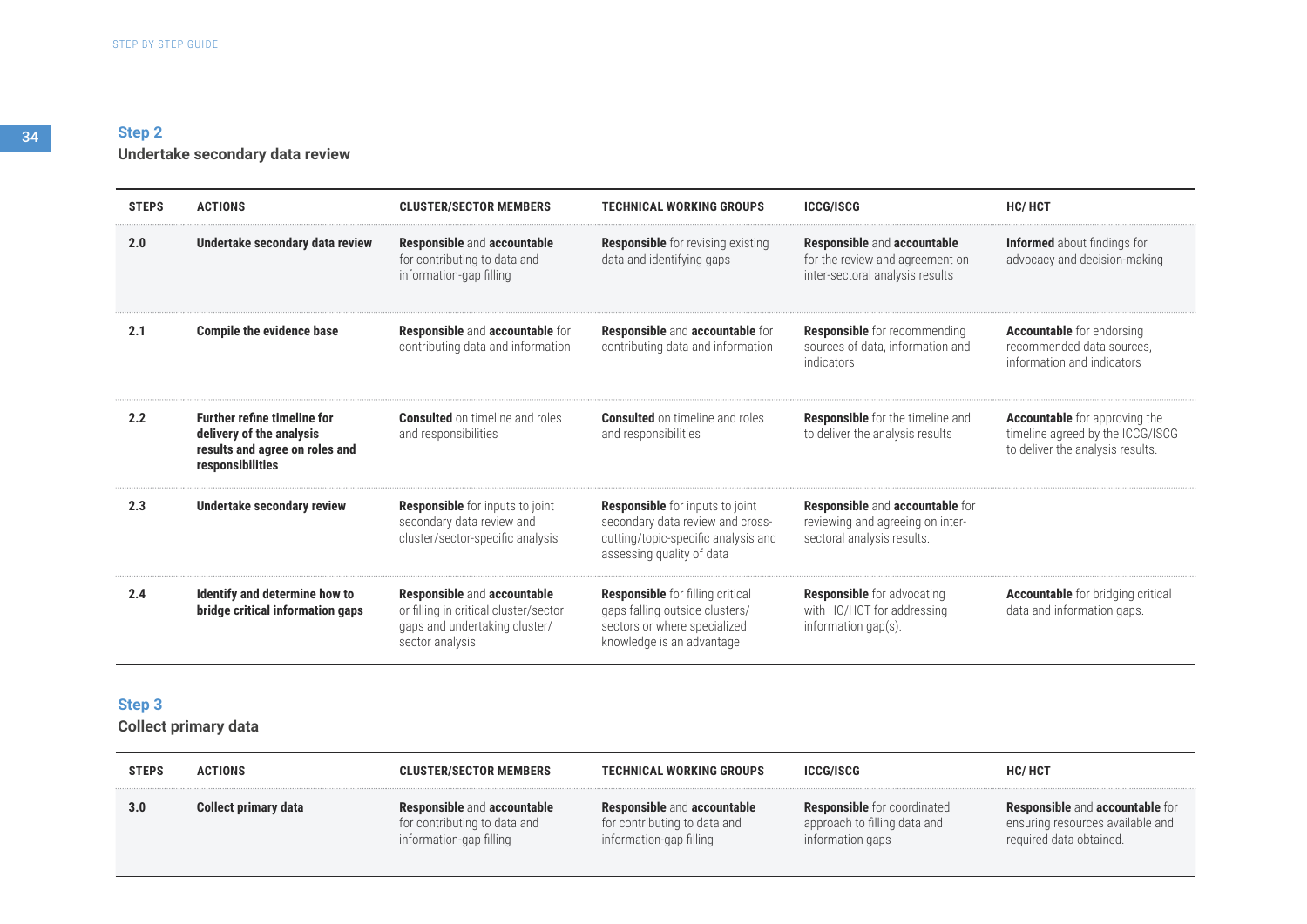### **Conduct joint inter-sectoral analysisrequirements**

| <b>STEPS</b> | <b>ACTIONS</b>                                                                                                                                                                      | <b>CLUSTER/SECTOR MEMBERS</b>                                     | <b>TECHNICAL WORKING GROUPS</b>                                   | <b>ICCG/ISCG</b>                                                                     | HC/HCT                                                                               |
|--------------|-------------------------------------------------------------------------------------------------------------------------------------------------------------------------------------|-------------------------------------------------------------------|-------------------------------------------------------------------|--------------------------------------------------------------------------------------|--------------------------------------------------------------------------------------|
| 4.0          | <b>Conduct joint inter-sectoral</b><br>analysis                                                                                                                                     | <b>Responsible</b> for inputs to joint<br>inter-sectoral analysis | <b>Responsible</b> for inputs to joint<br>inter-sectoral analysis | Responsible and accountable for<br>joint inter-sectoral analysis                     | <b>Accountable</b> for endorsing<br>analysis results and monitoring<br>requirements. |
| 4.1          | Conduct inter-sectoral needs and<br>severity analysis using relevant<br>data, indicators and other<br>information                                                                   | <b>Responsible</b> for inputs to joint<br>inter-sectoral analysis | Responsible for inputs to joint<br>inter-sectoral analysis        | Responsible and accountable for<br>joint inter-sectoral analysis                     |                                                                                      |
| 4.2          | Analyze risk and arrive at<br>projections                                                                                                                                           | <b>Responsible</b> for inputs to joint<br>inter-sectoral analysis | <b>Responsible</b> for inputs to joint<br>inter-sectoral analysis | Responsible and accountable for<br>joint inter-sectoral analysis                     |                                                                                      |
| 4.3          | <b>Calculate current and projected</b><br>number of people in need (PiN)                                                                                                            | <b>Responsible</b> for inputs to joint<br>inter-sectoral analysis | <b>Responsible</b> for inputs to joint<br>inter-sectoral analysis | Responsible and accountable for<br>joint inter-sectoral analysis                     |                                                                                      |
| 4.4          | Write up draft analysis results                                                                                                                                                     | <b>Consulted</b> on draft write up of<br>inter-sectoral analysis  | <b>Consulted</b> on draft write up of<br>inter-sectoral analysis  | Responsible for drafting inter-<br>sectoral analysis results and draft<br><b>HNO</b> |                                                                                      |
| 4.5          | <b>Present and seek validation</b><br>and endorsement from the HCT<br>(and government counterparts,<br>where appropriate) on the<br>analysis results and monitoring<br>requirements |                                                                   |                                                                   |                                                                                      | <b>Accountable</b> for endorsing<br>analysis results and monitoring<br>requirements  |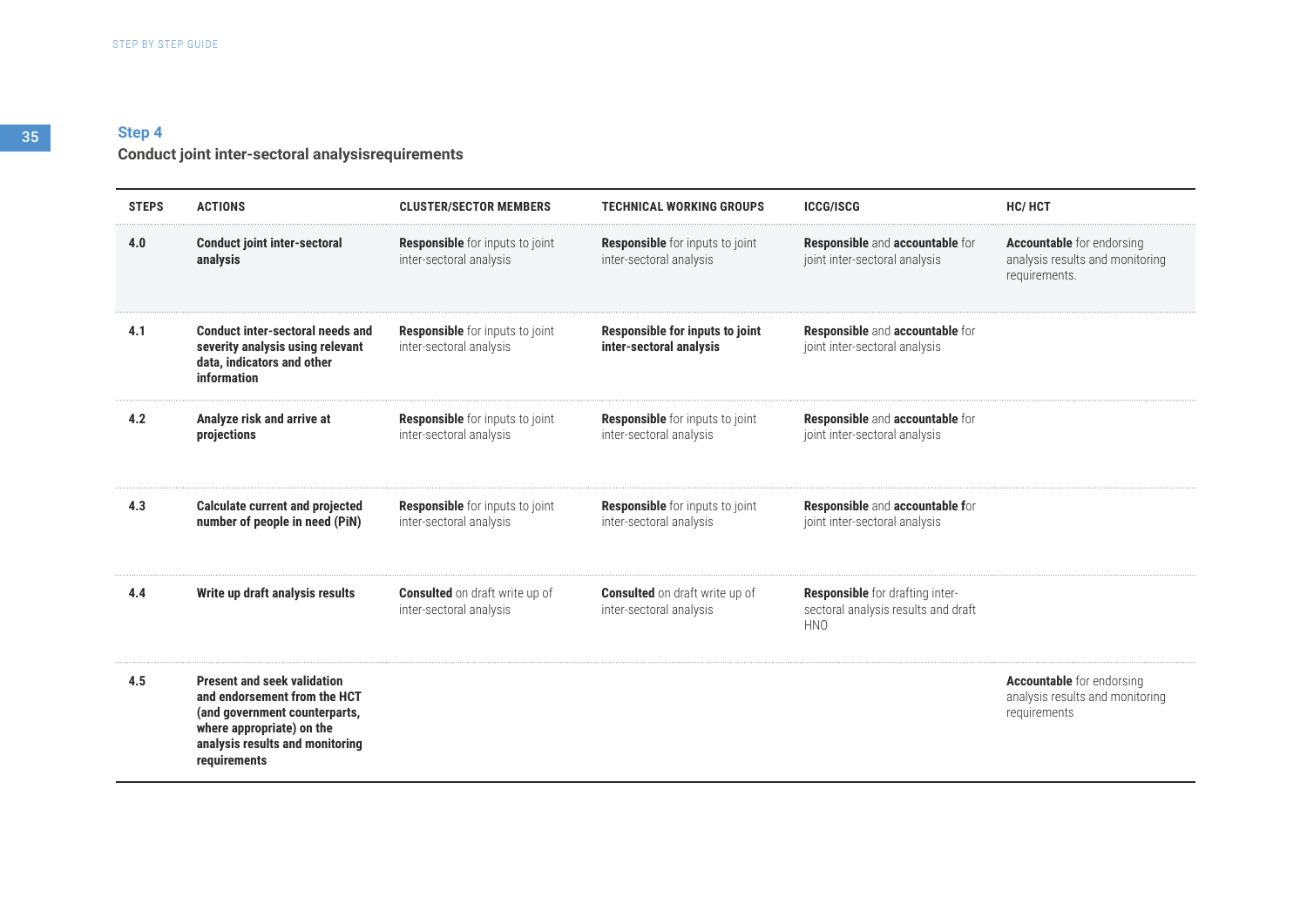# **Step 5 Define the scope of the HRP and formulate initial objectives**

| <b>STEPS</b> | ACTIONS                                                                       | <b>CLUSTER/SECTOR MEMBERS</b>                                                              | <b>TECHNICAL WORKING GROUPS</b>                                                                                                         | <b>ICCG/ISCG</b>                                                                                                                                         | <b>HC/HCT</b>                                                                                             |
|--------------|-------------------------------------------------------------------------------|--------------------------------------------------------------------------------------------|-----------------------------------------------------------------------------------------------------------------------------------------|----------------------------------------------------------------------------------------------------------------------------------------------------------|-----------------------------------------------------------------------------------------------------------|
| 5.0          | Define the scope of the HRP and<br>formulate initial objectives               | <b>Consulted</b> on population groups/<br>sub-groups and geographic areas<br>to prioritise | <b>Responsible</b> for reviewing<br>HNO results and proposing the<br>population groups/sub-groups<br>and geographic areas to prioritise | <b>Responsible</b> for agreeing on<br>population groups/sub-groups<br>and geographic areas to prioritise,<br>and to submit to the HCT for<br>endorsement | <b>Accountable</b> for approving the<br>prioritized population groups/sub-<br>groups and geographic areas |
| 5.1          | Determine the scope of the HRP<br>based on the analysis of needs<br>and risks | <b>Consulted</b> on population groups/<br>sub-groups and geographic areas<br>to prioritise | <b>Responsible</b> for reviewing<br>HNO results and proposing the<br>population groups/sub-groups<br>and geographic areas to prioritise | <b>Responsible</b> for agreeing on<br>population groups/sub-groups<br>and geographic areas to prioritise,<br>and to submit to the HCT for<br>endorsement |                                                                                                           |
| 5.2          | Draft preliminary (inter-sectoral)<br>strategic and specific objectives       | <b>Consulted</b> on proposed<br>preliminary strategic and specific<br>objectives           | <b>Responsible</b> for proposing<br>strategic and specific objectives                                                                   | <b>Responsible and accountable</b><br>for reviewing and agreeing upon<br>preliminary strategic and specific<br>objectives                                | <b>Accountable</b> for approving the<br>prioritized population groups/sub-<br>groups and geographic areas |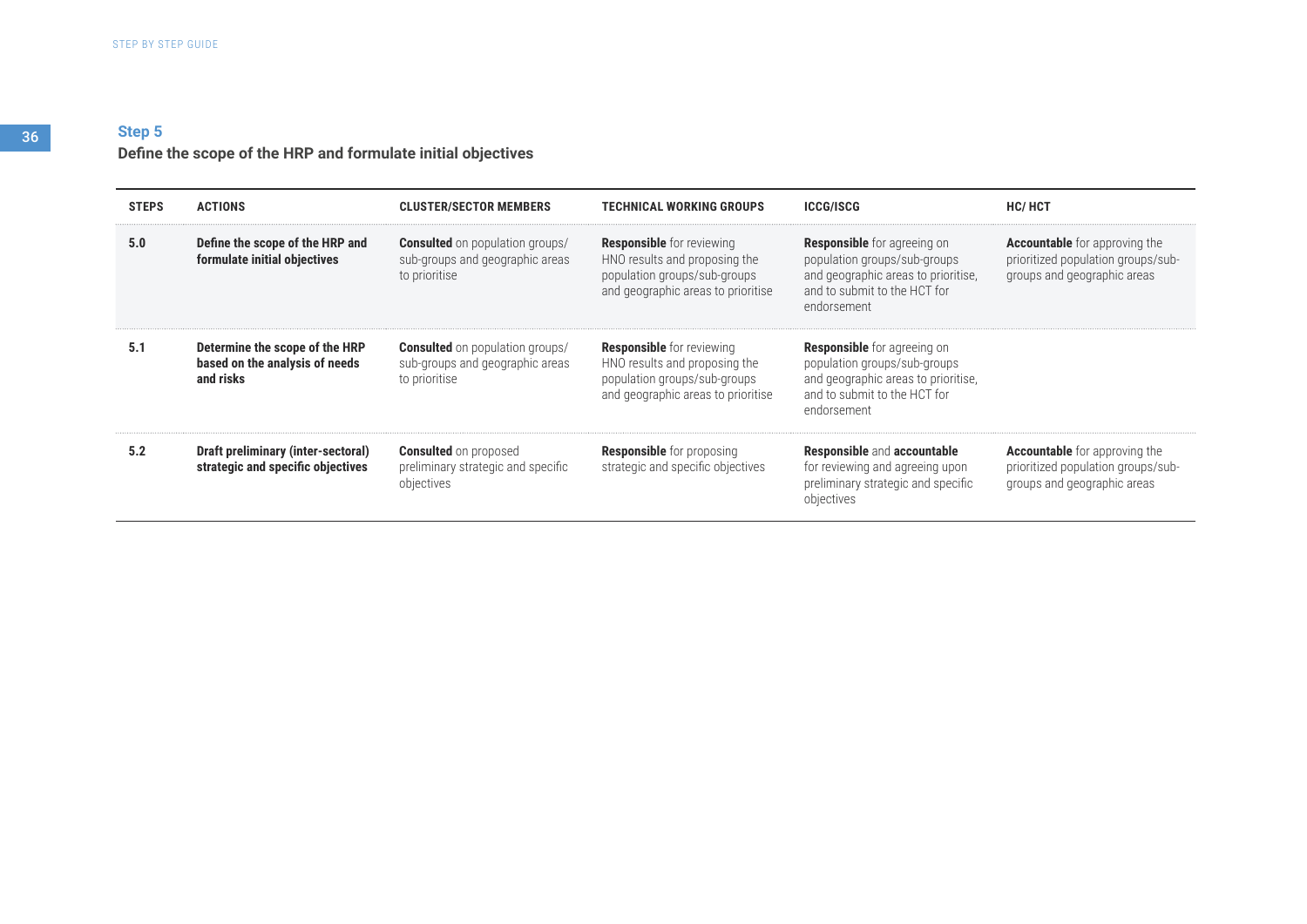# **Step 6 Conduct response analysis**

| <b>STEPS</b> | <b>ACTIONS</b>                                                                                                                       | <b>CLUSTER/SECTOR MEMBERS</b>                                                                                                                                       | <b>TECHNICAL WORKING GROUPS</b>                                                                                                                                                             | <b>ICCG/ISCG</b>                                                                                                                                                                                                                                          | <b>HC/HCT</b>                                                                                                                                                                                                           |
|--------------|--------------------------------------------------------------------------------------------------------------------------------------|---------------------------------------------------------------------------------------------------------------------------------------------------------------------|---------------------------------------------------------------------------------------------------------------------------------------------------------------------------------------------|-----------------------------------------------------------------------------------------------------------------------------------------------------------------------------------------------------------------------------------------------------------|-------------------------------------------------------------------------------------------------------------------------------------------------------------------------------------------------------------------------|
| 6.0          | <b>Conduct response analysis</b>                                                                                                     | <b>Consulted</b> on response options,<br>strategic and specific objectives,<br>monitoring indicators, response<br>approach and modalities, and<br>targeting figures | <b>Responsible</b> for analyzing<br>response options and, strategic<br>and specific objectives,<br>monitoring indicators, and<br>response approach and<br>modalities, and targeting figures | <b>Responsible</b> for reviewing and<br>agreeing upon response options,<br>strategic and specific objectives,<br>monitoring indicators, response<br>approach and modalities.<br>and people targeted figures,<br>and present to HC/HCT for<br>endorsement. | Accountable for reviewing and<br>endorsing strategic objectives and<br>proposed response approaches,<br>especially insofar as they imply<br>a change in coordination and<br>response practice, and targeting<br>figures |
| 6.1          | <b>Review appropriateness,</b><br>relevance and feasibility of<br>different responses                                                | <b>Consulted</b> on response options<br>and feasibility                                                                                                             | <b>Responsible</b> for analyzing<br>appropriateness, relevance and<br>feasibility of response options                                                                                       | Responsible and accountable for<br>the reviewing analysis                                                                                                                                                                                                 |                                                                                                                                                                                                                         |
| 6.2          | Articulate inter-sectoral<br>and multi-sectoral response<br>approaches based on results<br>from response analysis, and<br>prioritise | <b>Consulted</b> on response<br>approaches and priorities that<br>emanated from response analysis                                                                   | <b>Responsible</b> for agreeing on<br>prosed response options                                                                                                                               | Responsible and accountable<br>to review and agree on response<br>options                                                                                                                                                                                 |                                                                                                                                                                                                                         |
| 6.3          | <b>Estimate target population</b><br>number                                                                                          | <b>Consulted</b> on estimated targeting<br>figures                                                                                                                  | <b>Responsible</b> for estimating<br>population targets                                                                                                                                     | Responsible and accountable<br>for reviewing and agreeing on<br>population targets                                                                                                                                                                        |                                                                                                                                                                                                                         |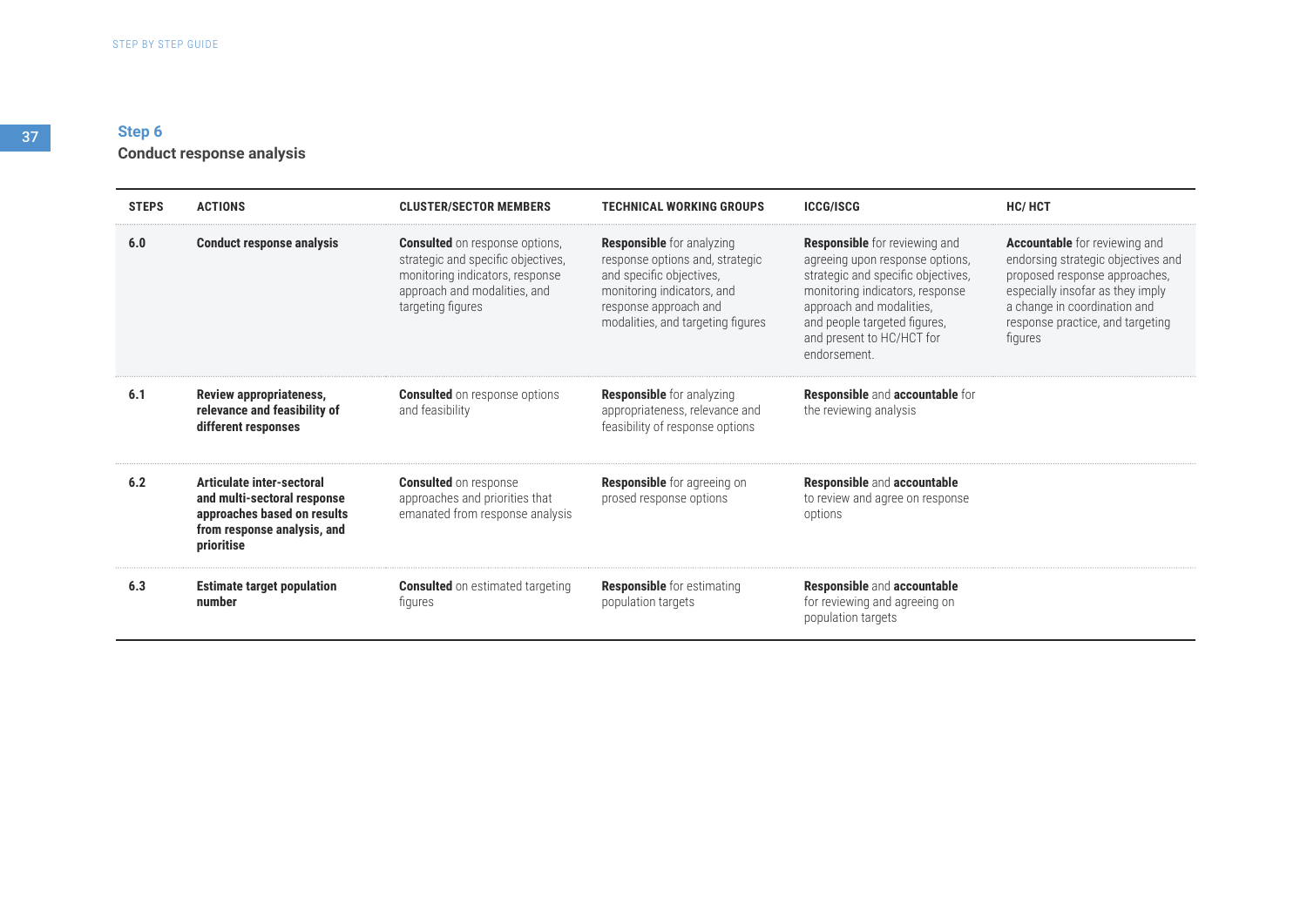# **Finalize strategic and specific objectives and associated indicators**

| <b>STEPS</b> | <b>ACTIONS</b>                                                                                                                                                                            | <b>CLUSTER/SECTOR MEMBERS</b>                                                                 | <b>TECHNICAL WORKING GROUPS</b>                                                                                                                                    | <b>ICCG/ISCG</b>                                                                           | <b>HC/HCT</b>                                                                                                                                                                   |
|--------------|-------------------------------------------------------------------------------------------------------------------------------------------------------------------------------------------|-----------------------------------------------------------------------------------------------|--------------------------------------------------------------------------------------------------------------------------------------------------------------------|--------------------------------------------------------------------------------------------|---------------------------------------------------------------------------------------------------------------------------------------------------------------------------------|
| 7.0          | <b>Finalize strategic and specific</b><br>objectives and associated<br><b>indicators</b>                                                                                                  | <b>Consulted</b> on final strategic<br>objectives and outcome-level<br>indicators             | <b>Responsible</b> for identifying<br>monitoring requirements, roles<br>and responsibilities                                                                       | Responsible for presenting and<br>seeking HC/HCT endorsement of<br>strategic objectives.   | <b>Accountable</b> for approving final<br>strategic objectives, response<br>approach and monitoring<br>requirements, roles and<br>responsibilities                              |
| 7.1          | <b>Finalize formulation of strategic</b><br>and specific objectives                                                                                                                       | <b>Consulted</b> on final strategic<br>objectives                                             | Responsible for proposing final<br>strategic objectives                                                                                                            |                                                                                            | <b>Accountable</b> for approving<br>strategic objectives and approach                                                                                                           |
| 7.2          | <b>Identify indicators to monitor</b><br>strategic and specific objectives                                                                                                                | <b>Consulted</b> on monitoring<br>indicators                                                  | <b>Responsible</b> for proposing<br>outcome-level indicators to<br>monitor objectives                                                                              | <b>Responsible</b> for reviewing<br>monitoring requirements, roles<br>and responsibilities | <b>Accountable</b> for approving final<br>strategic objectives, response<br>approach, and monitoring<br>requirements, roles and<br>responsibilities                             |
| 7.3          | <b>Cluster/sectors develop</b><br>response plans and identify<br>cluster objectives                                                                                                       | Responsible and accountable<br>for developing cluster/sector<br>response plans and objectives | Appropriate technical working<br>groups consulted on cluster/<br>sector response plans and<br>objectives to ensure cross-cutting<br>issues sufficiently integrated | <b>Responsible</b> for reviewing<br>and agreeing on final strategic<br>objectives          | <b>Accountable for approving</b><br>strategic objectives                                                                                                                        |
| 7.4          | Sub-national and/or government<br>consultations/review draft HRP<br>response parameters (where<br>appropriate)                                                                            |                                                                                               |                                                                                                                                                                    |                                                                                            |                                                                                                                                                                                 |
| 7.5          | Validate document with ICCG and<br>present and seek endorsement<br>by HCT of the strategic<br>objectives and approach, number<br>of people targeted, and response<br>monitoring framework |                                                                                               |                                                                                                                                                                    |                                                                                            | <b>Accountable</b> for approving final<br>strategic objectives, response<br>approach, and monitoring<br>requirements, roles and<br>responsibilities, and targeting<br>estimates |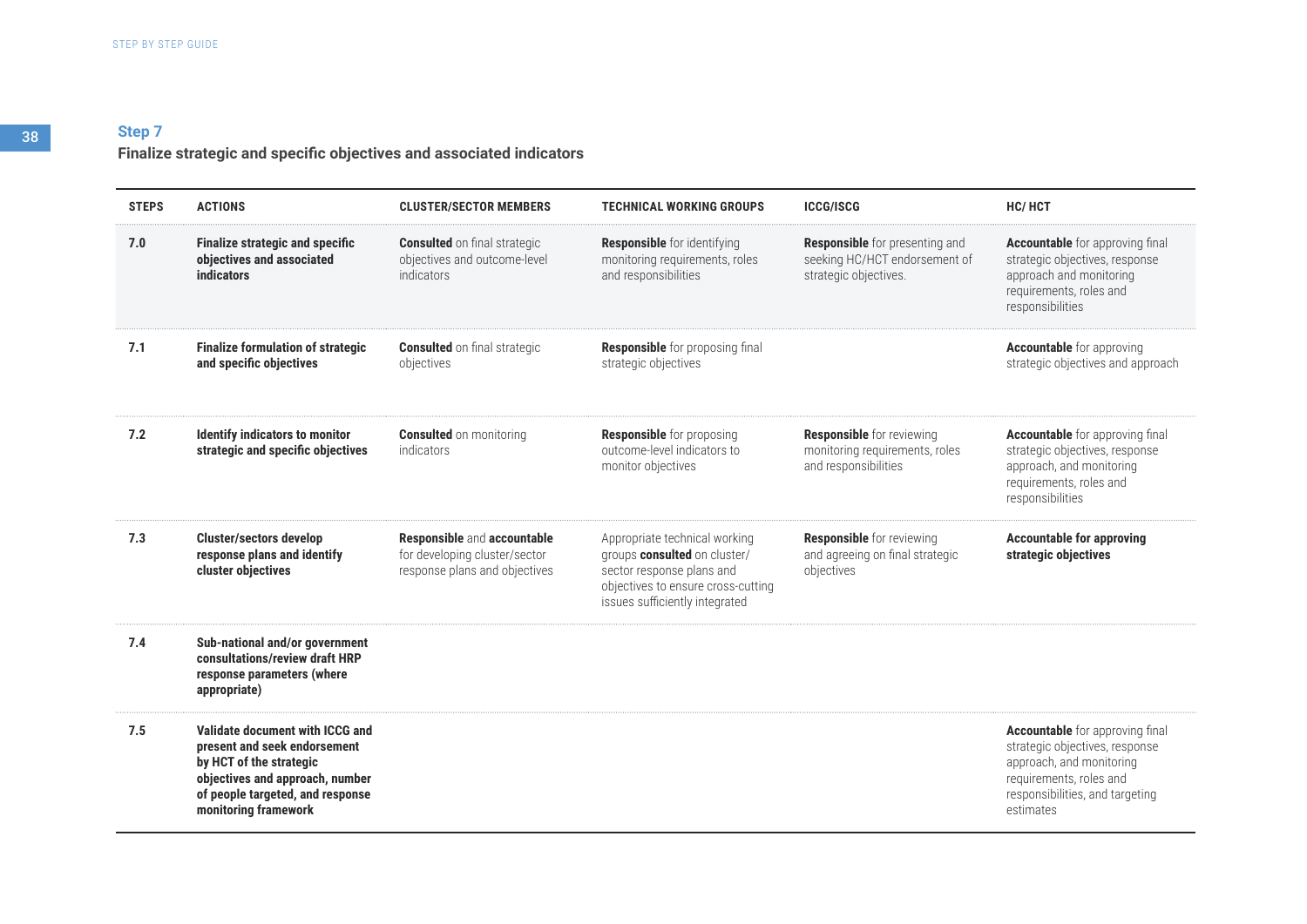# **Formulate projects/activities and estimate cost of the response plan**

| <b>STEPS</b> | <b>ACTIONS</b>                                                              | <b>CLUSTER COORDINATOR</b>                                                                                                                                                                                                                                                  | <b>CLUSTER MEMBERS</b>                                                                                                                                                                                                             | <b>TECHNICAL WORKING</b><br><b>GROUPS</b>                                                                                                                                                                      | <b>ICCG/ISCG</b>                                                                                                                                                                  | HC/HCT                                                                                                                                                                                                                                                                                                                                                     |
|--------------|-----------------------------------------------------------------------------|-----------------------------------------------------------------------------------------------------------------------------------------------------------------------------------------------------------------------------------------------------------------------------|------------------------------------------------------------------------------------------------------------------------------------------------------------------------------------------------------------------------------------|----------------------------------------------------------------------------------------------------------------------------------------------------------------------------------------------------------------|-----------------------------------------------------------------------------------------------------------------------------------------------------------------------------------|------------------------------------------------------------------------------------------------------------------------------------------------------------------------------------------------------------------------------------------------------------------------------------------------------------------------------------------------------------|
| 8.0          | Formulate projects/<br>activities and estimate<br>cost of the response plan | <b>Responsible and</b><br>accountable for<br>elaborating sectoral<br>objectives and activities<br>that support the strategic<br>objectives, and estimating<br>total financial requirements                                                                                  | <b>Responsible and</b><br>accountable for<br>elaborating and uploading<br>projects                                                                                                                                                 | <b>Consulted</b> on clusters/<br>sectors activities that<br>are aligned with strategic<br>and specific objectives.<br><b>Informed</b> of estimated cost<br>of activities. Responsible<br>for drafting the HRP. | <b>Informed</b> of clusters/<br>sectors activities/projects.<br><b>Responsible</b> for reviewing<br>and finalizing draft HRP<br>and estimated cost                                | <b>Accountable</b> for reviewing<br>and approving draft HRP<br>and realistic total costs.<br>Post-HRP and particularly<br>as Cluster Lead Agency<br>Representatives within<br>the HCT, accountable<br>for ensuring adequate<br>support to response<br>implementation in line<br>with HRP (especially when<br>changes in response<br>patterns are required) |
| 8.1          | <b>Initiate drafting of HRP</b>                                             | <b>Responsible</b> for drafting/<br>finalizing sectoral response<br>plans. Consulted on draft<br><b>HRP</b>                                                                                                                                                                 |                                                                                                                                                                                                                                    | <b>Responsible</b> for ensuring<br>draft sectoral plans<br>adequately link with<br>HRP strategic objectives<br>and related response<br>approaches, and<br>adequately address cross-<br>sectoral concerns       | <b>Responsible</b> to review<br>draft HRO                                                                                                                                         | <b>Accountable</b> for approving<br>strategic objectives                                                                                                                                                                                                                                                                                                   |
| 8.2          | Project development,<br>vetting and upload                                  | (or review committees,<br>where existing Responsible<br>and <b>accountable</b> for<br>elaborating and uploading<br>realistically implementable<br>projects which are in line<br>with strategic/specific<br>objectives and related<br>Cluster provisions for<br>meeting them | <b>Responsible and</b><br>accountable for<br>elaborating and uploading<br>realistically implementable<br>projects which are in line<br>with strategic/specific<br>objectives and related<br>Cluster provisions for<br>meeting them | <b>Informed</b> of vetted and<br>uploaded projects                                                                                                                                                             | Informed of vetted<br>and uploaded projects<br><b>Responsible</b> for ensuring<br>inter-sector consistency<br>of Cluster-vetted projects<br>(e.g. duplication across<br>Clusters) |                                                                                                                                                                                                                                                                                                                                                            |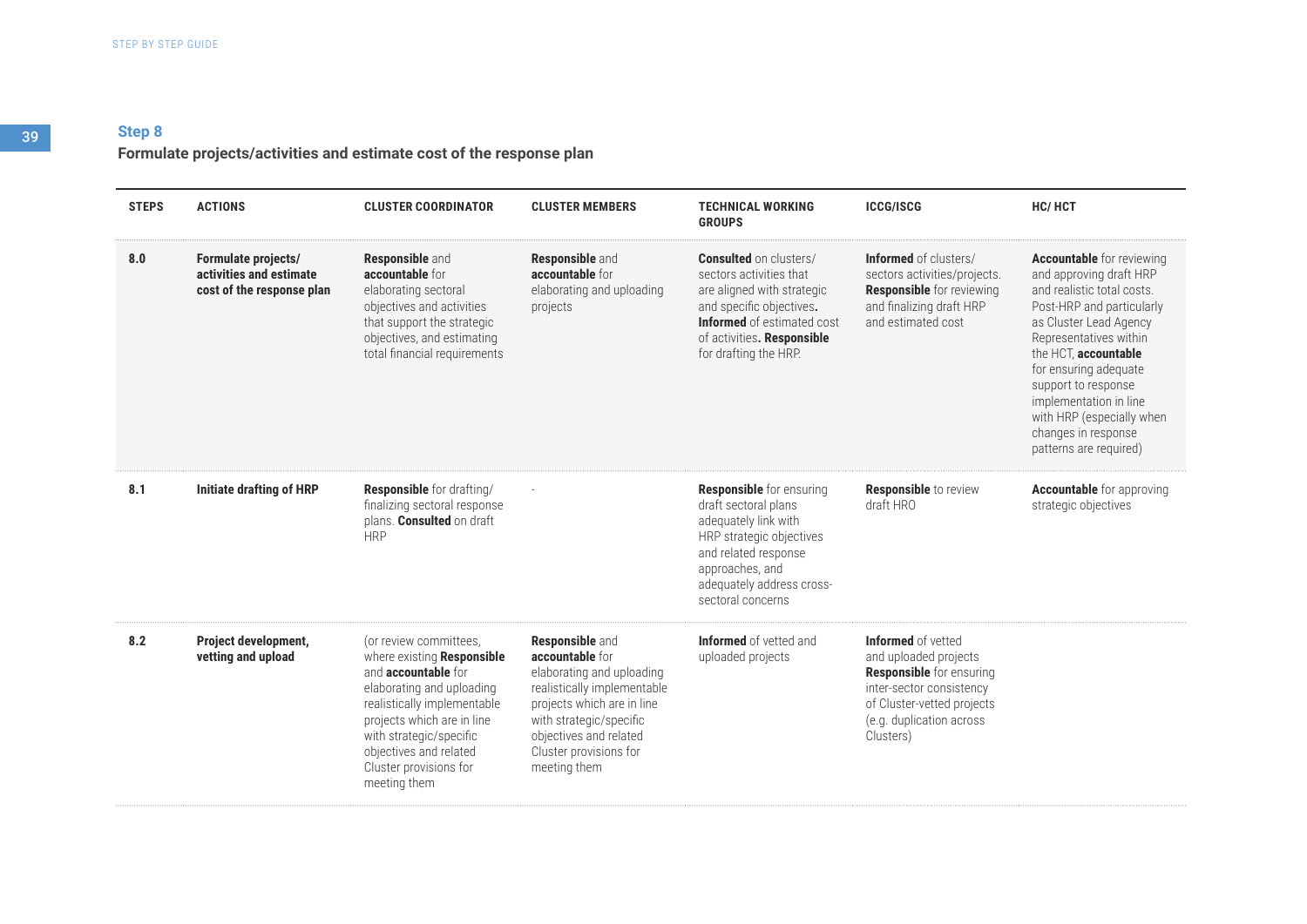| <b>STEPS</b> | <b>ACTIONS</b>                                                        | <b>CLUSTER COORDINATOR</b>                                                                                                                                                                              | <b>CLUSTER MEMBERS</b>                                                                                                                                                                    | <b>TECHNICAL WORKING</b><br><b>GROUPS</b>                               | <b>ICCG/ISCG</b>                                                                                                                     | <b>HC/HCT</b>                                                                                                                                                                   |
|--------------|-----------------------------------------------------------------------|---------------------------------------------------------------------------------------------------------------------------------------------------------------------------------------------------------|-------------------------------------------------------------------------------------------------------------------------------------------------------------------------------------------|-------------------------------------------------------------------------|--------------------------------------------------------------------------------------------------------------------------------------|---------------------------------------------------------------------------------------------------------------------------------------------------------------------------------|
| 8.3          | <b>Estimate the cost of the</b><br>response                           | <b>Responsible and</b><br>accountable for providing<br>total cost estimates<br>by Cluster, either by<br>estimating costs of<br>prioritized cluster activities<br>or by consolidating across<br>projects | <b>Responsible</b> and<br>accountable for estimating<br>the cost of their projects,<br>providing a budget<br>breakdown, and taking<br>into consideration their<br>implementation capacity | <b>Informed</b> of clusters/<br>sectors cost of activities/<br>projects | <b>Responsible</b> for reviewing<br>that total cluster/sector<br>costs of activities/<br>projects are realistically<br>implementable | <b>Accountable</b> for reviewing<br>and approving consolidated<br>financial requirements                                                                                        |
| 8.4          | Secure endorsement of<br>the HCT on estimated cost<br>of the response |                                                                                                                                                                                                         |                                                                                                                                                                                           |                                                                         |                                                                                                                                      | <b>Accountable</b> for reviewing<br>and approving consolidated<br>financial requirements                                                                                        |
| 8.5          | Finalize and write-up the<br>draft response plan                      | <b>Responsible</b> for drafting/<br>finalizing sectoral response<br>plans. <b>Consulted</b> on draft<br><b>HRP</b>                                                                                      |                                                                                                                                                                                           |                                                                         | <b>Responsible</b> to review<br>draff HRO                                                                                            | <b>Accountable</b> for approving<br>final strategic objectives,<br>response approach, and<br>monitoring requirements,<br>roles and responsibilities,<br>and targeting estimates |

**Conduct After Action Review**

| <b>STEPS</b> | <b>ACTIONS</b>                               | <b>CLUSTER COORDINATOR</b>                                                | <b>CLUSTER MEMBERS</b>                                                    | <b>TECHNICAL WORKING</b><br><b>GROUPS</b>                                 | <b>ICCG/ISCG</b>                                                            | <b>HC/HCT</b>                                                                                                              |
|--------------|----------------------------------------------|---------------------------------------------------------------------------|---------------------------------------------------------------------------|---------------------------------------------------------------------------|-----------------------------------------------------------------------------|----------------------------------------------------------------------------------------------------------------------------|
| 9.0          | <b>Conduct After Action</b><br><b>Review</b> | <b>Consulted</b> and encouraged<br>to provide feedback and<br>information | <b>Consulted</b> and encouraged<br>to provide feedback and<br>information | <b>Consulted</b> and encouraged<br>to provide feedback and<br>information | <b>Responsible</b> for<br>undertaking AAR to reflect<br>on HPC 2021 process | <b>Responsible</b> for reviewing<br>findings from AAR and<br>ensuring they inform<br>improvements to the 2022<br>HPC cycle |